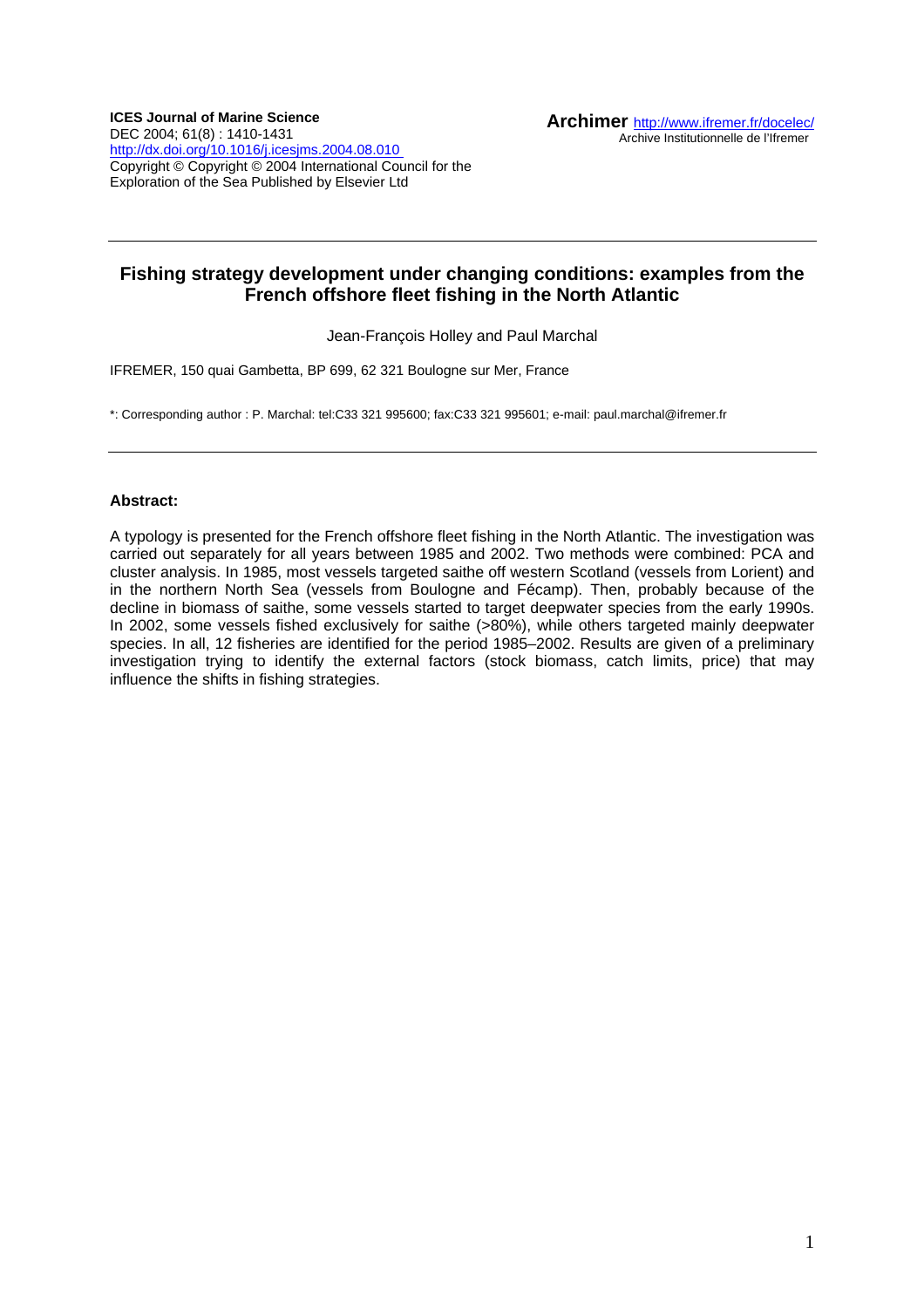## **INTRODUCTION**

In the European Community waters, fisheries are primarily regulated by single-stock TACs and quotas. However, a large number of fisheries are of a mixed-nature. In mixed fisheries, several species are caught simultaneously during a haul, while one species may be fished by different gears (trawls, gillnets…). Ignoring the mixed nature of fisheries may result in inappropriate management. For instance, fishing for one species could lead to discards of another species, which quota has already been exceeded. Both the scientific community and decision-makers have acknowledged the need to explicitly account for the mixed nature of fisheries in advice and management (Laloë and al., 1995), and actions have been taken in that respect (ICES, 1991; ICES, 1992; ICES, 2003; EC, 2002). In order to shift from single-stock to mixed-fisheries advice, scientists first need to define operational fisheries as the keystone over which future advice to management bodies could build on (ICES, 2003).

Different approaches have been proposed to identify fisheries based on catch and/or effort data.

The first set of approaches is based on multivariate analyses. Biseau and Gondeaux (1988) proposed a method based on principal component analysis (PCA) to define French fisheries (referred to as métiers) in the Celtic Sea. Two analyzes were made on two kinds of variables. The first analysis was based on the relative landing proportion of each of the main species for each vessel. The second analysis was based on the time spent by each vessel in different spatial units. The authors then identified fisheries by contrasting the results of these two PCA. Lewy and Vinther (1994) identified Danish North Sea trawl fisheries using a hierarchical agglomerative cluster (HAC) analysis based on the fraction of the value of different species to the total landings value for each fishing trip. More recently, Pelletier and Ferraris (1999) used a two-stepped multivariate approach to identify fishing tactics in the Senegalese fisheries. First, catch profiles were obtained from trip by trip landings composition with a non normalized PCA and a HAC. Then, a Multiple Correspondence Analysis (MCA) and HAC were applied to catch profile, fishing location, gear and month. One major drawback of these approaches is that fisheries were identified over a limited period of time. Given the volatility of fleet dynamics, such fisheries definitions could not reasonably be extrapolated to other time periods.

The alternative approach found in the fisheries literature consists in classifying fishing trips based on arbitrary criteria. Such criteria could be, either a minimal catch proportion of target species in the total landings (Biseau, 1998), or a combination of fisheries inputs (gear, mesh size, fishing area) defined on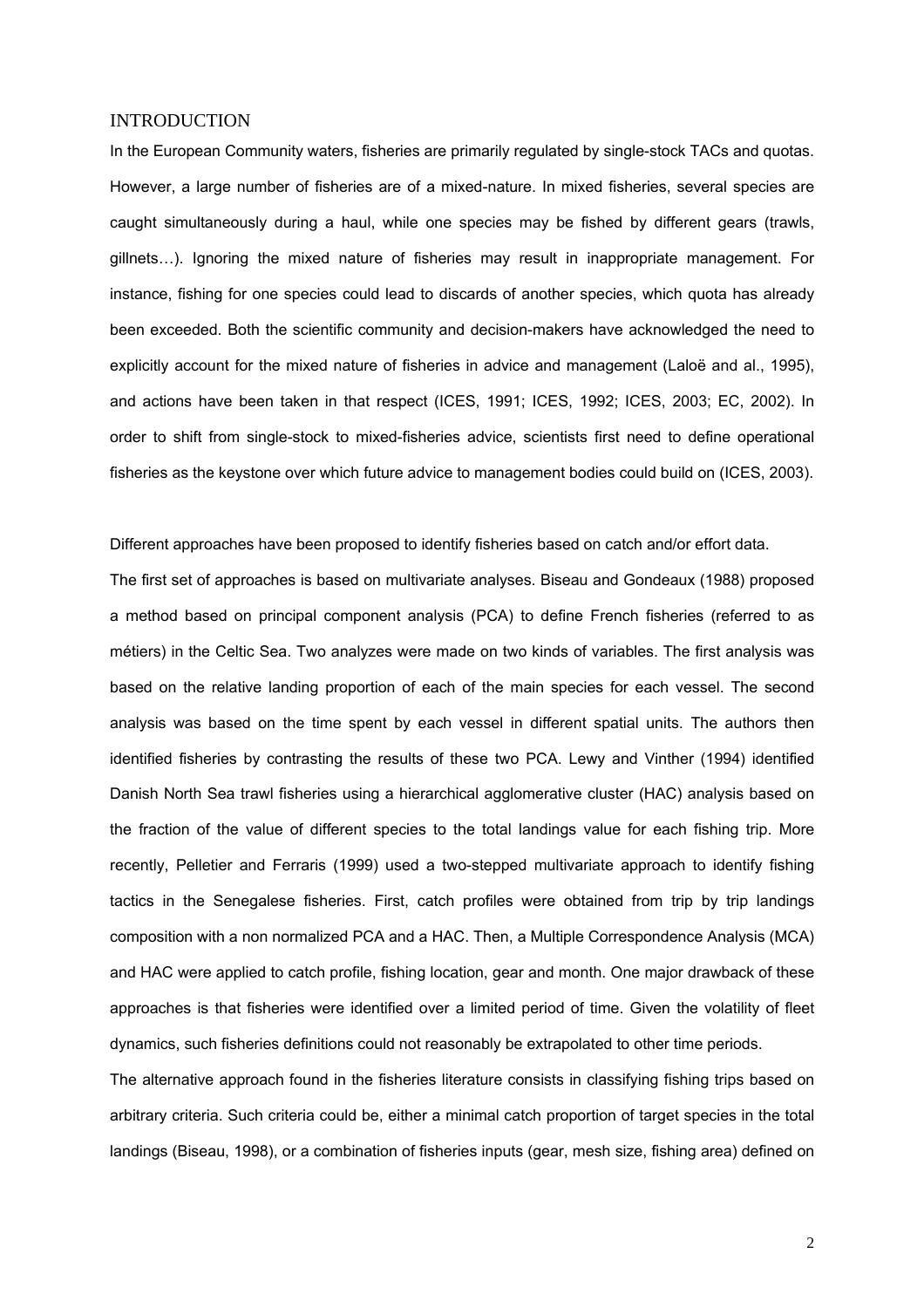the basis of experts knowledge (EC, 2002; ICES, 2002). The major drawback of this approach is the arbitrary character of the criteria used to identify the fisheries.

This paper proposes an approach based on multivariate analyses (PCA, HAC) to not only identify fisheries, but also to describe the dynamics of these fisheries over a period of time, and to get some insights into possible mechanisms that may have induced such dynamics. The concept of fisheries is here assumed to be equivalent to that of fishing strategies, which in turn are defined as the sum of fishing tactics over one year (Laloë and Samba, 1991; Ferraris, 1995). Consistent with Laloë and Samba (1991) and Laurec et al. (1991) fishing tactics, or métiers, are here characterized by a combination of target species, fishing area, gear and time of the year. Identifying fishing strategies consisted in constructing groups (or clusters) of vessels that fished the same species with the same gear in the same area during the year. Additional information was used to characterize these clusters. By contrast with earlier studies, the analyses were carried out separately for each year of a time period were different fisheries possibly emerged, shifted or disappeared. Such an approach should allow getting insight into the main strategic evolutions of the fleets and vessels. The shifts in fishing strategies were then contrasted with variables that characterize, to some extent, the dynamics of the external environment of fishing vessels (catch limits, stock abundance, price of landed species). The analysis was applied to the French off-shore otter-trawlers fishing in the North Atlantic over the period 1985-2002.

## MATERIALS AND METHODS

#### Commercial catch and effort data

The fleet selected for this analysis was made up of French otter-trawlers above 40 m. Catch and effort data by fishing trip and fishing area were made available over the period 1985-2002. From 1994 to 1998, data from vessels of Saint-Malo were not registered in the database. In 1994 and 1995, data from freezer vessels (4 vessels) were not available.

The location of the home harbors of the fleet under examination is shown in figure 1. The main fishing harbors were Lorient and Boulogne. From 1985 to 2002, the number of French offshore vessels decreased drastically. Two categories of vessels could be distinguished. The first category included vessels of tonnage 350-800 ton and of engine power exceeding 750 kilowatts. These vessels fished exclusively in the North-East Atlantic. The second category included vessels of tonnage exceeding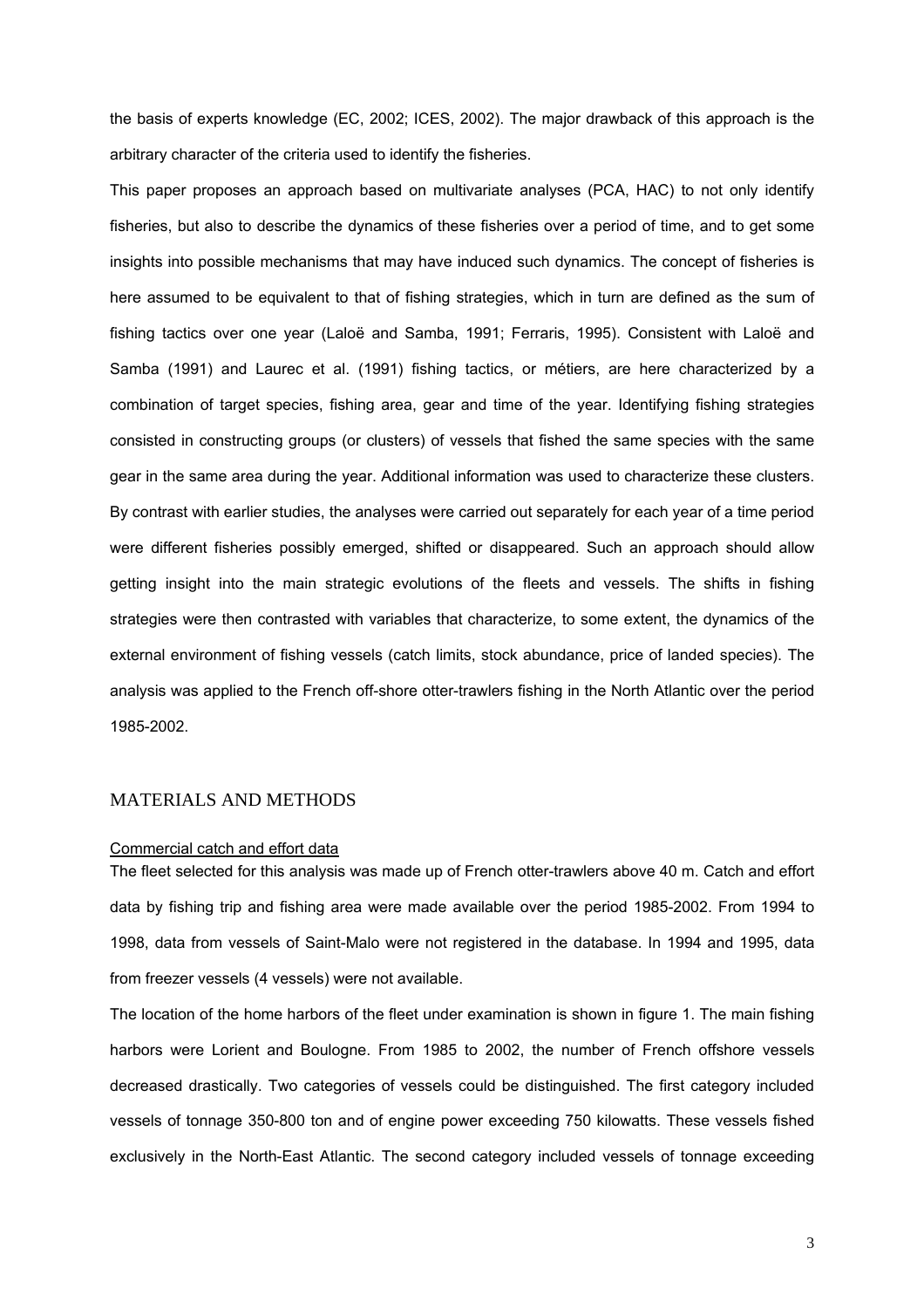1 000 ton. These vessels fished in both the North-East Atlantic and Canadian waters. Trawlers fishing in Canadian waters were mainly registered in Saint-Malo and Bordeaux (figure 1). In the eighties, vessels fished essentially demersal species (e.g. saithe (*Pollachius virens*), cod (*Gadus morhua*)) and a few deep-water species (blue ling (*Molva dypterygia*), ling (*Molva molva*)) (figure 2). Since the early nineties, trawlers started the commercial exploitation of new deep-water species (figure 3). These species mainly consisted in roundnose grenadier (*Coryphaenoides rupestris*), black scabbardfish (*Aphanus carbo*), orange roughy (*Hoplostethus atlanticus*), and deep-water sharks (mainly *Centroscymus coelopis*). The 2002 spatial distribution of the catches of the main species is shown in figure 4. This study was based on the main species harvested (table 1). The stocks definition considered in this study was that used by ICES in 2002 [\(http://www.ices.dk/committe/acfm/comwork/report/asp/acfmrep.asp\)](http://www.ices.dk/committe/acfm/comwork/report/asp/acfmrep.asp). The stocks harvested outside ICES waters (i.e. in Canadian waters) were referred to as "Canadian stock". Finally, the stocks harvested outside any assessment area were referred to as "other stock".

The spatial distribution of catch and effort by ICES rectangle was poorly documented in 1985. Missing data amounted to 39% (fishing effort), 40% (saithe catches) and 70% (blue ling). In 1992, missing data amounted to 13% (fishing effort), 6% (saithe catches), 23% (blue ling) and 25% (roundnose grenadier). The spatial distribution of effort and catches by ICES division was fully documented over the whole period of investigation 1985-2002. In the following analyses, the basic spatial unit chosen to aggregate catch and effort data was the ICES division (figure 1).

The scope of this paper was to obtain an annual typology of the French off-shore trawlers exceeding 40 m fishing in the North Atlantic. Vessels likeness-unlikeness was based on their landings weight (Biseau and Gondeaux, 1988). The proportion of stock landings relative to total landings was defined as

$$
Ps, v, y=Cs, v, y/\sum_{s\in S}Cs, v, y*100
$$

where C is the catch of stock s fished by vessel v during the year y. S is the total number of stocks (table 2). Matrix  $X_v(V,S)$  is the matrix of the proportion of each stock landings relative to the total landings, for each vessel during the year y. Eighteen matrices were created (one per year). Subsequent analyses were based on these matrices.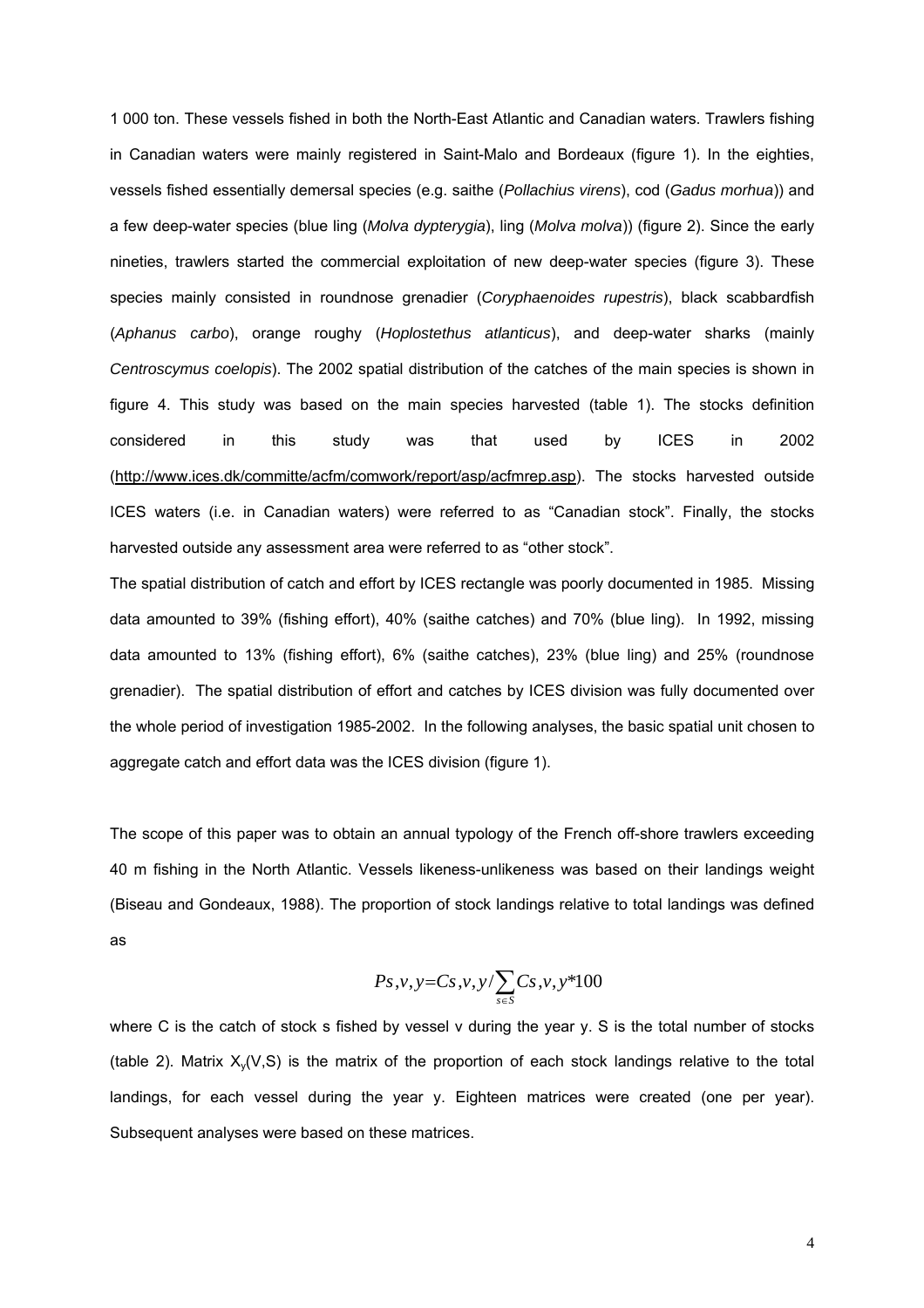#### Factorial analyses and classification

First, a Principal Component Analysis (PCA) was applied annually to  $X_v(V,S)$ . Consistent with Biseau and Gondeaux (1988), the only transformation applied to the data was centering. Rescaling the data to unit variance would imply that the same weight be given to target species and by-catches. Such a procedure would be inappropriate in the context of this study, where fishing strategies are expected to depend primarily on target species rather than on by-catches. Consequently, data were not rescaled to unit variance. PCA may be used to show principal variability sources and to identify optimal factorial plans (Blanc and al., 1976; Lebart and al., 1995).

Second, a Hierarchical Agglomerative Clustering (HAC) was applied annually to  $X<sub>y</sub>(V,S)$ . This technique aims at grouping the V vessels into clusters, which are both well separated and as homogeneous as possible with respect to the observed catches. Clusters are built by single-link. Distance between individuals is a measure of dissimilarity of the closest pair. HAC agglomerates vessels by adding the shortest possible link (Jardine and Sibson, 1971). Several measures of distance could be used. Given input data are percentages, Euclidean distance appeared to be a reasonable choice (Gordon, 1981). Results are given in the form of a dendogram, which is used to identify fishing strategies. The stocks landings were grouped into 4 categories: less than 20%, 20-40%, 40-75% and upper than 75% of total landings. PCA and HAC were run with the statistical software S-PLUS 6.1 (2001).

The only theoretical limit to the number of clusters to be considered is the total number of vessels in the fleet. Increasing the number of clusters leads to a gain in precision in the definition of these clusters. However, this gain in precision decreases as the number of clusters increases. If the fishing strategies derived from those clusters are to be used as operational units for modeling purposes, there is no point inflating excessively the number of clusters up to a level where the gain in precision is negligible. In our best knowledge, there is no objective method to identify the most appropriate number of clusters (and of fishing strategies). ICES (2003) provided some guidelines to identify a number of fishing strategies that ensures a reasonable balance between precision and operational requirements. The advocated approach, consisting in combining the outcome of multivariate analyses with experts knowledge, has been applied in this paper, and it is presented below.

First, clusters were described at the most accurate level. Second, the number of clusters was reduced based on experts knowledge. Harbor origin seems to be an element of distinction between fishing strategies. It would make little sense to group vessels from Lorient and those from the North of France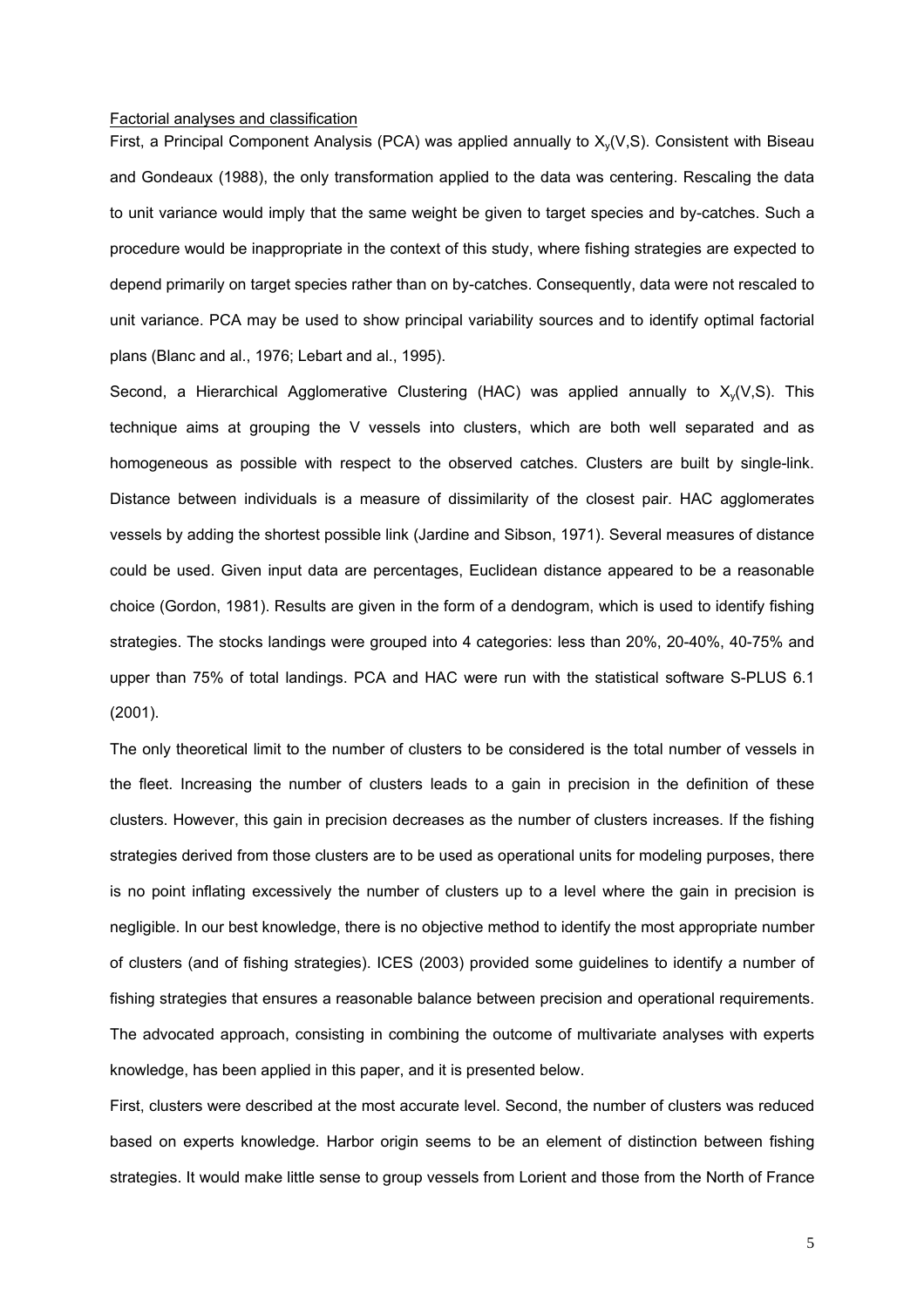within the same fishing strategy. Knowledge of the ecology and distribution of deep-water species was also taken into account to reduce the number of clusters. Roundnose grenadier is distributed along the slopes of the temperate North Atlantic at depths of 180-2200 m (Fontaine, 1979; Haedrich and Merett, 1988; Quéro 1997). In the North and the West of British Isles (ICES sub-areas VI-VII), it is most abundant at about 800-1000 m (Ehrich, 1983; Magnύsson and Magnύsson, 1996; Quéro, 1997). Black scabbardfish and deep-water sharks are usually distributed on the same fishing ground (ICES, 2002). In addition, all these species are generally scattered over large areas (ICES, 2002). Therefore, vessels targeting roundnose grenadier may catch black scabbardfish and deep-water sharks as by-catches, and we may consider total catches of these three species to determine one single strategy. Compared to these three species, blue ling and orange roughy have a different distribution. Thus, blue ling has an aggregative behavior and is most abundant in shallower waters (350-500 m, Quéro, 1997). Orange roughy also lives within dense aggregations (Lorance and Dupouy, 2001), but it is mostly abundant in deeper waters (900-1200 m, Quéro, 1997). Therefore, the fisheries targeting blue ling and orange roughy are not grouped with targeting the three other deep-water species. These two criteria, (i) harbor origin and, (ii) deep-water species ecology were applied to finalise the identification of the main fishing strategies.

Finally, a preliminary approach was performed to get some insights into the determinism of shifts in fishing strategies. Information about the status of deep-water stocks was not available during the study period. Nevertheless, it was available for saithe, the main historical target species of the French fleet. Therefore, the approach was based on the fishing strategies identified for the Boulogne's vessels targeting saithe in ICES division IVa. First, we examined the Pearson correlation between the uptake of (i.e. proportion of vessels taking part in) theses strategies, on the one hand, and the market price, spawning biomass (SSB), and Total Allowable Catch (TAC) of saithe, on the other hand. Then, the influence of all these parameters on the determinism of fishing strategies was discussed qualitatively.

## RESULTS

A PCA was run every year from 1985 to 2002. There was no correlation between the landing proportion of the different stocks. Although the two first factorial axes explained 80 to 95% of the variability, PCA did not allow defining easily a typology of strategies. For example, in 1985 (figure 5), the two first factorial axes explained 89% of the variability. This first factorial plan highlighted the main features of the fleet. It allows distinguishing between vessels targeting cod in Canadian seawater and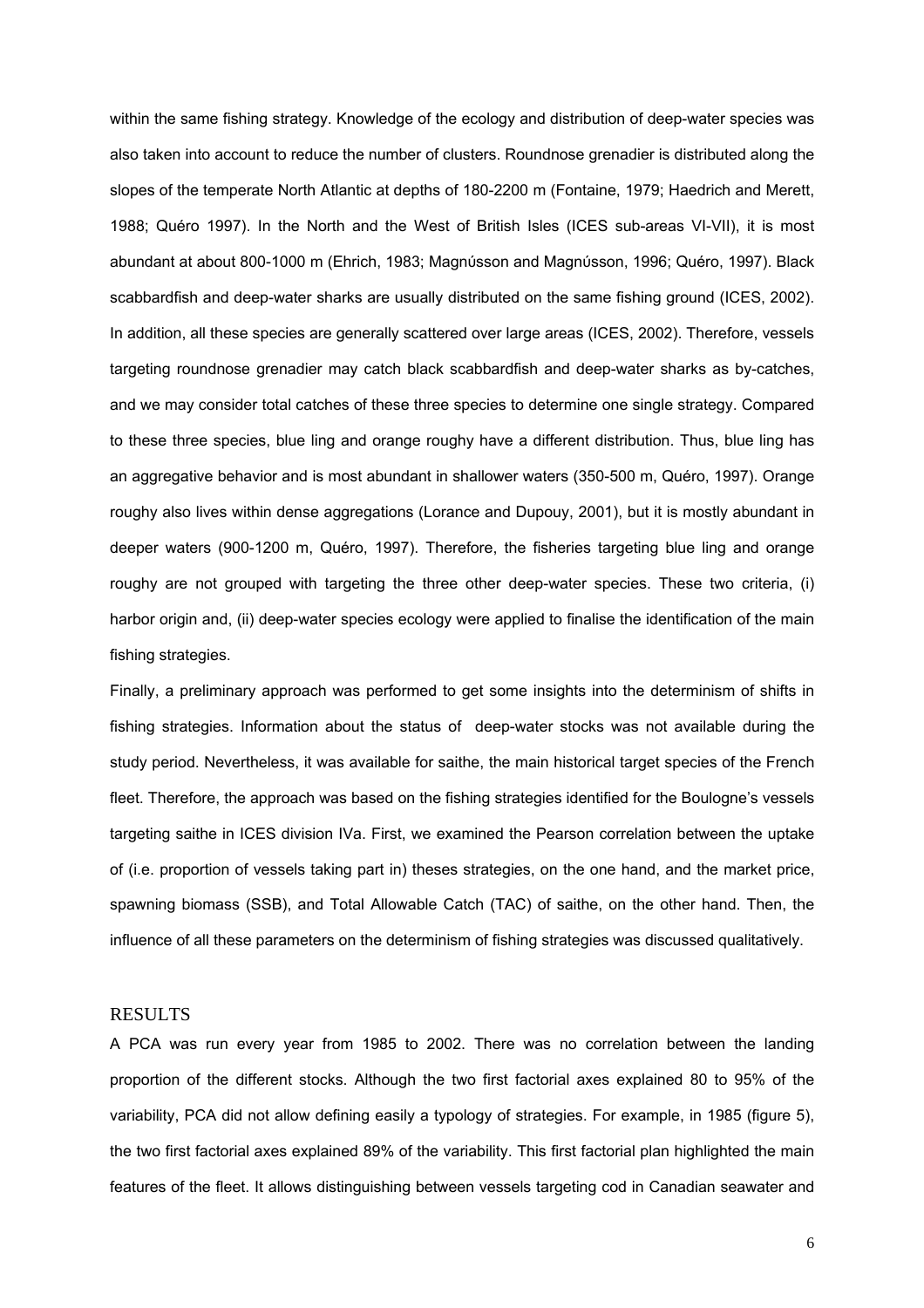one vessel targeting blue ling in Faroese, Western Scottish and Western Irish waters. The identification of fishing strategies for the other vessels appears to be more complex, and would require to consider additional factorial axes, despite the low variability explained by these axes. Moreover, marginal vessels may over-influence the estimation of factorial axes. Therefore, for the case study investigated here, clusters could not be identified by running only a PCA.

HAC was then run separately for all years between 1985 and 2002 after a PCA. In 1985, the first group of vessels (figure 6, A) targeted almost exclusively cod in Canadian waters (>80% for 6 vessels). The vessel from Fécamp had not exactly the same strategy. It fished mainly cod in Canadian waters (60% of total landings), but it also fished herring and saithe in the North Sea. In the late eighties, the number of vessels fishing cod in Canadian waters decreased and the fishing strategy of the remaining vessels changed. Some vessels started the exploitation of Northeast Arctic cod. In 1989 (figure 7), only 3 vessels from Saint-Malo targeted cod, mainly in Canadian waters. In 1990, the number of vessels fishing for cod in Canadian waters decreased dramatically, and from 1991, no vessels fished in Canadian waters. From 1994 to 1998, strategy shift for those vessels could not be estimated because data were not recorded. Only one vessel targeted Northeast Artic cod from 1999 onwards.

Most of the smallest vessels (350-800 tons) targeted North Sea saithe in 1985 (figure 6). One group (D) fished almost exclusively North Sea saithe (70-75%). These vessels were no more in activity in 1986. The main group (E) fished saithe (40-63%) with a variable part of blue ling (3-22%). The exploration of by-catch composition allows to distinguish between different subgroups. Vessels from Boulogne caught herring, whiting and haddock in the North Sea and Eastern Channel. Those from Lorient caught haddock, ling, cod off Western Scotland and Western Ireland. Consequently, vessels from Lorient targeted saithe more specifically in ICES sub-areas VIa (West Scotland), while vessels from Boulogne fished more particularly in ICES division IV (North Sea). A difference of strategy resulted from a difference in home harbor.

From 1985 to 1989, vessels from Lorient (and some from Boulogne) followed consistently the same strategy. Nevertheless, the majority of vessels from Boulogne specialized their activity. In 1989, a group (I) caught almost exclusively North Sea saithe. All vessels from group I were registered in Boulogne, except one vessel registered in Lorient. However, this vessel belonged until 1988 to an owner from Boulogne. Consequently, it is not unreasonable to assume that this vessel followed a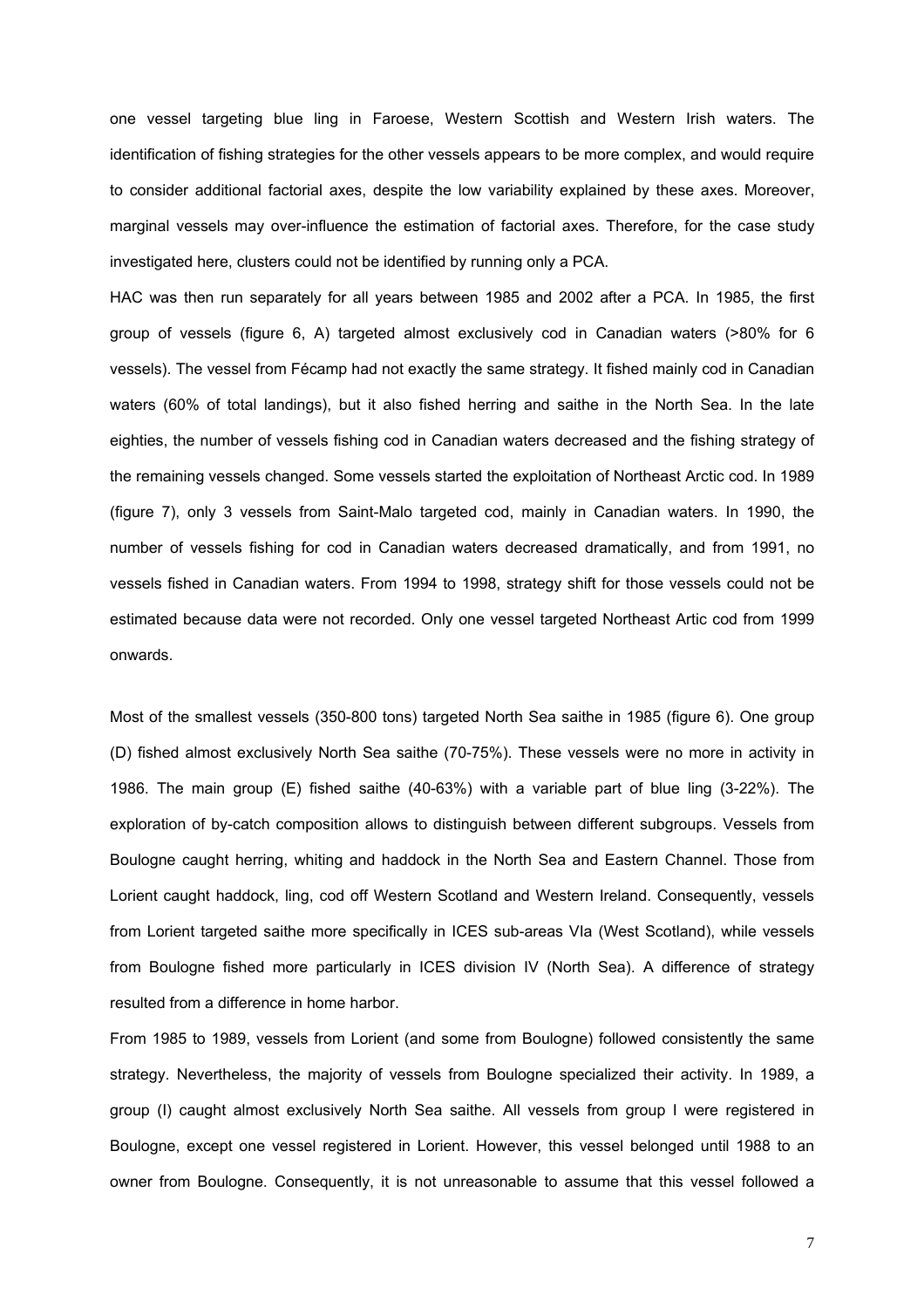strategy similar to the other Boulogne vessels from group I. Another part of the Boulogne fleet targeted blue ling (G1,G2, H figure 7). In 1989, the Lorient fleet and some Boulogne vessels began to land new deep-water species (roundnose grenadier essentially). These species were caught during experimental fishing operations (FROMNord, 1990).

In the early nineties, deep-water fisheries developed. In 1992 (figure 9), vessels from Lorient increased their catches of roundnose grenadier (20-30%), while one vessel (O) started to fish orange roughy off Western Ireland. Six vessels from Boulogne caught almost exclusively deep-water species (M7) in 1991. The main species landed was roundnose grenadier, followed by orange roughy and blue ling. The number of vessels following a similar strategy increased in 1992. Three vessels still targeted almost exclusively saithe (I) in 1991 (figure 8). In 1992, these three vessels were not part of the fleet anymore, and strategy I disappeared (FROMNord 1992,1993). Some vessels followed always a "traditional" strategy (E6**;** 7 vessels in 1991, 6 in 1992), consisting in targeting North Sea saithe.

Deep-water sharks were landed from 1994 onwards (figure 10). Most vessels landed a substantial quantity of deep-water species. Several strategies could be identified depending on the proportion of saithe, orange roughy and black scabbardfish by-catches.

The percentage of saithe landed by vessels from Lorient continued to decrease and the proportion of deep-water species landings increased. Vessels from Boulogne developed two strategies. Some increased their percentage of saithe landings, while others targeted almost exclusively deep-water species. Orange roughy landings decreased regularly and in 2002 (figure 11), no vessel appeared to target this species. The proportion of blue ling landings dropped during the early nineties, increased in the second part of nineties (figure 9), but decreased again from 2000 onwards. In 2002, one vessel group fished almost exclusively saithe. A second vessels group caught principally deep-water species, mainly roundnose grenadier. Depending on the relative importance of saithe, roundnose grenadier and blue ling landings, eight subgroups were identified (figure 12).

This data exploration suggests that the strategies of the French off-shore fleet have changed in depth over the period 1985-2002. In order to define operational fishing unit from the outcomes of this study, it was necessary to simplify the comprehensive set of strategies identified here. Fisheries knowledge and biological aspects have been used as criteria to group similar strategies into categories.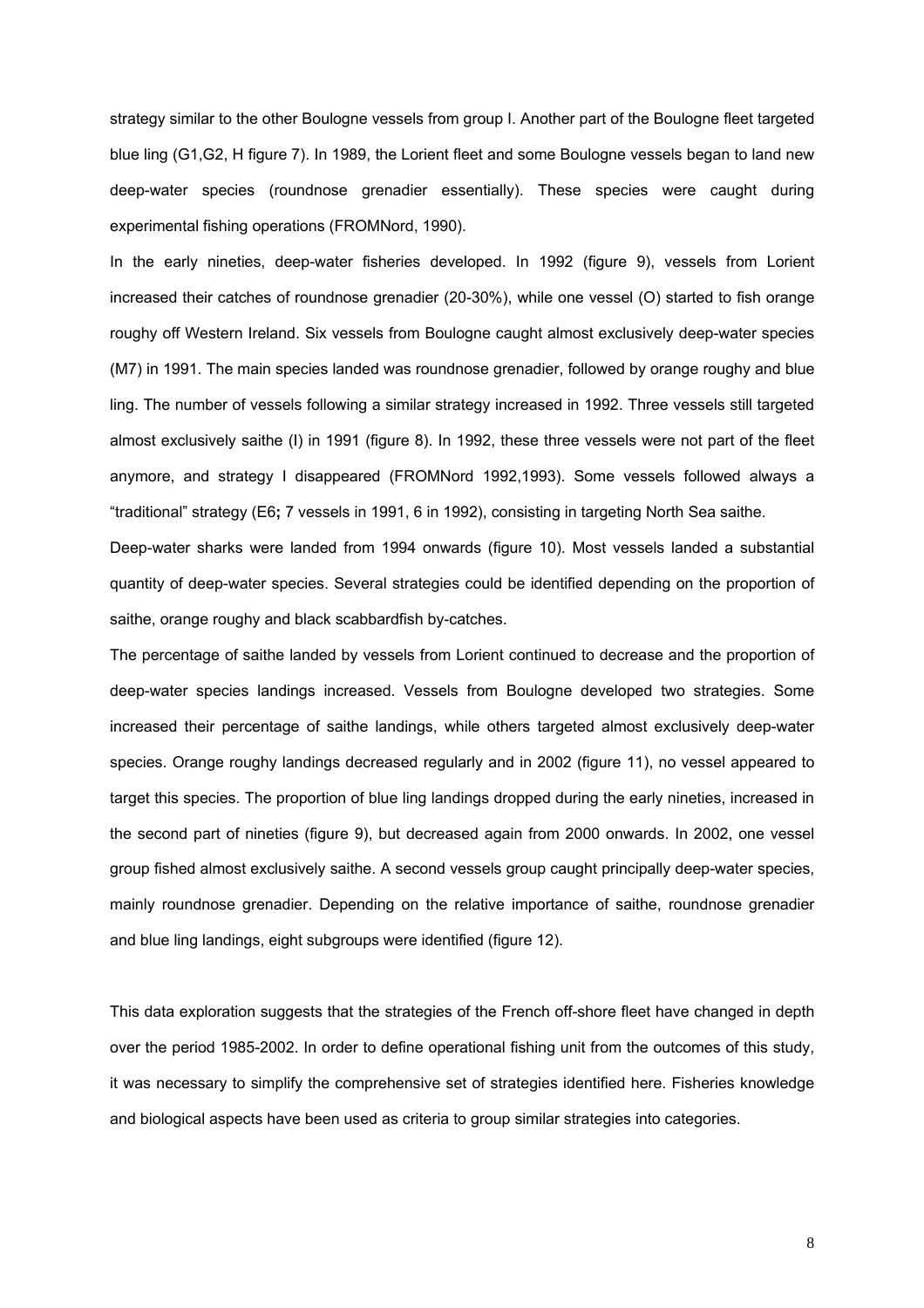Consider the Lorient fleet (figures 13 and 14). Historically, all vessels caught principally saithe (40- 75%; table 3, strategy L1) with a substantial proportion of blue ling. Different by-catches (anglerfish, haddock, hake, cod) were caught mainly in ICES divisions VIa and VII (except VIId-e). In the early nineties, this strategy was replaced by an intermediate strategy (strategy L2). Vessels caught saithe (more than 20%) and deep-water species (20-40%). From 1995, vessels targeted principally deepwater species (40-75%), and alternatively blue ling or saithe (strategy L3). An alternative strategy (strategy L4) was followed in 1993-1994 and in 2000-2001 by another vessel. This vessel targeted mainly roundnose grenadier and alternatively orange roughy (20-40%).

Consider the Boulogne fleet (figures 15 and 16). In 1985, the vessels followed a similar strategy (table 3, strategy B1) to the Lorient fleet. The main difference was the fishing area. By contrast with the Lorient vessels, which fished principally off Western Ireland, vessels from Boulogne fished in ICES divisions IV and VIId. From 1986 to 1989, some vessels stopped fishing for blue ling (strategy B2). On the other hand, some vessels specialized in blue ling fishing, with small by-catch of saithe (strategy B3). Specialization continued with some vessels targeting almost exclusively saithe (strategy B4) from 1988 onwards. From the early nineties onwards, strategy B4 disappeared. Saithe fishing was offset by new strategies based on new species (deep-water species, orange roughy). Some vessels (strategy B6) caught almost exclusively deep-water species (roundnose grenadier, blackscabbard and deepwater sharks). A few vessels followed an intermediate strategy (strategy B5), by catching both saithe (25-50%) and deep-water species (20-40%). Finally, another strategy (B8) combined catches of the deep-water species group (40-75%) and of orange roughy (>20%). Besides, strategy B3 based on blue ling was replaced by different strategies. Vessels targeted blue ling with different by-catch proportions of saithe, orange roughy and deep-water species. In the late nineties, the number of fisheries targeting almost exclusively saithe (strategy B4) increased. A real specialization took place, with vessels landing more than 90% of saithe. By contrast, other vessels specialized in deep-water species and the intermediate strategy B5 disappeared. The proportion of orange roughy in one vessel's landings increased until 1999 and then dropped. This strategy disappeared in 2002. From 2001, a new strategy (B7) appeared. Some vessels from Boulogne targeted both deep-water species in Faeroe waters and saithe in the North Sea.

Finally, 12 strategies could be identified: 4 for Lorient and 8 for Boulogne-Dieppe-Fécamp (table 3).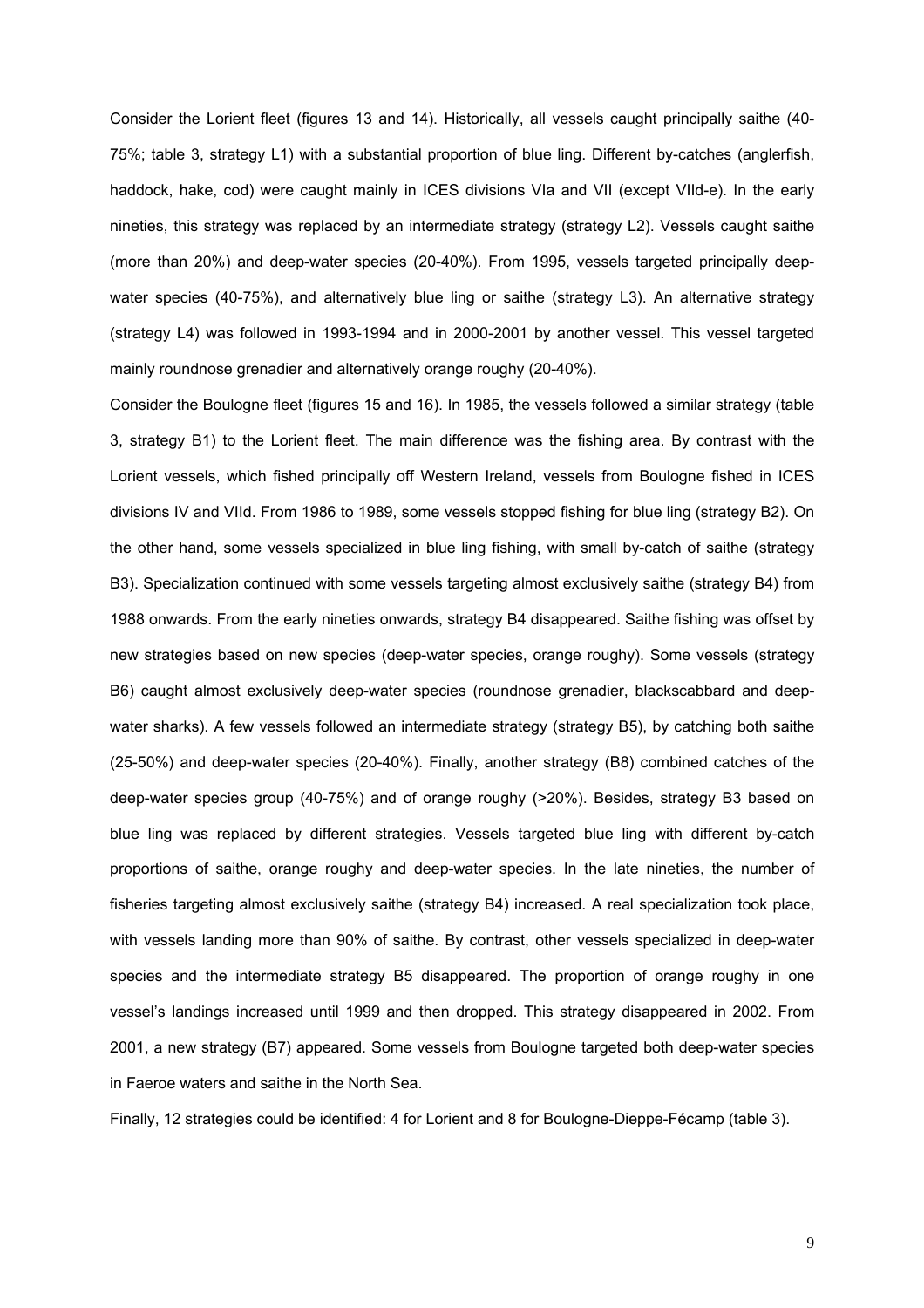To explain the reasons of strategies changes, the correlation of different parameters with the proportion of vessels targeting saithe mainly in the North Sea (saithe strategy uptake) was tested (table 4). The saithe strategy uptake appeared to be correlated with the saithe TAC  $(r = 0.82)$ , but not with the saithe SSB. One possible interpretation is that catch limits, rather than stock abundance, have had an effect in determining fishing strategies. However, the skippers' decision-making mechanisms are certainly more complex. For instance, since 1992, the saithe strategy uptake has increased more quickly than the saithe TAC (figure 17). Moreover, when both SSB and TAC increased substantially in 2000-2002, the number of vessels targeting saithe did not increase as expected. The development of this strategy could have been limited by market conditions and more particularly the decrease of the saithe landings price over the period 2000-2002.

## DISCUSSION

The interactions between fleets and species play a major role in the fishery dynamics. Thus, the management of fisheries requires an analysis of fishing strategies to understand the adaptability of fishing fleets. Consequently, the identification of fishing tactics and strategies is still an important ongoing issue for fisheries managers. Classical methods were based on PCA and cluster analysis (Biseau and Gondeaux, 1988; Lewy et Vinther, 1994; Taquet and al, 1997; Pelletier and Ferraris, 2000; Ulrich and al. 2001). Generally, these methods were based on the landing data of the most important species. The method developed in this paper is similar in that respect. However, to our best knowledge, the methods developed in the fisheries literature were of a static nature, as they did not incorporate a time dimension. The carrying idea of this study was to use such methods annually over a time period, and to analyze which fisheries appear and disappear.

Consider the cod fishery in Canadian waters. Of the 8 vessels registered in 1985, none fished in Canadian waters from 1991 onwards. The history of the Canadian cod stock probably explains this evolution. In 1980, the Department of Fisheries and Oceans (DFO) increased by 25% the TACs of groundfish species, which applied mainly to cod in NAFO areas 2J3KL. Consequently, the foreign allocation of the cod quota also increased (Mitchell, 1997). TACs allowed to French fleet made cod fishing an economically viable activity. From 1989 onwards, the Canadian Minister of Fisheries announced a reduction on TAC, to a point where cod fishing would not be economically viable for the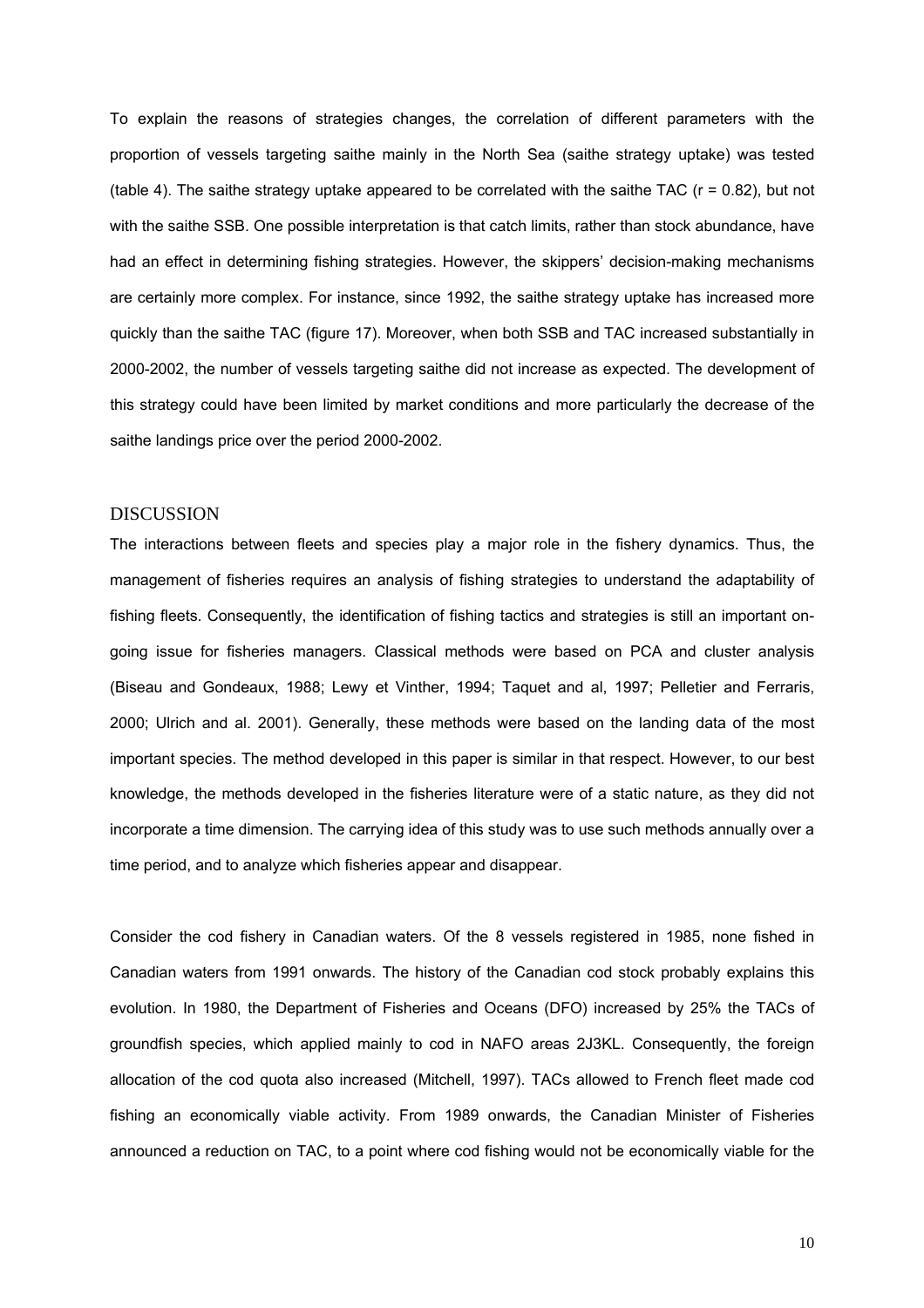French fleet. As a consequence, the vessels, mainly coming from Saint-Malo, redirected their activity towards cod fishing in the Arctic thereafter.

Historically, vessels from Lorient, Boulogne, Fécamp and Dieppe followed a similar strategy. They landed principally saithe with a complement of blue ling and different traditional species (cod, haddock, whiting). The main difference was fishing areas. Vessels from North of France fished principally in the North Sea while those registered in Lorient fished in Northern and Western Ireland waters. This difference was traditionally due to the vessels fishing on stock densities located as close as possible to their home harbor. Since 1994, the French national quota of a number of species including saithe has been shared among producers organizations (PO). There are three quotas set for saithe in European Union (EU) waters, and these are distributed in three different fishing areas: the North Sea (ICES divisions IIa[EU waters], III[EU waters], IV), the Northern Shelf (ICES divisions Vb [EU waters], VI, XII, XIV) and the Southern Shelf (ICES divisions VII, VIII, IX, X, and COPACE34.1.1[EU waters]). Most of the vessels registered in the North of France belong to a PO which has most of the North Sea saithe quota share. Most of the vessels registered in Lorient belong to POs which have most of the Northern Shelf and Southern Shelf saithe quota shares. The differences in the quota share between POs is another explanation of the different fishing strategies pursued by the vessels registered in the North of France and in Lorient.

From 1985 to 2002, strategy shifts were observed, and we have examined some mechanisms that may have induced such changes. First, changes in the saithe fisheries appeared to some extent to be linked with the saithe TAC (table 4). In 1985, the biomass of the main saithe stock (North Sea, Skagerrak and West Scotland) was below the precautionary level Bpa. The biomass of this stock continued to decrease until 1992 (ICES advice for 2002 [on line]). As a result, the saithe TAC decreased from 200 000 tons to 127 000 tons between 1989 and 1992. Vessels targeting saithe had to adapt their strategy to maintain a viable fishing activity. An option was to find alternative species to balance lower saithe catches. First, blue ling fisheries developed. Then, in the early nineties, experimental trips allowed fishermen to identify new fishing areas for e.g. roundnose grenadier, black scabbard fish, and orange roughy. Blue ling and deep-water species were mainly caught in Western Scotland and Western Ireland waters, close to the traditional fishing areas of the Lorient fleet. Subsequently, vessels increased gradually their catches of the newly discovered deep-water species.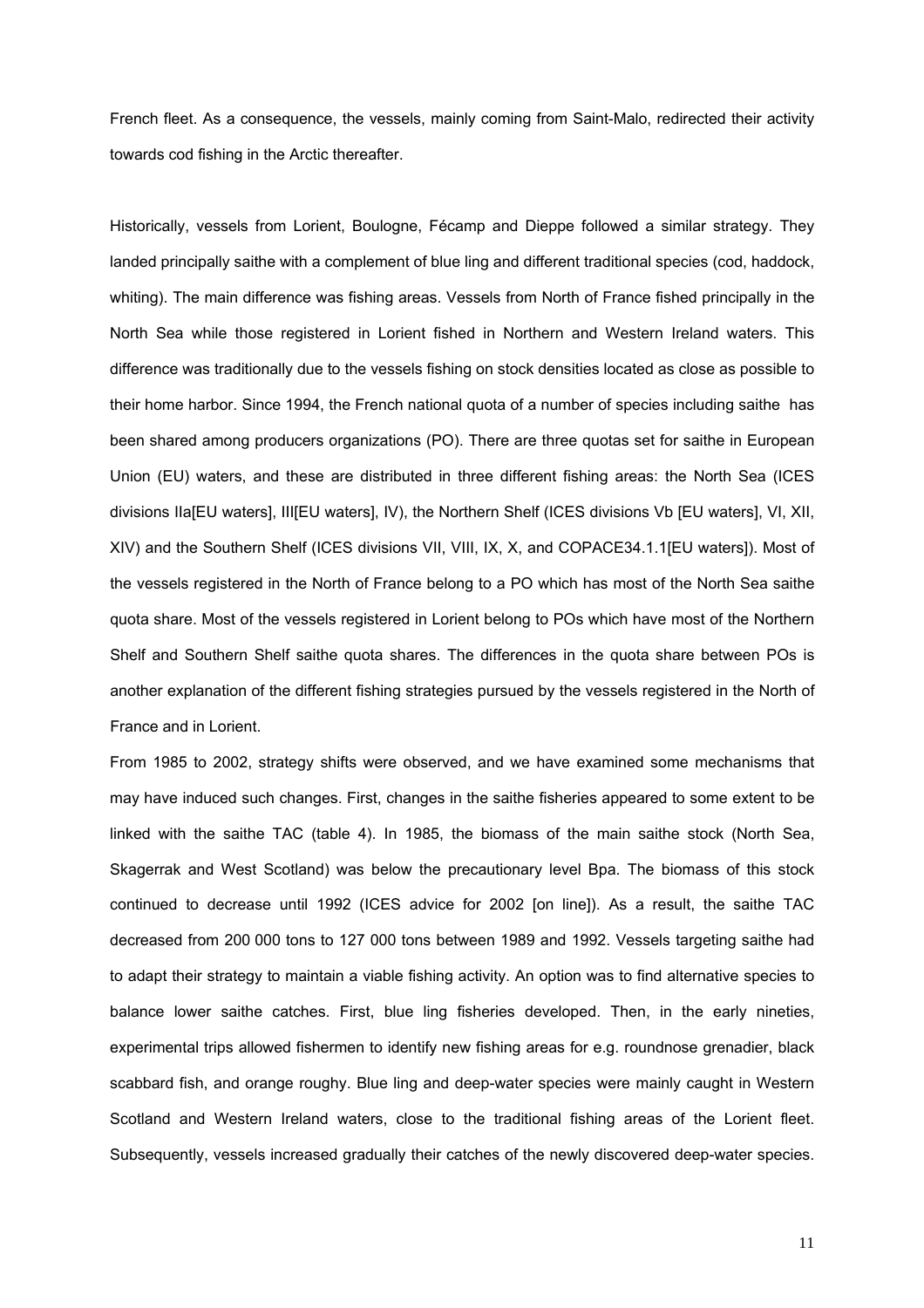The reasons why this increase was gradual could be that, (i) vessels and gears had to be adapted to fish on deeper grounds and also that, (ii) a market had to be developed to facilitate the sale of these new species. The vessels from the North of France specialized their vessels: some continued to target almost exclusively saithe whereas others targeted more specifically deep-water species. Besides, within the groups of vessels targeting deep-water species, strategies have changed. At the beginning, fishing trips were mostly of an experimental nature. Then catches increased as fishermen learnt where and how these species could be fished and probably also because a market developed for these species.

From 1995 onwards, the biomass of the main saithe stock recovered gradually, exceeding Bpa from 1999 onwards (http://www.ices.dk/committe/acfm/comwork/report/asp/acfmrep.asp). Consequently, the saithe TAC increased. Following the recovery of the saithe stock, some vessels from Boulogne specialized on saithe in the North Sea, while others continued to target deep-water species in the more remote areas off Western Scotland and Western Ireland. In spite of the increase of the saithe biomass, vessels from Lorient continued to target principally roundnose grenadier, which had a more attractive landing value. In addition, and unlike vessels from Boulogne, the vessels from Lorient could harvest deep-water species on fishing grounds which were relatively close to those where they traditionally fished for saithe. Although economic information was not available to this study, one would expect the difference in operating costs for these vessels be offset by the gain in gross revenue brought about by the attractive landing value of the deep-water species.

In the second part of the nineties, the interest for the orange roughy fisheries dropped. Historically, orange roughy was caught in ICES division VI. Catches in this area decreased but were partially balanced by catches in division VII. Despite the high value of this fish, catches decreased and this species was not targeted since 2002. The sharp decrease in orange roughy landings might result from biomass depletion. This species is lives in aggregation and is slow-growing. There is concern that the fleets may exploit local aggregations sequentially. Once an aggregation is fished out, these fleets could explore and harvest other concentrations (ICES, 2002). The drop of orange roughy landings might also be explained by the market competition with other vessels targeting the same species.

TAC may play an important role in fisheries dynamic (table 4). The saithe strategies uptake decreased concomitantly with the saithe TAC in the early nineties, suggesting that TAC influenced fishermen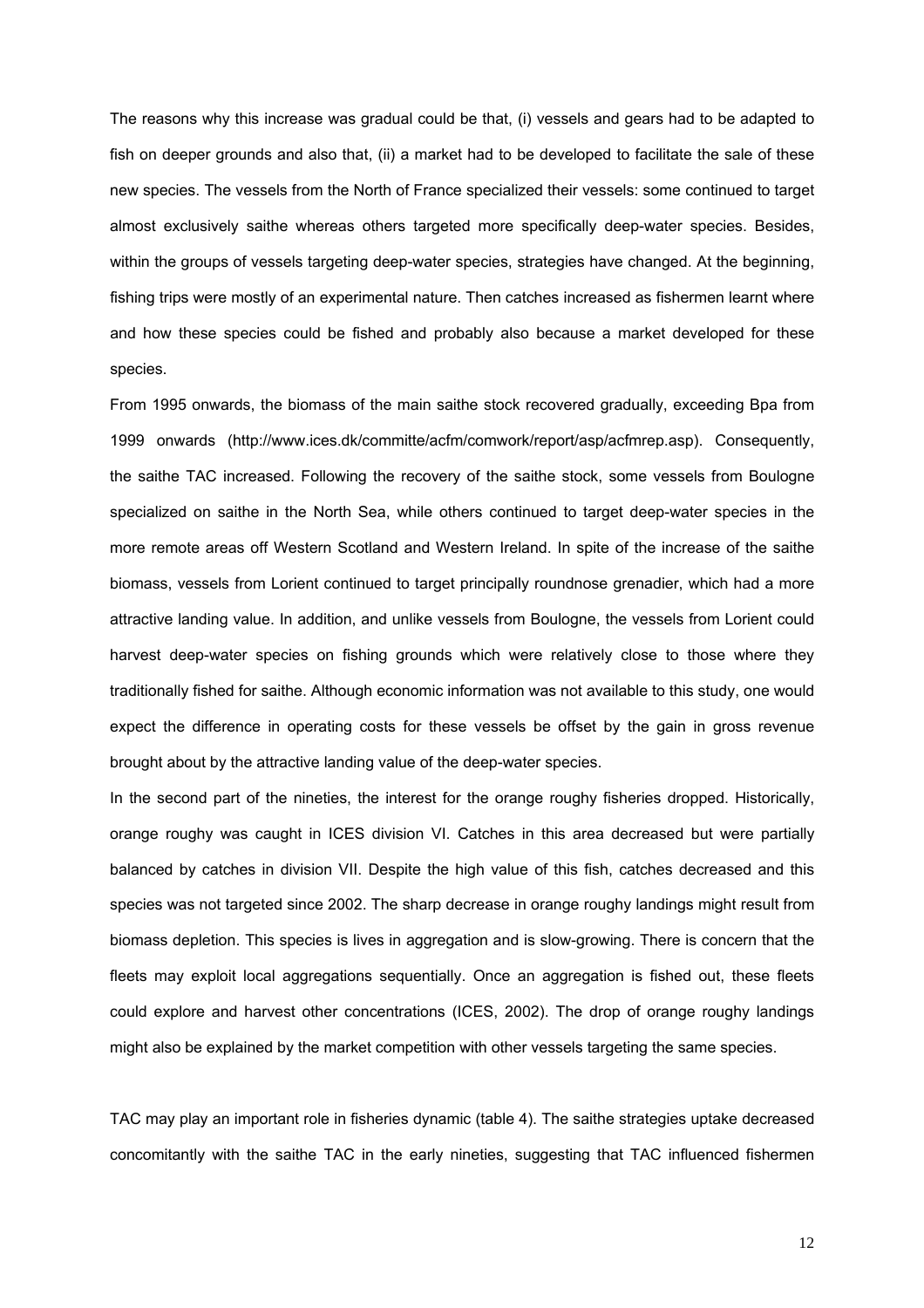behaviour. However, despite the increase in the saithe TAC over the period 1999-2002, the saithe strategy did not prove attractive over that period, suggesting that management is not the only determinant of strategies shifts, and that other factors should be considered.

The first factor is the possibility or not to target other species. In the mid-eighties, although saithe biomass was low, no alternative was really available for fishermen. Neither the fishing technology, nor the market conditions, were suitable to catch and commercialise deep-water species.

The second factor is the species availability. For instance, the drop in the abundance of orange roughy could have had an effect on the decline of the strategy based on that species.

The third factor is the market conditions. From 1999, although saithe biomass and TAC increased, the proportion of vessels targeting saithe decreased. Saithe landings could have been restricted by the drop of the saithe landings price (figure 17).

Our method was based on the application of PCA, followed by HAC, to annual landings. There are several reasons for performing a classification after a factorial analysis (Lebart and al., 1995; Pelletier and Feraris, 1999). The factorial axes and the projections of individuals on these axes derived from PCA may be difficult to interpret. For instance, although the first two axes usually can explain most of the variance, it may in some cases be necessary to consider the higher ranked axes (Biseau and Gondeaux, 1988). Besides, some marginal individuals may be very influential in the construction of axes. Consequently, defining clusters with PCA may be unrealistic when information is diluted on many axes and when marginal vessels over-influence the definition of factorial axes. Classification methods address these reservations by summarizing information in a way that is easier to interpret than individual projections. In addition, these methods are to some extent more robust to marginal individuals than factorial analysis because of the iterative algorithms used in HAC. Nevertheless, there are also several reasons for running a factorial analysis before a classification (Pelletier and Ferraris, 1999). In particular, factorial analyses provide a geometric description of the individuals, the variables and the relationships between them, which is helpful in exploring the structure of the data set.

Different linkages (simple, average or complete) were available to run the HAC. In our case, we chose simple linkage, which is the shortest distance between two groups. It means the distance between two groups is equal to the shortest distance between one element of first group and one element of the second group. This method has mainly been selected for its simplicity (one vessel is always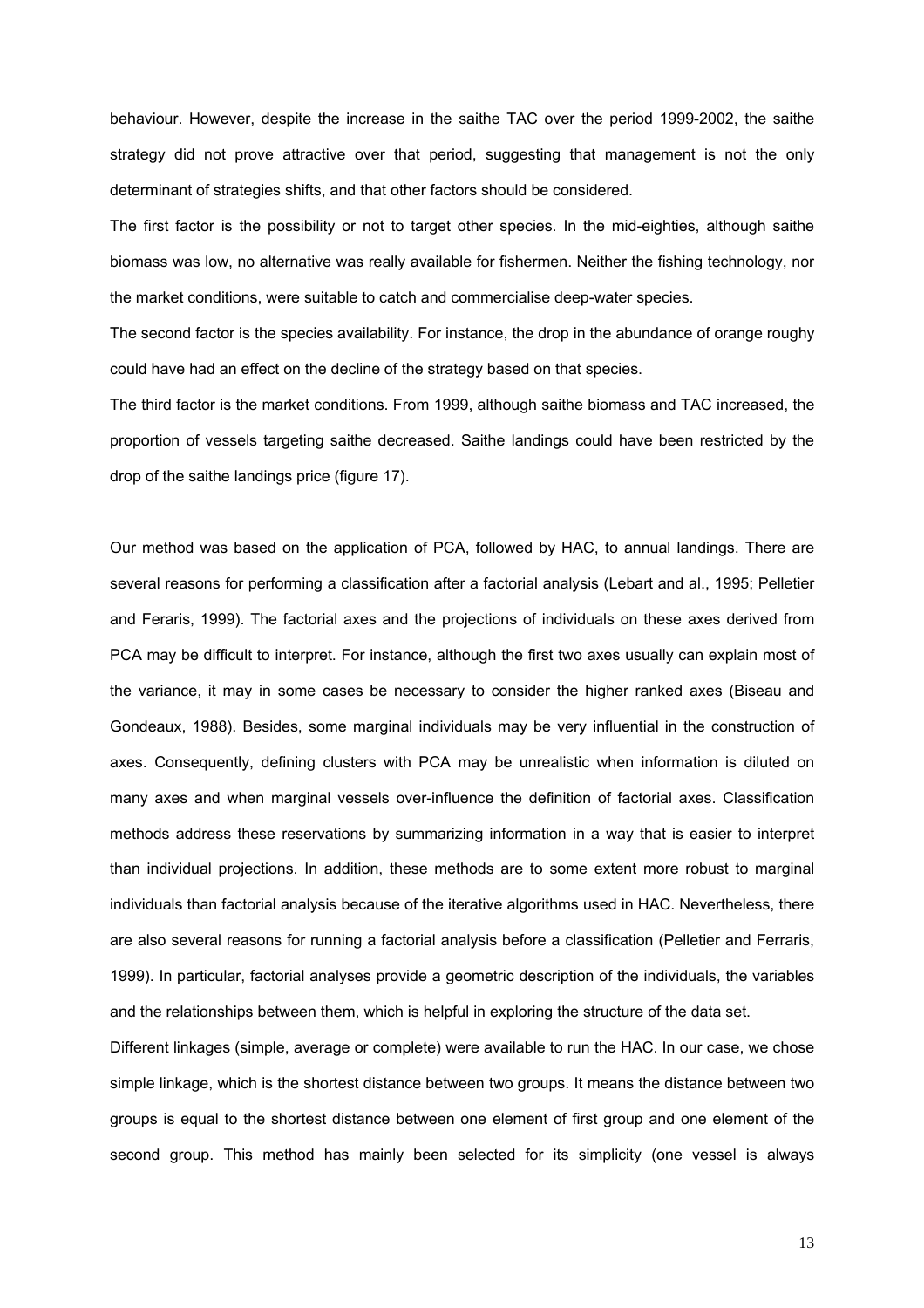aggregated with the most similar vessels). Jardine and Sibson (1971) argue that this method only has all the desirable properties of a clustering method. Nevertheless, one limitation of this method may be the "chain effect", and some authors argued that average or complete-linkage could sometimes be better metrics. In any case, we have tested these different method linkages and obtained similar results. The results were therefore robust to the metric used.

One important difficulty of our method was to define the most appropriate number of clusters. It is in theory possible to define 1 to n clusters, with n, the number of individuals (vessels). Selecting too few clusters belittles the amount of information available. By contrast, exaggerating the number of clusters would adversely affect analytical possibilities based on these clusters. In the absence of objective benchmarks, the compromise number of clusters was found by combining visual exploration of the clusters properties and experts knowledge of the French offshore fisheries. This approach is consistent with current practice (Lebart et al., 1995) and also ICES recommendations to identify fisheries groups (ICES, 2003).

Neither PCA nor cluster analysis are new methods. However, the scope of the paper was not to develop a new methodology to identify fisheries, but rather to apply existing methods to characterise fleet dynamics in terms of shifts in fishing strategies. It should also be noted that classification methods are routinely used by some ICES stock assessment working groups (e.g. Working Group on the Assessment of Southern Shelf Stocks of Hake, Monk and Megrim, Working Group on the Assessment of Southern Shelf Demersal Stocks) to define tuning fleets. In addition, clustering analysis has been advocated by ICES (2003) as one of the methods to be used to identify fishing units to perform mixed-fisheries forecasts.

Alternative multi-table analysis methods, including Multiple Factorial Analysis (MFA) (Escofier and Pagès, 1984) and the STATIS method (Lavit et al., 1994), could be considered. These methods allow characterization of the underlying common structure present in several tables as well as the variability of each of them comparative to the common structure. MFA however requires a constant number of observations (vessels in this study) over the years. Therefore, MFA could not be applied here as the number of vessels belonging to the fleet examined changed from one year to another. The STATIS method is more flexible. This method has been used in the past to analyse sensory profiling data, but it has also recently been applied to characterize the spatial and temporal distribution of marine biological data (Licandro et al., 2001; Gaertner et al., 2002). Although in our best knowledge the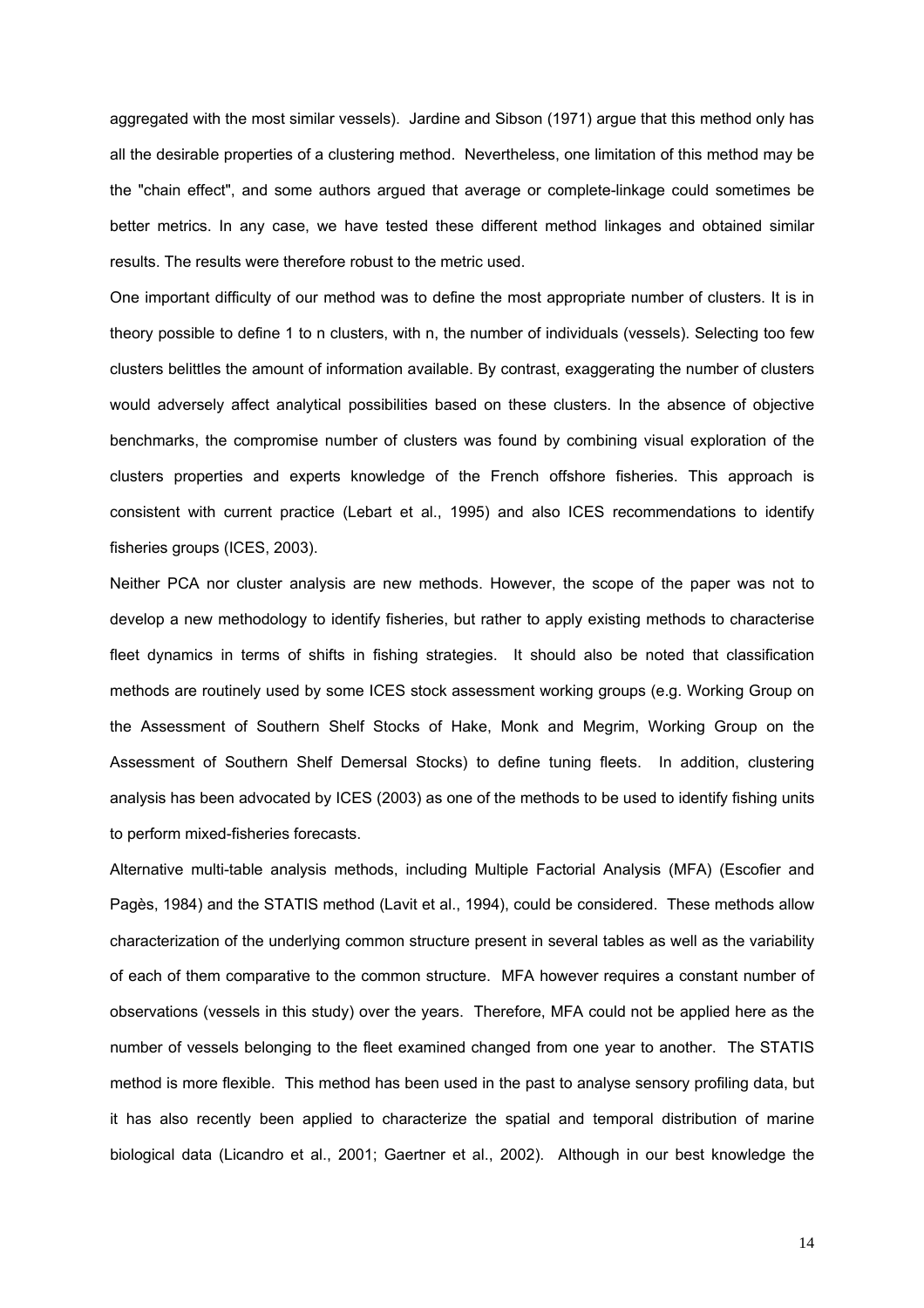STATIS method has not been applied yet to classify fisheries, it could prove to be a promising alternative approach in future investigations.

The present approach was based on an analysis of catch weights. When differences in prices are high, fishing strategies may be better reflected by the value of landings than by their weight. However, the landing value may also be a misleading variable to identify fishing strategies as it depends on price fluctuations and as it does not account for operating costs which may vary dramatically from one trip to another.

The fishing strategies identified in our study are, in some occasions, defined on the basis of the fishing behavior of one vessel. In any statistical analyses, marginal points are considered as outliers or points of specific interest. In our study, a marginal point is a fishing strategy, which can be pursued year after year by one vessel, but which may then be adopted by other vessels in the future. For example, a vessel followed the strategy C from 1985 until 1989. In 1985, only one vessel from Fécamp targeted blue ling. Few years later, others vessels started this fishery. This vessel should be considered as a precursor rather than an outlier.

The results of this study evidence the plasticity of fishermen behaviour and bear out the findings of other studies, which suggest that fishermen react quickly to the modification of their external environment (Ferraris, 1995). In the case study investigated here, a number of traditional fishing opportunities where restricted by biological and management constraints (low biomass and low TAC). Therefore, some fishermen explored new opportunistic fishing strategies, such as strategy L2 in 1992 (figure 13). As this strategy proved to be economically attractive, a larger proportion of fishermen adopted it. However, the mechanisms underlying fishing strategies and fishermen behaviour are certainly more complex than those investigated here.

Although some historical dynamics of the fishing strategies of the French offshore fleets have been identified, it is not possible to forecast, based on the findings of this study, what the future fisheries development will be. From 2003, TACs on orange roughy, roundnose grenadier, black scabbard fish and blue ling were established. The French fleet owns the main part of quotas. One critical issue would now be to evaluate the influence of those quotas on future fishing strategies. There is growing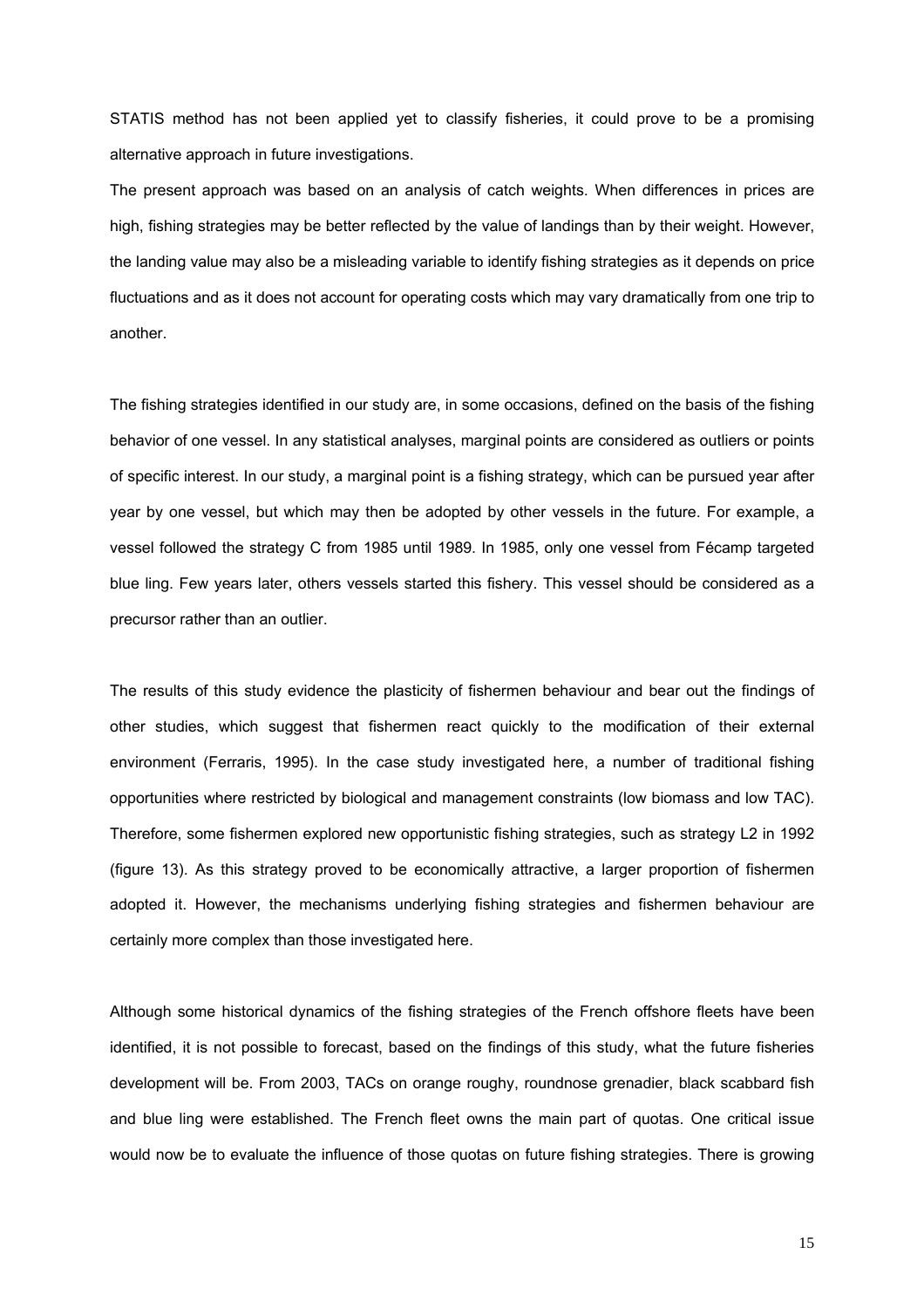interest in analysing and modelling the processes underlying fishermen behaviour and decisionmaking. Various aspects of fleet dynamics have already been investigated, including the spatial allocation of fishing effort (Gillis et al., 1993; Holland and Sutinen, 1999), gear developments (Pech and Laloë, 1997), and discarding practices (Stratoudakis et al., 1998). There is scope in further developing such approaches into a comprehensive operational model, which could be applied by fisheries managers to forecast the fleets response and adaptation to management measures. This issue will be addressed in a companion study.

## ACKNOWLEDGEMENTS

This work has been funded by the European Union (DG XIV, study no. QLRT-2001-01291); this support is gratefully acknowledged. We are also indebted to the thoughtful comments of two anonymous referees, and to ICES for providing stock estimates.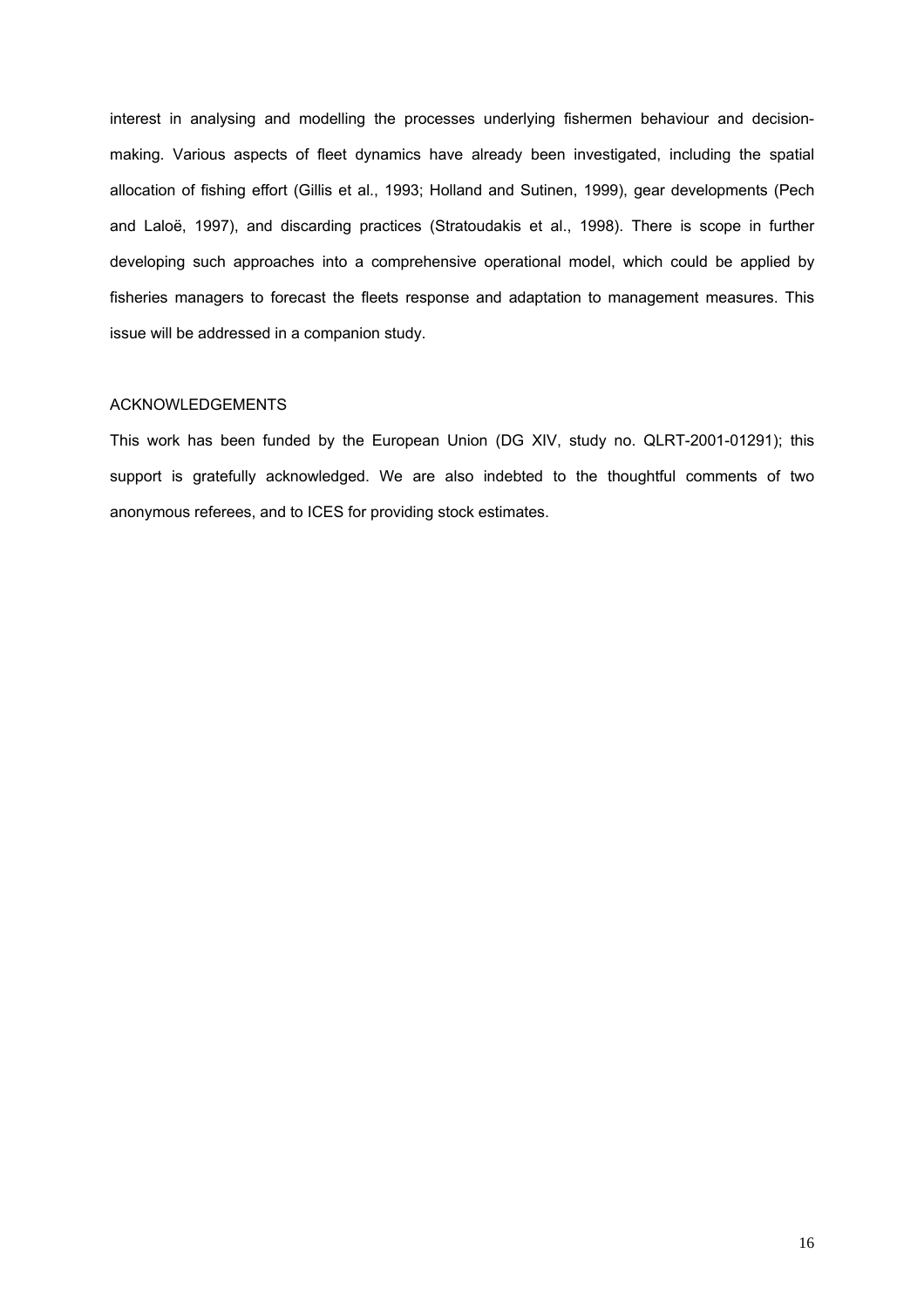- Biseau, A. 1998. Definition of a directed fishing effort in a mixed-species trawl fisheries, and its impact on stock assessment. *Aquat. Living Ressour.*, 11(3): 119-136.
- Biseau, A. and Gondeaux, E. 1988. Apport des méthodes d'ordination en typologie des flottilles. *J. Cons. Int. Explor. Mer*, 44: 286-296.
- Blanc, F., Chardy, P., Laurec, A., and Reys, J.P. 1976. Choix des métriques qualitatives en analyse d'inertie. Implications en écologie marine benthique. *Mar. Biol.*, 35: 49-67.
- EC 2002. Report of the sub-group on resource status (SGRST) of the Scientific, Technical and Economic Committee for Fisheries (STECF). SEC(2002) 1373, 127pp.
- Ehrich, S. 1983. *On the occurrence of some fish species at the slopes of the Rockall trough.* Trough. Arch. FischereiWiss., 33: 105-150.
- Ferraris, J., 1995. Démarche méthodologique pour l'analyse des comportements tactiques et stratégiques des pêcheurs artisans sénégalais. In, *Questions sur la dynamique de l'exploitation halieutique.* Coll. Sémin. Orstom, Paris: 15-24.
- Fontaine, B. 1979. Le grenadier. *Sci. Pêche, Bull. Inst. Pêches Marit.*, 294: 15-21.
- FROMNord 1990. Rapport d'activité 1989. Fonds Régional d'Organisation du Marché du Poisson, 42p.
- FROMNord 1992. Rapport d'activité 1991. Fonds Régional d'Organisation du Marché du Poisson, 44p.
- FROMNord 1993. Rapport d'activité 1992. Fonds Régional d'Organisation du Marché du Poisson, 45p.
- Gaertner, J.-C., Bertrand, J.A., and Souplet, A. 2002. STATIS-CoA: A methodological solution to assess the spatio-temporal organization of species assemblages of the French Mediterranean Sea. *Sci. Mar.*, 66 (Suppl. 2) : 221-232.
- Gillis, D., Peterman, R., and Tyler, A., 1993. Movement dynamics in a fishery: application of the ideal free distribution to spatial allocation of effort. Can J. Fish. Aquat. Sci., 50: 323-333.
- Gordon, A.D. 1981. Classification: Methods for the exploratory analysis of multivariate data. London: Chapman & Hall.
- Haedrich, R.L., and Merett, N.R. 1988. *Summary atlas of deep-living demersal fishes in the North Atlantic Bassin*. J. Nat. Hist., 22: 1325-1362.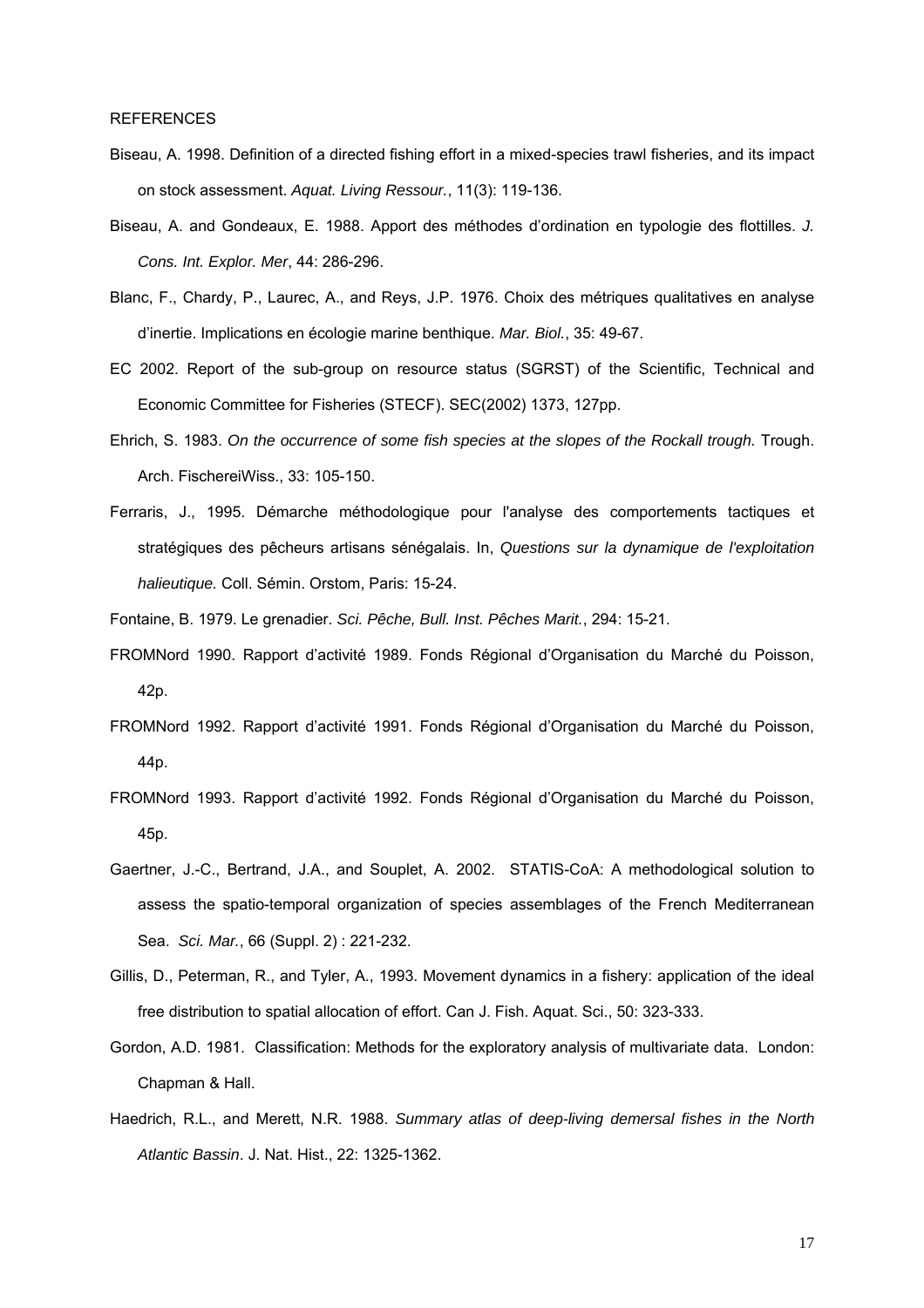- Holland, D., and Sutinen, J., 1999. An empirical model of fleet dynamics in New England trawl fisheries. *Can. J. Fish. Aquat. Sci.*, 56 : 253-264.
- ICES CM 1991/ Assess:24, 215 pp.
- ICES CM 1992/G:15, 70pp.
- ICES CM 2002, ACFM:16 Ref. G, 253 pp.
- ICES CM 2003, ACFM:08 Ref. D, 37 pp.
- Jardine, N., and Sibson, R. 1971. *Mathematical Taxonomy.* London, John Wiley and Sons.
- Laloë, F., Rey, H., and Durand, J.L., 1995. Avant-propos : Questions sur la dynamique de l'exploitation halieutique. In, *Questions sur la dynamique de l'exploitation halieutique.* Coll. Sémin. Orstom, Paris: 15-24.
- Laloë, F., and Samba, A. 1991. A simulation model of artisanal fisheries of Senegal. *ICES Mar. Sci. Symp.*, 193: 281-286.
- Laurec, A., Biseau, A., and Charueau, A. 1991. Modeling technical interactions. *ICES Mar. Sci. Symp.*, 193: 225-236.
- Lavit, C., Escoufier, Y., Sabatier, R., and Traissac, P. 1994. *Comput. Stat. Data. Anal.*, 18 : 97-119
- Lebart, L., Morineau, A., and Piron, N. 1995. S*tatistique exploratoire multidimensionnelle.* Dunod, Paris, 439 p.
- Lewy, P., and Vinther, M. 1994. Identification of Danish North Sea trawl fisheries. *ICES Journal of Marine Science*, 51(3): 263-272.
- Licandro, P., Ibanez, F., and Zunini, T.S. 2001. Long term variations of zooplankton in the Ligurian Sea (Western Mediterranean). *Archo Oceanogr. Limnol.* 22: 159-166
- Lorance, P., and Dupouy, H. 2001. CPUE abundance indices of the main target species of the French deep-water fishery in ICES Sub-areas V-VII. Fisheries Research (Amsterdam). 51, (2-3): 137-149.
- Magnύsson, J.V., and Magnύsson, J. 1996. *The distribution relative abundance and the biology of the deep-sea fishes of the Icelandic slope and Reykjanes ridge.* In: Hopper, A.G. (Ed) Deep- water Fisheries of the North Atlantic Oceanic Slope. Kluwer Academic publisher, Netherlands: 161-199.
- Mitchell, C.L. 1997. Fisheries management in the Grand Banks, 1980-1992 and the straddling stock issue. *Marine Policy*, 21(1): 97-109.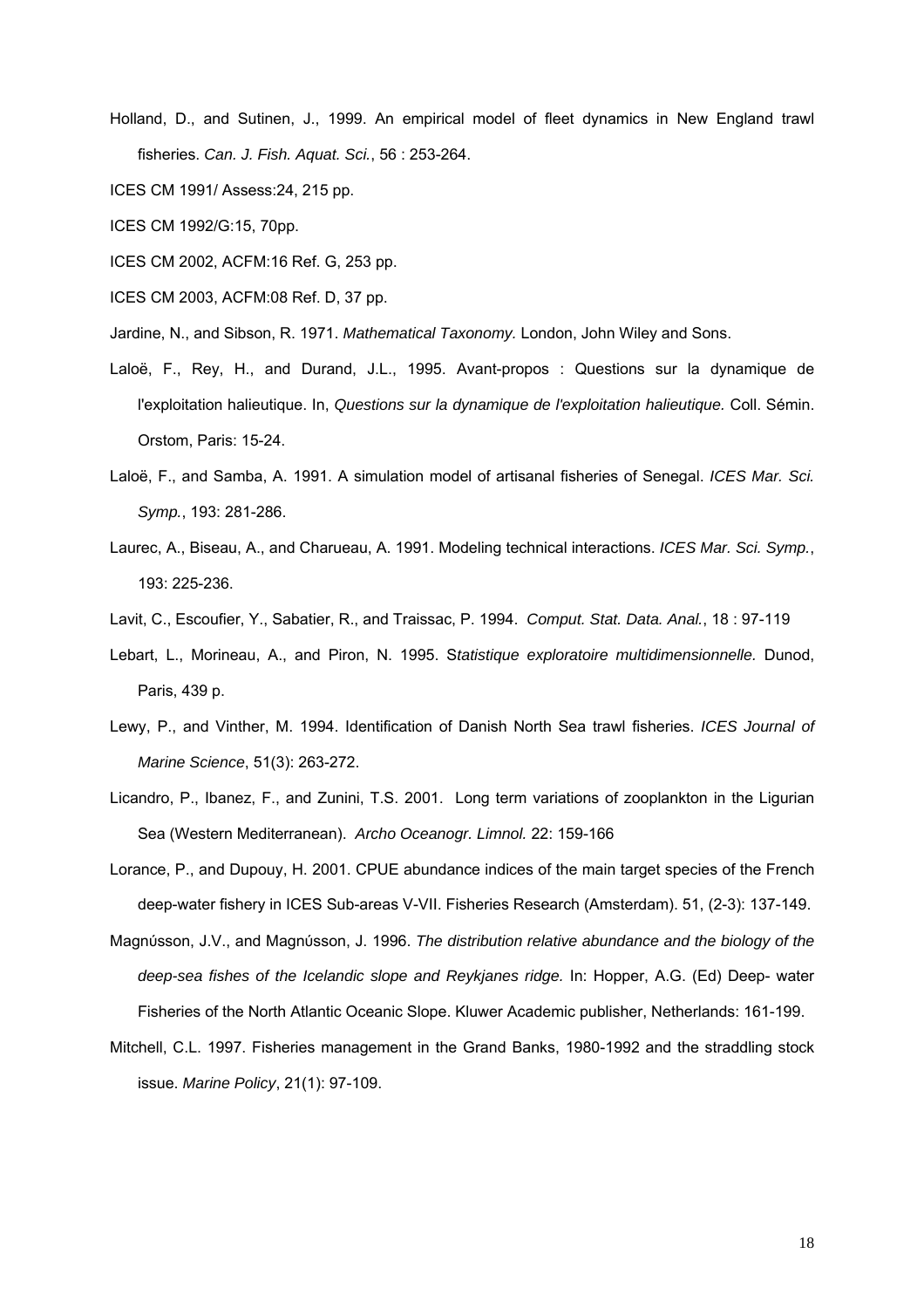- Escofier, B., and Pagès, J. 1984. L'Analyse factorielle multiple: Une méthode de comparaison de groupes de variables [Multiple factorial analysis: A methode to compare groups of variables]. *Data Analysis and Informatics*, 3: 41-55.
- Pech, N. and Laloë, F. 1997. Use of Principal Component Analysis with Instrumental Variables (PCAIV) to analyse fisheries catch data. *ICES Journal of Marine Science*, 54: 32-47.
- Pelletier, D., and Ferraris, J. 1999. A multivariate approach for defining fishing tactics from commercial catch and effort data. *Can. J. Fish. Aquat. Sci.*, 57: 51-65.
- Quéro, J-C. 1997. *Les poissons de mer des pêches françaises*. Delachaux et Niestlé, Lausanne-Paris, 304 p.
- S-Plus 6.1 2001. S-Plus 6 for Windows User's Guide, Insightful Corporation, Seattle, WA.
- Stratoudakis, Y.,Fryer, R. J., and Cook, R. M., 1998. Discarding practices for commercial gadoids in the North Sea. *Can. J. Fish. Aquat. Sci*. 55(6): 1632-1644.
- Taquet, M., Gaertner, J. C., and Bertrand, J., 1997. Typologie de la flottille chalutière du port de Sète par une méthode de segmentation. *Aquat. Living Resour*., 10: 137-148.
- Ulrich, C., Gascuel, D., Dunn, M.R., Le Gallic, B., and Dintheer, C. 2001. Estimation of technical interactions due to the competition for resource in a mixed-species fishery, and the typology of fleets and metiers [trades] in the English Channel. *Aquat. Living Resour.*, 15(5): 267-281.
- Venables, W.N., and Ripley, B.D. 1999. *Modern Applied Statistics with S-PLUS*. 3<sup>rd</sup> Edition. Springer, New York, 501 p.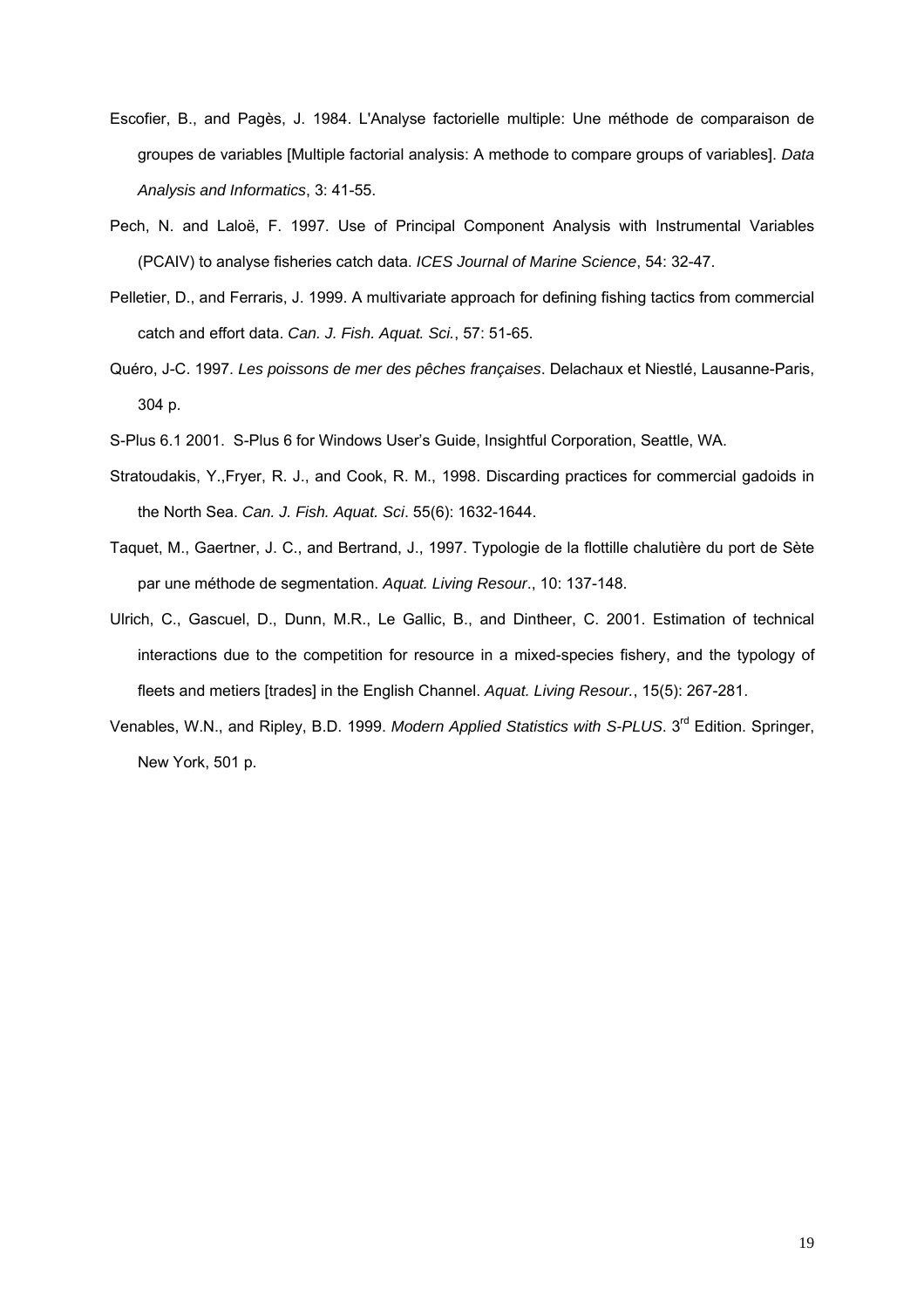Table 1: list of the main species fished by the French off-shore vessels fishing in the North Atlantic with bottom trawl.

| English name              | Latin name                                                            | number of stocks | stocks                                                                                                                                                                   |
|---------------------------|-----------------------------------------------------------------------|------------------|--------------------------------------------------------------------------------------------------------------------------------------------------------------------------|
| Alfonsino                 | Beryx splendens (Lowe, 1834)<br>Beryx decadactylus (Cuvier, 1829)     | $\overline{1}$   | combined stock                                                                                                                                                           |
| Anglerfish                | Lophius piscatorius (Linné, 1758)<br>Lophius budgassa (Spinola, 1807) | 3                | North Sea (IIIa, IV, VI), Southwest Eire (VIIb-k), Gulf of Biscay (VIIIa-b, VIIId, VIIIc, IXa)                                                                           |
| Atlantic cod              | Gadus morhua (Linné, 1758)                                            | 10               | Northeast Artic (I-II), North Sea-East Chanel (IIIa, IV, VIId), Island (Va), Faroe (Vb)<br>West Scotland (Vla), Vlb, Irish Sea (Vlla), South GB (Vlle-Vllk), XIV, Canada |
| Atlantic herring          | Clupea harengus (Linné, 1758)                                         |                  | combined stock                                                                                                                                                           |
| Atlantic mackerel         | Scomber scombrus (Linné, 1758)                                        |                  | North Sea (IV)                                                                                                                                                           |
| Atlantic redfish          | Sebastes marinus (Linné, 1758)<br>Sebastes viviparus (Kröyer, 1845)   | $\overline{2}$   | Northeast Artic (I-II), Northwest Atlantic (V-VI, XII, XIV)                                                                                                              |
| <b>Black scabbardfish</b> | Aphanus carbo (Lowe, 1839)                                            |                  | combined stock                                                                                                                                                           |
| Blackbelly rose fish      | Helicolenud dactylopterus (Delaroche, 1809)                           | $\overline{2}$   | Northeast Artic (I-II), Northwest Atlantic (V-VI, XII, XIV)                                                                                                              |
| Blue ling                 | Molva dypterygia (Pennant, 1784)                                      | $\overline{2}$   | Island (Va, XIV), Faroe-West GB (Vb, VI-VII)                                                                                                                             |
| European hake             | Merluccius merluccius (Linné, 1758)                                   | $\overline{2}$   | North Atlantic (Illa, IV, VI-VII, VIIIa, VIIIb), Iberic (VIIIc, Ixa)                                                                                                     |
| Greater forkbeard         | Phycis blennoides (Brünnich, 1768)                                    |                  | combined stock                                                                                                                                                           |
| Greenland halibut         | Reinhardtius hippoglossoides (Walbaum, 1792)                          | 3                | Northeast Artic (I-II), Northwest Atlantic (V,XIV), Canada                                                                                                               |
| Haddock                   | Melanogrammus aeglefinus (Linné, 1758)                                | 7                | Northeast Artic (I-II), North Sea (Illa-IV), Faroe (Vb), West Scotland (VIa)<br>VIb, Irish Sea (VIIa), South GB (VIIb-VIIk)                                              |
| Ling                      | Molva molva (Linné, 1758)                                             | 4                | Northeast Artic (II), Faroe (Va), Island (Vb), North Sea-West GB (IV, VI-VIII)                                                                                           |
| Mis. chimaeras            | Chimaeridae                                                           |                  | combined stock                                                                                                                                                           |
| Mis. megrim               | Lepidorhombus whiffiagonis (Walbaum, 1792)                            | 3                | West Scotland (VI), Southwest Eire-Gulf of Biscay (VIIb-k, VIIIa-b, VIIId)                                                                                               |
|                           | Lepidorhombus boscii (Risso, 1810)                                    |                  | Iberic (VIIIc, Ixa)                                                                                                                                                      |
| Orange roughy             | Hoplostethus atlanticus (Collett, 1889)                               | 3                | Faroe (Vb), West Scotland (VI), Southwest Eire (VII)                                                                                                                     |
| Portugese dogfish or Siki | Centroscymnus coelopis (Bocage & Capello, 1864)                       |                  | combined stock                                                                                                                                                           |
| Roughead grenadier        | Macrourus berglax (Lacepède, 1801)                                    |                  | Northeast Artic (II), North Sea (III-IV), Faroe (Vb), West GB (VI-VII)                                                                                                   |
| Roundnose grenadier       | Coryphaenoides rupestris (Günner, 1765)                               | 3                | Northeast Artic (II), Scandinavia (III), Faroe-West GB (Vb, VI-VII)                                                                                                      |
| Saithe                    | Pollachius virens (Linné, 1758)                                       |                  | Northeast Artic (II), North Sea (IIIa, IV, VI), Island (Va), Faroe (Vb)                                                                                                  |
| Tusk                      | Brosme brosme (Ascanius, 1752)                                        | 3                | Northeast Artic (II), Island(Va), Faroe-West GB (Vb, VI-VII)                                                                                                             |
| Whiting                   | Merlangius merlangius (Linné, 1758)                                   | 6                | Skagerrak (IIIa), North Sea-Est Channel (IV, VIId), West Scotland (VIa), Vib<br>Irish Sea (VIIa), South GB VIIe-VIIk                                                     |
|                           | Epigonus telescopus (Risso, 1810)                                     |                  | combined stock                                                                                                                                                           |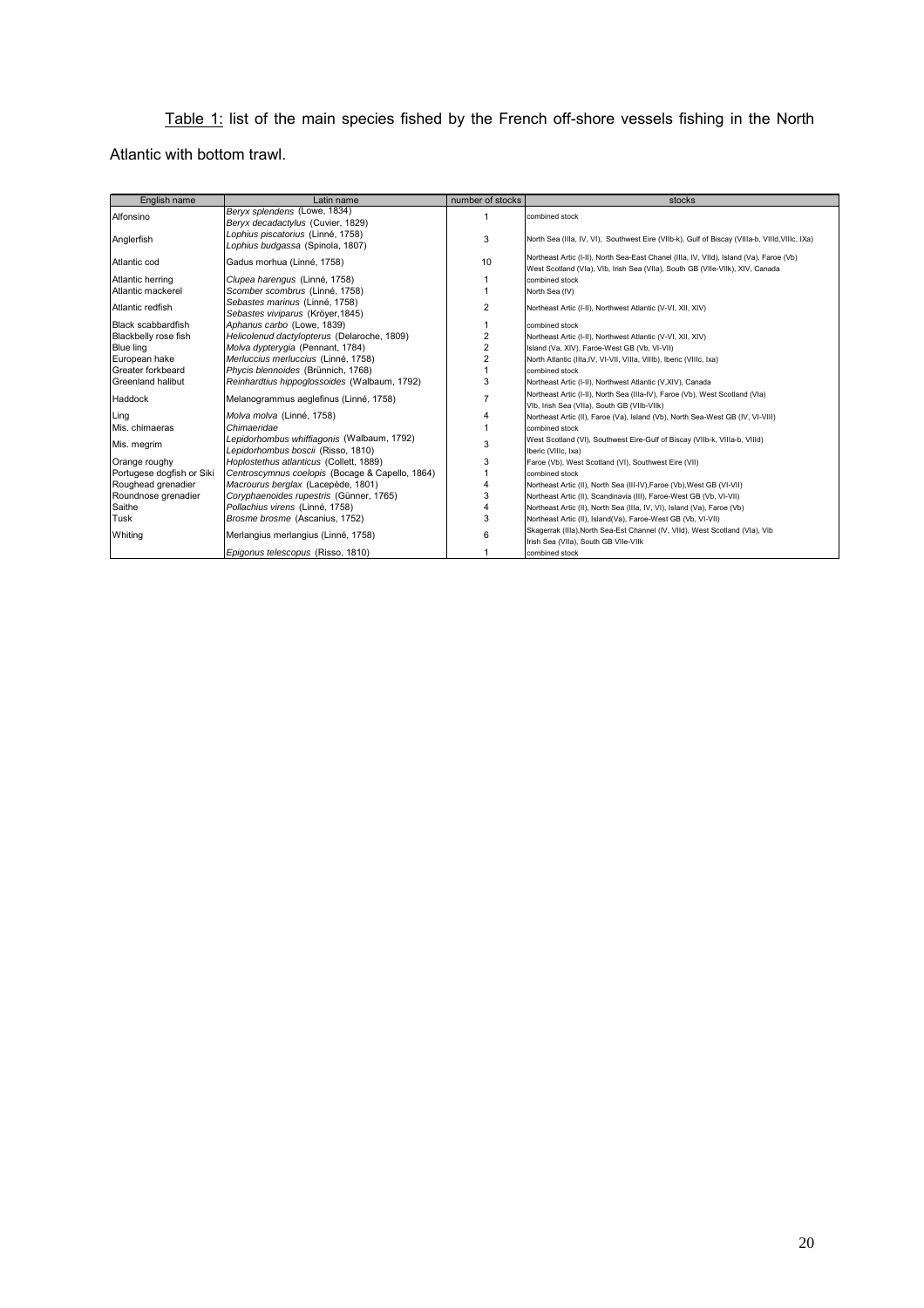Table 2a: Strategies description. First column indicates reference name (A1 to L). Each strategy is defined with the proportion of landings weight for different stocks

| Name           | >75%                       | 40-75%                                            | 20-40%                            | $1 - 20%$                                  |
|----------------|----------------------------|---------------------------------------------------|-----------------------------------|--------------------------------------------|
| A1             | cod (in Canadian seawater) |                                                   |                                   | haddock                                    |
|                |                            |                                                   |                                   | saithe (Illa, IV, VI)                      |
| A <sub>2</sub> | cod (in Canadian seawater) |                                                   |                                   |                                            |
| A <sub>3</sub> |                            | cod (in Canadian seawater)                        |                                   |                                            |
|                |                            | $cod$ ( $\vert$ - $\vert$ )                       |                                   |                                            |
| A4             | cod (I-II)                 |                                                   |                                   |                                            |
| A5             | cod (I-II)                 |                                                   |                                   | saithe (Illa, IV, VI)                      |
|                |                            | blue ling (Vb, VI, VII)                           |                                   | blue ling (XII)                            |
| в              |                            |                                                   |                                   | redfish (V,VI,XII,XIV)                     |
|                |                            |                                                   |                                   | saithe (Vb/Illa, IV, VI)                   |
|                |                            |                                                   | saithe (Illa, IV, VI)             | cod (Vla/Illa, IV, VIId)                   |
| C              |                            |                                                   | saithe (VIIb-c)                   | haddock (Vla)                              |
|                |                            |                                                   |                                   | hake                                       |
|                |                            |                                                   |                                   | ling (IV, VI, VII, VIII)                   |
|                |                            | saithe (Illa, IV, VI)                             |                                   | cod (Illa, IV, VIId)                       |
|                |                            |                                                   |                                   | haddock(IIIa,IV)                           |
| D              |                            |                                                   |                                   | mackerel                                   |
|                |                            |                                                   |                                   | redfish (I-II)                             |
|                |                            |                                                   |                                   | whiting (IV, VIId)                         |
|                |                            | saithe (Illa, IV, VI)                             |                                   | anglerfish (Illa, IV, VI)                  |
|                |                            |                                                   |                                   | blue ling (Vb, VI, VII)                    |
| E1             |                            |                                                   |                                   | cod (Vla/Illa, IV, VIId)                   |
|                |                            |                                                   |                                   | haddock (Vla)                              |
| E2             |                            |                                                   |                                   | hake                                       |
|                |                            |                                                   |                                   | ling (IV, VI, VII, VIII)                   |
|                |                            |                                                   |                                   | saithe (VIIb-c, VIII)                      |
|                |                            | saithe (Illa, IV, VI)                             |                                   | blue ling (Vb, VI, VII)                    |
|                |                            |                                                   |                                   | cod (Illa, IV, VIId)                       |
|                |                            |                                                   |                                   | haddock (Illa, IV)                         |
| E <sub>3</sub> |                            |                                                   |                                   | hake                                       |
|                |                            |                                                   |                                   | herring (IV)                               |
|                |                            |                                                   |                                   | ling (IV, VI, VII, VIII)                   |
|                |                            |                                                   |                                   | redfish (I-II)                             |
|                |                            |                                                   |                                   | whiting (IV, VIId)                         |
|                |                            | saithe (Illa, IV, VI)                             |                                   | blue ling (Vb, VI, VII)                    |
|                |                            |                                                   |                                   | cod (Illa, IV, VIId)                       |
|                |                            |                                                   |                                   | haddock (Illa, IV)                         |
|                |                            |                                                   |                                   | hake                                       |
| E <sub>4</sub> |                            |                                                   |                                   | herring (IV)                               |
|                |                            |                                                   |                                   | ling (IV, VI, VII, VIII)                   |
|                |                            |                                                   |                                   | mackerel                                   |
|                |                            |                                                   |                                   | redfish (I-II)                             |
|                |                            |                                                   |                                   | whiting (IV, VIId)                         |
|                |                            | saithe (Illa, IV, VI)                             |                                   | blue ling (Vb, VI, VII)                    |
|                |                            |                                                   |                                   | halibut                                    |
|                |                            |                                                   |                                   | cod (Illa, IV, VIId)                       |
| E <sub>5</sub> |                            |                                                   |                                   | hake                                       |
|                |                            |                                                   |                                   | herring (IV)                               |
|                |                            |                                                   |                                   | ling (IV, VI, VII, VIII)                   |
|                |                            |                                                   |                                   | redfish (I-II)                             |
|                |                            | saithe (Illa, IV, VI)                             |                                   | whiting (IV, VIId)                         |
|                |                            |                                                   |                                   | cod (Illa, IV, VIId)<br>haddock (Illa, IV) |
|                |                            |                                                   |                                   | hake                                       |
|                |                            |                                                   |                                   | herring (IV)                               |
| E <sub>6</sub> |                            |                                                   |                                   | ling (IV, VI, VII, VIII)                   |
|                |                            |                                                   |                                   | mackerel                                   |
|                |                            |                                                   |                                   | redfish (I-II)                             |
|                |                            |                                                   |                                   | whiting (IV, VIId)                         |
|                |                            | blue ling (Vb, VI, VII)                           | redfish (V,VI,XII,XIV)            | black scabbard fish                        |
| F              |                            |                                                   |                                   | saithe (Vb/Illa, IV, VI)                   |
|                |                            | blue ling                                         |                                   | redfish (V,VI,XII,XIV)                     |
| G <sub>1</sub> |                            |                                                   |                                   | saithe (Illa, IV, VI/Vb)                   |
|                |                            |                                                   |                                   | whiting (IV, VIId)                         |
|                |                            |                                                   | blue ling (Vb, VI, VII)           | blue ling (lla, IVa)                       |
| G <sub>2</sub> |                            |                                                   | saithe (Illa, IV, VI)             | redfish (V,VI,XII,XIV)                     |
|                |                            |                                                   |                                   | whiting (IV, VIId)                         |
|                |                            | saithe (Illa, IV, VI)                             | blue ling (Vb, VI, VII)           | black scabbard fish                        |
|                |                            |                                                   |                                   | haddock (Illa, IV)                         |
| н              |                            |                                                   |                                   | mackerel                                   |
|                |                            |                                                   |                                   | redfish (I,II/V,VI,XII,XIV)                |
|                |                            |                                                   |                                   | whiting (IV, VIId)                         |
|                | saithe (Illa, IV, VI)      |                                                   |                                   | blue ling (Vb, VI, VII)                    |
|                |                            |                                                   |                                   | cod (Illa, IV, VIId)                       |
| T              |                            |                                                   |                                   | haddock (Illa, IV)                         |
|                |                            |                                                   |                                   | redfish (V,VI,XII,XIV)                     |
|                |                            |                                                   |                                   | saithe (I,II / Vb)                         |
|                |                            |                                                   |                                   | whiting (IV, VIId)                         |
|                |                            | black scabbard fish                               | Epigonus telescopus               | blue ling (Vb, VI, VII)                    |
| J              |                            |                                                   |                                   | orange roughy (VI)                         |
|                |                            |                                                   |                                   | roundnose grenadier (XII/Vb, VI, VII)      |
|                |                            | roundnose grenadier (Vb, VI, VII) blue ling (XII) |                                   | black scabbard fish                        |
| К              |                            |                                                   |                                   | blue ling (Vb, VI, VII)                    |
|                |                            |                                                   |                                   | orange roughy (VI/VII)                     |
|                |                            |                                                   |                                   | redfish (V,VI,XII,XIV)                     |
|                |                            | orange roughy                                     | roundnose grenadier (Vb, VI, VII) | black scabbard fish                        |
| Г              |                            |                                                   |                                   | blue ling (Vb, VI, VII)                    |
|                |                            |                                                   |                                   | forkheard                                  |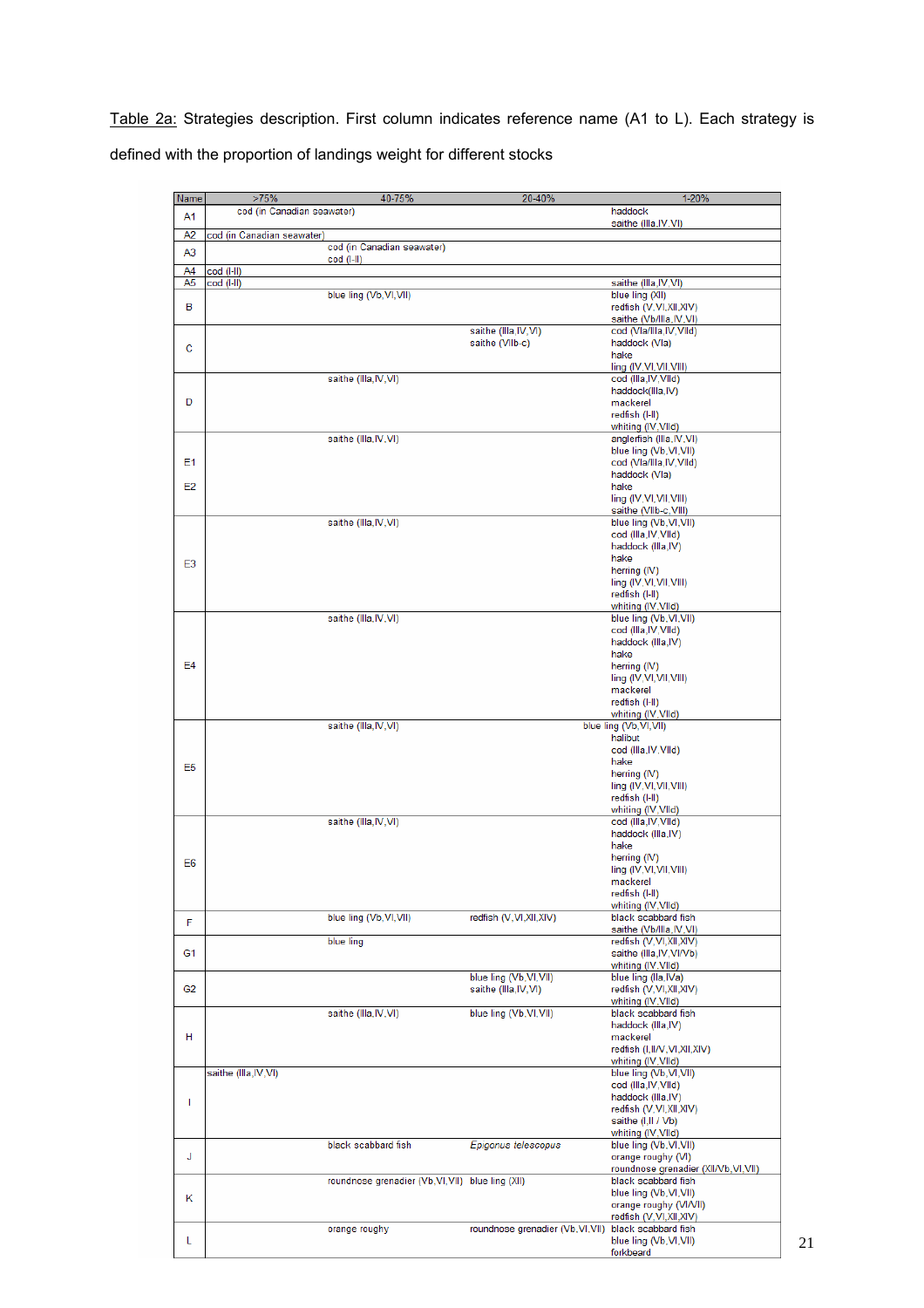Table 2b: Strategies description. First column indicates reference name (M1 to U2). Each strategy is defined with the proportion of landings weight for different stocks.

| Name           | >75%<br>40-75%                                         | 20-40%                                                                                | 1-20%                                                |
|----------------|--------------------------------------------------------|---------------------------------------------------------------------------------------|------------------------------------------------------|
|                |                                                        | roundnose grenadier (Vb, VI, VII) blue ling (Vb, VI, VII)                             |                                                      |
| M1             |                                                        | orange roughy (VI/VII 17% each) redfish (V, VI, XII, XIV)                             |                                                      |
|                |                                                        | black scabbard fish<br>roundnose grenadier (Vb, VI, VII) blue ling (Vb, VI, VII)      |                                                      |
| M <sub>2</sub> |                                                        | orange roughy (VI 19% / VII 4%) redfish (V, VI, XII, XIV)                             |                                                      |
|                |                                                        | black scabbard fish                                                                   | saithe (Vb)                                          |
|                |                                                        | roundnose grenadier (Vb, VI, VII) blue ling (Vb, VI, VII)                             |                                                      |
| M3             |                                                        | black scabbard fish                                                                   | forkbeard                                            |
|                |                                                        |                                                                                       | orange roughy (VII/VI)<br>redfish (V,VI,XII,XIV/IV)  |
|                |                                                        | roundnose grenadier (Vb, VI, VII) blue ling (Vb, VI, VII)                             |                                                      |
| M4             |                                                        | orange roughy (VII)                                                                   | orange roughy (VI)                                   |
|                |                                                        | black scabbard fish<br>roundnose grenadier (Vb, VI, VII) blue ling (Vb, VI, VII)      | redfish (V,VI,XII,XIV/IV)                            |
| M5             |                                                        | orange roughy (VI 4% / VII 17%)                                                       |                                                      |
|                |                                                        | black scabbard fish                                                                   |                                                      |
| M <sub>6</sub> | roundnose grenadier (Vb, VI, VII)                      | orange roughy (VI 7% / VII 17%) black scabbard fish                                   |                                                      |
|                |                                                        | roundnose grenadier (Vb, VI, VII)                                                     | blue ling (Vb, VI, VII)<br>black scabbard fish       |
|                |                                                        | orange roughy (VI / VII)                                                              | blue ling (Vb, VI, VII)                              |
| M7             |                                                        |                                                                                       | redfish (V,VI,XII,XIV)                               |
|                |                                                        |                                                                                       | saithe (Illa, IV, VI)                                |
|                | saithe (Illa, IV, VI)                                  | cod (I,II)                                                                            | black scabbard fish<br>blue ling (Vb, VI, VII)       |
| N              |                                                        |                                                                                       | redfish (V,VI,XII,XIV)                               |
|                |                                                        |                                                                                       | roundnose grenadier (Vb, VI, VII)                    |
|                |                                                        | roundnose grenadier (Vb, VI, VII) anglerfish (Illa, IV, VI)                           |                                                      |
| O              |                                                        | orange roughy (VI 5% / VII 16%) haddock (VIa)<br>saithe (Illa, IV, VI 19% / VIIbc 2%) |                                                      |
|                |                                                        | saithe (Illa, IV, VI)                                                                 | black scabbard fish                                  |
| P              |                                                        | blue ling (Vb, VI, VII)                                                               | redfish (V,VI,XII,XIV)                               |
|                |                                                        |                                                                                       | roundnose grenadier (Vb, VI, VII)                    |
|                |                                                        | roundnose grenadier (Vb, VI, VII)<br>saithe (Illa, IV, VI)                            | anglerfish (Illa, IV, VI)<br>black scabbard fish     |
|                |                                                        |                                                                                       | blue ling (Vb, VI, VII)                              |
| Q2             |                                                        |                                                                                       | cod (Vla/Illa, IV, VIId)                             |
|                |                                                        |                                                                                       | haddock (Vla)                                        |
|                |                                                        |                                                                                       | orange roughy<br>tusk (Vb, VI, VII)                  |
|                | saithe (Illa, IV, VI)                                  |                                                                                       | black scabbard fish                                  |
|                |                                                        |                                                                                       | blue ling (Vb, VI, VII)                              |
|                |                                                        |                                                                                       | cod (Illa, IV, VIId)                                 |
| R <sub>1</sub> |                                                        |                                                                                       | haddock (Illa, IV)<br>ling (IV, VI, VII, VIII)       |
|                |                                                        |                                                                                       | orange roughy (VI)                                   |
|                |                                                        |                                                                                       | roundnose grenadier (Vb, VI, VII)                    |
|                | saithe (Illa, IV, VI)                                  |                                                                                       | anglerfish (Illa, IV, VI)<br>black scabbard fish     |
|                |                                                        |                                                                                       | blue ling (Vb, VI, VII)                              |
|                |                                                        |                                                                                       | cod (Vla)                                            |
|                |                                                        |                                                                                       | haddock (Vla)                                        |
| Q1             |                                                        |                                                                                       | hake<br>ling (IV, VI, VII, VIII)                     |
|                |                                                        |                                                                                       | orange roughy (VI)                                   |
|                |                                                        |                                                                                       | roundnose grenadier (Vb, VI, VII)                    |
|                |                                                        |                                                                                       | saithe (VIIb-c,VIII)                                 |
|                | saithe (Illa, IV, VI)                                  |                                                                                       | tusk (Vb, VI, VII)<br>blue ling (Vb, VI, VII)        |
|                |                                                        |                                                                                       | cod (Illa, IV, VIId)                                 |
|                |                                                        |                                                                                       | haddock (Illa, IV)                                   |
| R2             |                                                        |                                                                                       | ling (IV, VI, VII, VIII)<br>orange roughy (VI)       |
|                |                                                        |                                                                                       | redfish (V,VI,XII,XIV)                               |
|                |                                                        |                                                                                       | roundnose grenadier (Vb, VI, VII)                    |
|                | blue ling (XII 75%/Vb, VI, VII 25%) orange roughy (VI) |                                                                                       | black scabbard fish                                  |
|                |                                                        |                                                                                       | cod (I, II)<br>orange roughy (VII)                   |
| s              |                                                        |                                                                                       | redfish (V,VI,XII,XIV)                               |
|                |                                                        |                                                                                       | roundnose grenadier (Vb, VI, VII)                    |
|                |                                                        | roundnose grenadier (Vb, VI, VII)                                                     | saithe (Illa, IV, VI)<br>black scabbard fish         |
|                |                                                        | blue ling (Vb, VI, VII)                                                               | orange roughy (VI)                                   |
| т              |                                                        |                                                                                       | redfish (V,VI,XII,XIV)                               |
|                |                                                        |                                                                                       | saithe (Vb / Illa, IV, VI)                           |
|                |                                                        | roundnose grenadier (Vb, VI, VII)<br>orange roughy (VII)                              | black scabbard fish<br>blue ling (Vb, VI, VII)       |
| U1             |                                                        |                                                                                       | cardinalfish                                         |
|                |                                                        |                                                                                       | forkbeard                                            |
|                |                                                        |                                                                                       | siki                                                 |
|                |                                                        | roundnose grenadier (Vb, VI, VII)<br>orange roughy (VII)                              | black scabbard fish<br>blue ling (XII / Vb, VI, VII) |
|                |                                                        |                                                                                       | blue whiting (IV, VIId)                              |
| U <sub>2</sub> |                                                        |                                                                                       | cardinalfish                                         |
|                |                                                        |                                                                                       | forkbeard                                            |
|                |                                                        |                                                                                       | ling (IV, VI, VII, VIII)<br>saithe (Illa, IV, VI)    |
|                |                                                        |                                                                                       | siki                                                 |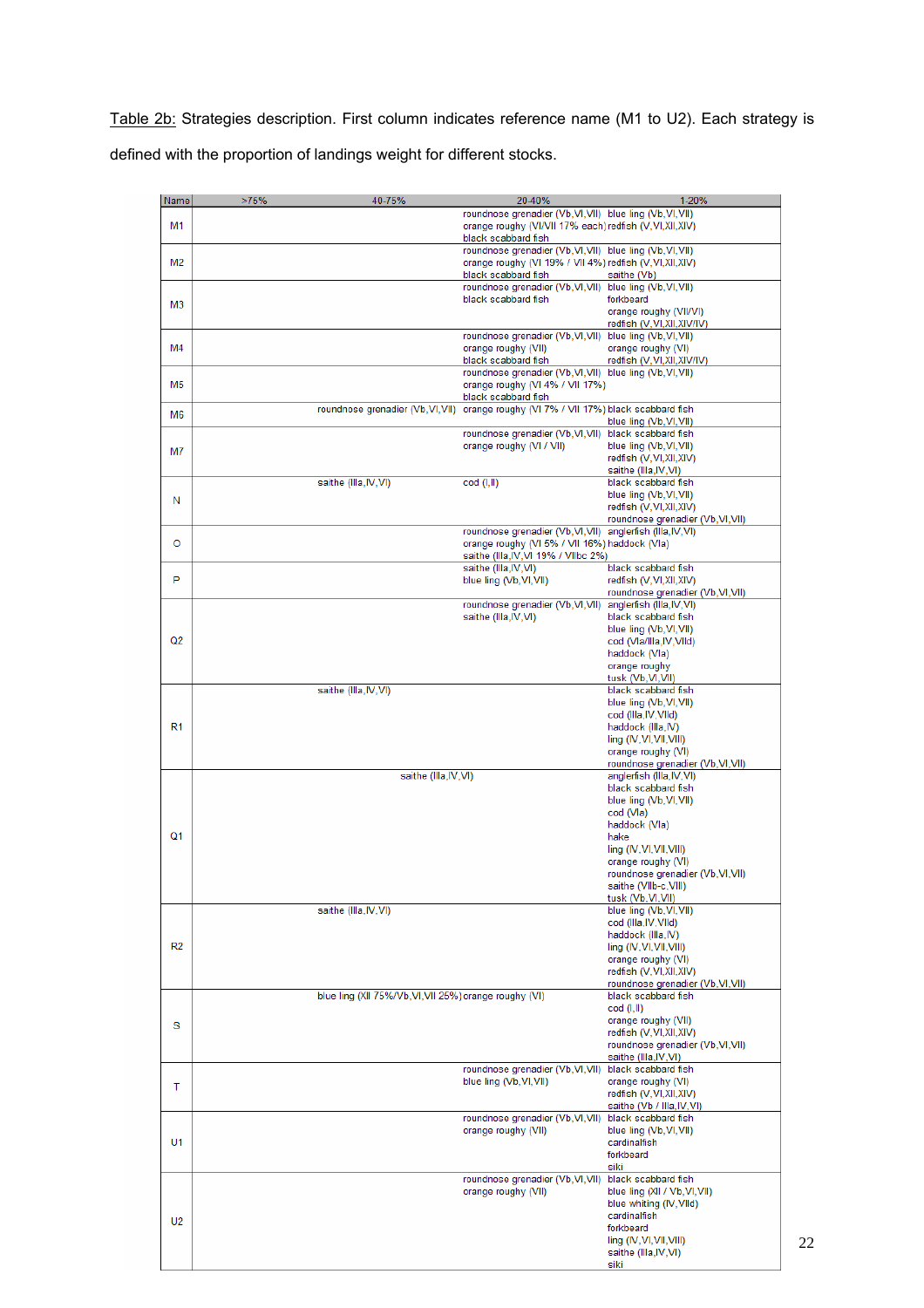Table 2c: Strategies description. First column indicates reference name (V1 to b2). Each strategy is defined with the proportion of landings weight for different stocks.

| Name           | >75% | 40-75%                                                    | 20-40%                                                | 1-20%                              |
|----------------|------|-----------------------------------------------------------|-------------------------------------------------------|------------------------------------|
|                |      |                                                           | roundnose grenadier (Vb,Vl,Vll) blue ling (Vb,Vl,Vll) |                                    |
| V <sub>1</sub> |      |                                                           | orange roughy (VII)                                   | forkbeard                          |
|                |      |                                                           | black scabbard fish                                   | orange roughy (VI)                 |
|                |      |                                                           |                                                       | rosefish                           |
|                |      |                                                           |                                                       | saithe (Illa, IV, VI)              |
|                |      |                                                           | black scabbard fish                                   | blue ling (Vb, VI, VII)            |
|                |      |                                                           |                                                       | forkbeard                          |
|                |      |                                                           |                                                       | orange roughy (VI)                 |
| V <sub>2</sub> |      |                                                           |                                                       | redfish (V,VI,XII,XIV)             |
|                |      |                                                           |                                                       | roundnose grenadier (Vb, VI, VII)  |
|                |      |                                                           |                                                       | saithe (Illa, IV, VI)              |
|                |      |                                                           |                                                       | siki                               |
|                |      |                                                           | roundnose grenadier (Vb, VI, VII) black scabbard fish |                                    |
|                |      |                                                           |                                                       | blue ling (Vb, VI, VII)            |
| V <sub>3</sub> |      |                                                           |                                                       | redfish (I-II / V,VI,XII,XIV)      |
|                |      |                                                           |                                                       | siki                               |
|                |      |                                                           |                                                       | tusk (Vb, VI, VII)                 |
|                |      |                                                           | roundnose grenadier (Vb, VI, VII)                     | blue ling (Vb, VI, VII)            |
|                |      |                                                           | black scabbard fish                                   | blue whiting (IV, VIId)            |
|                |      |                                                           |                                                       | forkbeard                          |
|                |      |                                                           |                                                       | haddock (Illa, IV)                 |
| V <sub>4</sub> |      |                                                           |                                                       | orange roughy (VII)                |
|                |      |                                                           |                                                       | ratfish                            |
|                |      |                                                           |                                                       | redfish (I-II / V, VI, XII, XIV)   |
|                |      |                                                           |                                                       | saithe (Illa, IV, VI)              |
|                |      |                                                           |                                                       | siki                               |
|                |      |                                                           | roundnose grenadier (Vb, VI, VII)                     | black scabbard fish                |
|                |      |                                                           | saithe (Illa, IV, VI / VIIbc)                         | blue ling (IV / XII / Vb, VI, VII) |
| w              |      |                                                           |                                                       | cod (VI / Illa, IV, VIId)          |
|                |      |                                                           |                                                       | orange roughy (VI)                 |
|                |      |                                                           |                                                       | redfish (V,VI,XII,XIV)             |
|                |      | saithe (Illa, IV, VI)                                     |                                                       | black scabbard fish                |
|                |      |                                                           |                                                       | blue ling (Vb, VI, VII)            |
|                |      |                                                           |                                                       | ling (IV, VI, VII, VIII)           |
| Χ              |      |                                                           |                                                       | orange roughyy (VII)               |
|                |      |                                                           |                                                       | redfish (V,VI,XII,XIV)             |
|                |      |                                                           |                                                       | roundnose grenadier (Vb, VI, VII)  |
|                |      |                                                           |                                                       | siki                               |
|                |      |                                                           | saithe (Illa, IV, VI)                                 | black scabbard fish                |
|                |      |                                                           |                                                       | blue ling (Vb, VI, VII)            |
|                |      |                                                           |                                                       | blue whiting (IV, VIId)            |
|                |      |                                                           |                                                       | cardinalfish                       |
| Y1             |      |                                                           |                                                       | haddock (Illa, IV)                 |
|                |      |                                                           |                                                       | orange roughy (VII)                |
|                |      |                                                           |                                                       | redfish (I,II/V,VI,XII,XIV)        |
|                |      |                                                           |                                                       | roundnose grenadier (Vb, VI, VII)  |
|                |      |                                                           |                                                       | saithe (I,II)                      |
|                |      |                                                           |                                                       | siki                               |
|                |      |                                                           | saithe (Illa, IV, VI)                                 | black scabbard fish                |
|                |      |                                                           |                                                       | blue ling (Vb, VI, VII / IV / XII) |
|                |      |                                                           |                                                       | blue whiting (IV, VIId)            |
|                |      |                                                           |                                                       | cardinalfish                       |
| Y2             |      |                                                           |                                                       | haddock (Illa, IV)                 |
|                |      |                                                           |                                                       | orange roughy (VII)                |
|                |      |                                                           |                                                       | roundnose grenadier (Vb, VI, VII)  |
|                |      |                                                           |                                                       | saithe (I,II)                      |
|                |      | blue ling (Vb, VI, VII)                                   | roundnose grenadier (Vb, VI, VII)                     | siki<br>black scabbard fish        |
|                |      |                                                           |                                                       | orange roughy (VI / VII)           |
| Z1             |      |                                                           |                                                       | siki                               |
|                |      |                                                           |                                                       | tusk (Vb, VI, VII)                 |
|                |      | roundnose grenadier (Vb, Vl, Vll) blue ling (Vb, Vl, Vll) |                                                       | black scabbard fish                |
|                |      |                                                           |                                                       | orange roughy (VI / VII)           |
| Z <sub>2</sub> |      |                                                           |                                                       | siki                               |
|                |      |                                                           |                                                       | tusk (Vb, VI, VII)                 |
|                |      | orange roughy (VII)                                       |                                                       | black scabbard fish                |
|                |      |                                                           |                                                       | blue ling (Vb, VI, VII)            |
| а              |      |                                                           |                                                       | roundnose grenadier (Vb, VI, VII)  |
|                |      |                                                           |                                                       | siki                               |
|                |      |                                                           | blue ling (Vb, VI, VII)                               | halibut                            |
|                |      |                                                           | roundnose grenadier (Vb, VI, VII)                     | orange roughy (VI / VII)           |
|                |      |                                                           |                                                       | ratfish                            |
| b1             |      |                                                           |                                                       | saithe (Illa, IV, VI)              |
|                |      |                                                           |                                                       | siki                               |
|                |      |                                                           |                                                       | tusk (Vb, VI, VII)                 |
|                |      |                                                           | blue ling (Vb, VI, VII)                               | halibut                            |
|                |      |                                                           | roundnose grenadier (Vb, VI, VII)                     | orange roughy (VI / VII)           |
| b2             |      |                                                           | saithe (Illa, IV, VI)                                 | ratfish                            |
|                |      |                                                           |                                                       | siki                               |
|                |      |                                                           |                                                       | tusk (Vb.VI.VII)                   |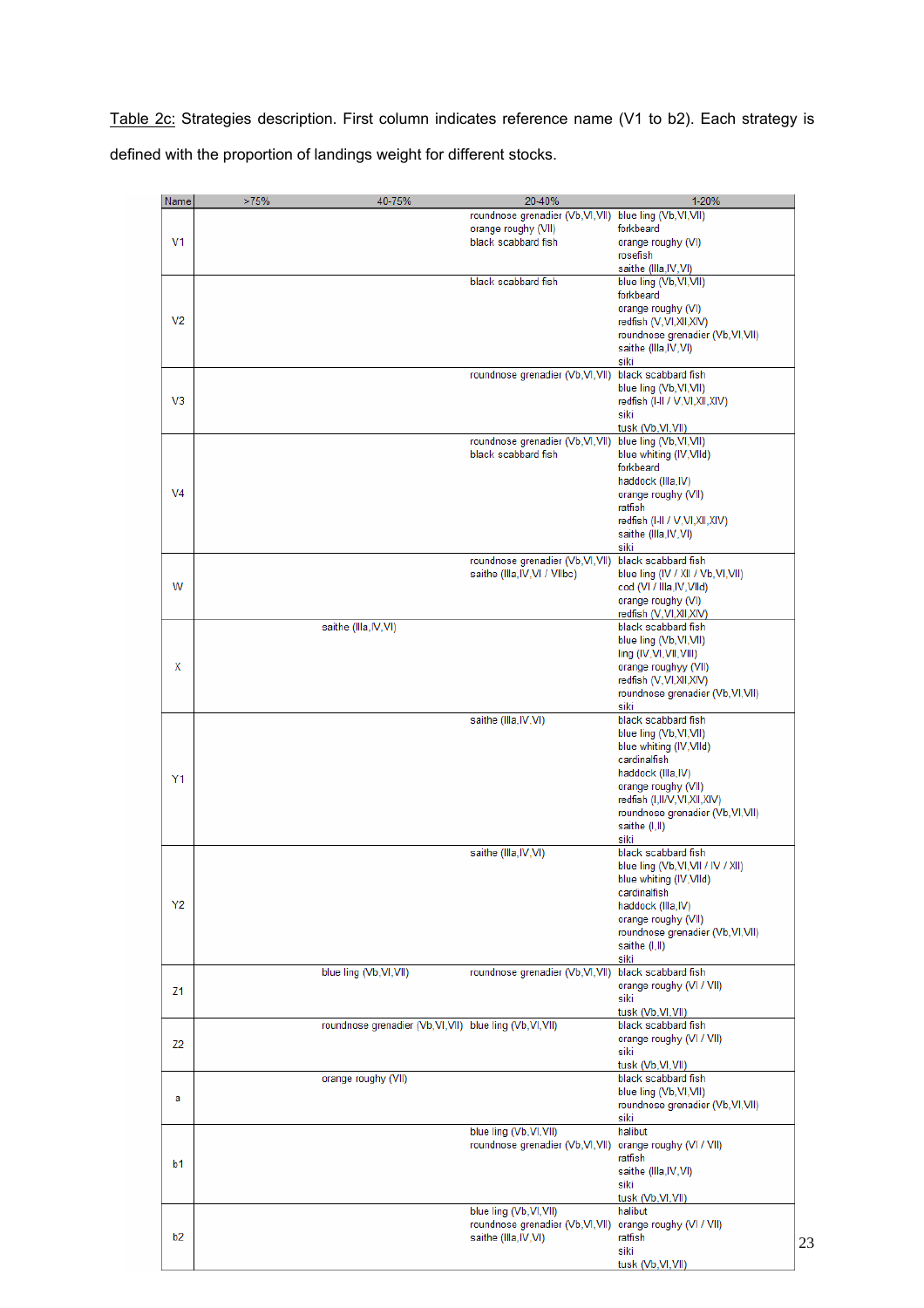Table 2d: Strategies description. First column indicates reference name (c1 to g2). Each strategy is defined with the proportion of landings weight for different stocks.

| Name           | >75% | 40-75%                            | 20-40%                                                                              | 1-20%                                                                                                                                                                   |
|----------------|------|-----------------------------------|-------------------------------------------------------------------------------------|-------------------------------------------------------------------------------------------------------------------------------------------------------------------------|
| c1             |      |                                   | roundnose grenadier (Vb, VI, VII)<br>blue ling (Vb, VI, VII)                        | black scabbard fish<br>cod (Vla)<br>halibut<br>ling (IV, VI, VII, VIII)<br>orange roughy (VI)<br>ratfish<br>redfish (V,VI,XII,XIV)<br>saithe (Illa, IV, VI)<br>siki     |
| c2             |      |                                   | roundnose grenadier (Vb, VI, VII) black scabbard fish                               | blue ling (Vb, VI, VII)<br>cod (Vla)<br>halibut<br>ling (IV, VI, VII, VIII)<br>orange roughy (VI)<br>ratfish<br>redfish (V,VI,XII,XIV)<br>saithe (Illa, IV, VI)<br>siki |
| d              |      | roundnose grenadier (Vb, VI, VII) |                                                                                     | halibut<br>black scabbard fish<br>blue ling (Vb, VI, VII)<br>forkbeard<br>orange roughy (VI / VII)<br>ratfish<br>siki                                                   |
| e              |      |                                   | roundnose grenadier (Vb,VI,VII) blue ling (Vb,VI,VII)                               | black scabbard fish<br>ratfish<br>redfish (V,VI,XII,XIV)<br>saithe (Vb)<br>siki                                                                                         |
| f1             |      | roundnose grenadier (Vb, VI, VII) |                                                                                     | black scabbard fish<br>blue ling (Vb, VI, VII)<br>ratfish<br>redfish (V,VI,XII,XIV)<br>saithe (Illa, IV, VI)<br>siki                                                    |
| f2             |      | roundnose grenadier (Vb, VI, VII) |                                                                                     | black scabbard fish<br>blue ling (Vb, VI, VII)<br>ratfish<br>redfish (V,VI,XII,XIV)<br>siki                                                                             |
| g1             |      |                                   | blue ling (Vb, VI, VII)<br>roundnose grenadier (Vb, VI, VII)<br>black scabbard fish | saithe (Illa, IV, VI)<br>anglerfish (Illa, IV, VI)<br>ling (IV, VI, VII, VIII)<br>ratfish<br>redfish<br>siki                                                            |
| g <sub>2</sub> |      |                                   | roundnose grenadier (Vb, VI, VII) anglerfish (IIIa, IV, VI)<br>black scabbard fish  | blue ling (Vb, VI, VII)<br>ling (IV, VI, VII, VIII)<br>ratfish<br>redfish<br>saithe (Illa, IV, VI)<br>siki                                                              |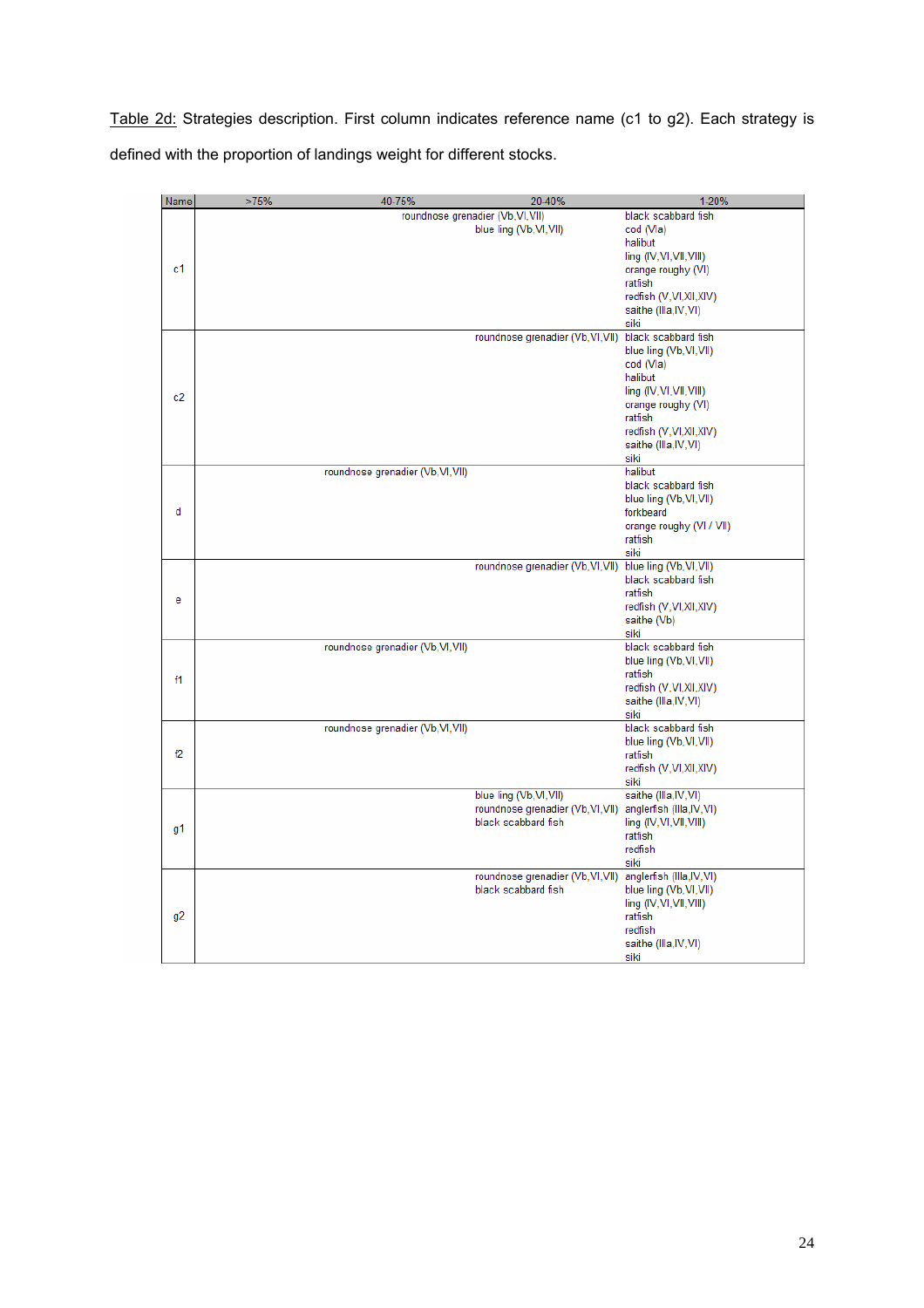Table 3: Description of the finalised strategies (1985-2002). Each strategy is defined with the

proportion (mean% / standard deviation) of landings weight for different stocks.

| Strategy    | >75%                 | 40-75%                       | 20-40%                       | < 20%                                           |
|-------------|----------------------|------------------------------|------------------------------|-------------------------------------------------|
|             |                      | saithe (53.5% / 8.3)         |                              | blue ling (13.0% / 6.0)                         |
| strategy L1 |                      |                              |                              | anglerfish                                      |
|             |                      |                              |                              | cod                                             |
|             |                      |                              |                              | haddock                                         |
|             |                      |                              |                              | hake<br>ling                                    |
|             |                      |                              | saithe (32.0% / 7.7)         | blue ling (13.6% / 7.7)                         |
|             |                      |                              | deep-sea group (29.8% / 7.3) | anglerfish                                      |
|             |                      |                              |                              | cod                                             |
| strategy L2 |                      |                              |                              | haddock                                         |
|             |                      |                              |                              | hake                                            |
|             |                      |                              |                              | ling                                            |
|             |                      |                              |                              | redfish                                         |
|             |                      | deep-sea group (53.1% / 9.2) |                              | saithe (16.7% / 6.2)<br>blue ling (16.4% / 5.4) |
|             |                      |                              |                              | anglerfish                                      |
|             |                      |                              |                              | cod                                             |
| strategy L3 |                      |                              |                              | forkbeard                                       |
|             |                      |                              |                              | halibut                                         |
|             |                      |                              |                              | orange roughy                                   |
|             |                      |                              |                              | tusk                                            |
|             |                      | deep-sea group (54.1% / 5.4) | orange roughy (32.4% / 4.5)  | redfish<br>blue ling (4.72% / 5.8)              |
|             |                      |                              |                              | saithe (1.12% / 1.3)                            |
|             |                      |                              |                              | forkbeard                                       |
| strategy L4 |                      |                              |                              | halibut                                         |
|             |                      |                              |                              | redfish                                         |
|             |                      |                              |                              | rosefish                                        |
|             |                      | saithe (55.2% / 11)          |                              | blue ling (13.8% / 6.2)                         |
|             |                      |                              |                              | cod<br>haddock                                  |
|             |                      |                              |                              | halibut                                         |
| strategy B1 |                      |                              |                              | herring                                         |
|             |                      |                              |                              | ling                                            |
|             |                      |                              |                              | mackerel                                        |
|             |                      |                              |                              | redfish                                         |
|             |                      |                              |                              | whiting                                         |
|             |                      | saithe (64.7% / 7.8)         |                              | cod<br>haddock                                  |
|             |                      |                              |                              | halibut                                         |
|             |                      |                              |                              | herring                                         |
| strategy B2 |                      |                              |                              | ling                                            |
|             |                      |                              |                              | mackerel                                        |
|             |                      |                              |                              | redfish                                         |
|             |                      |                              |                              | whiting                                         |
|             |                      | blue ling (54.7% / 11.6)     |                              | saithe (19.4% / 11)<br>haddock                  |
|             |                      |                              |                              | ling                                            |
| strategy B3 |                      |                              |                              | mackerel                                        |
|             |                      |                              |                              | redfish                                         |
|             |                      |                              |                              | whiting                                         |
|             | saithe (87.1% / 5.1) |                              |                              | cod                                             |
|             |                      |                              |                              | haddock<br>ling                                 |
| strategy B4 |                      |                              |                              | mackerel                                        |
|             |                      |                              |                              | redfish                                         |
|             |                      |                              |                              | whiting                                         |
|             |                      |                              | saithe (37.5% / 6.9)         | blue ling (13.2% / 6.2)                         |
|             |                      |                              | deep-sea group (30.9% / 4.8) | mackerel                                        |
| strategy B5 |                      |                              |                              | redfish<br>tusk                                 |
|             |                      |                              |                              | whiting                                         |
|             |                      | deep-sea group (65.3% / 9.1) |                              | blue ling (21.0% / 8.7)                         |
| strategy B6 |                      |                              |                              | saithe (1.82% / 3.0)                            |
|             |                      |                              |                              | ratfish                                         |
|             |                      |                              |                              | redfish                                         |
| strategy B7 |                      | deep-sea group (50.8% / 6.1) |                              | saithe (21.9% / 5.2)                            |
|             |                      |                              |                              | blue ling (14.1% / 4.9)                         |
|             |                      |                              |                              | ratfish<br>redfish                              |
|             |                      | orange roughy (32.6% / 9.8)  |                              | blue ling (8.49% / 6.3)                         |
| strategy B8 |                      | deep-sea group (52.1% / 8.5) |                              | forkbeard                                       |
|             |                      |                              |                              | ratfish                                         |
|             |                      |                              |                              | redfish                                         |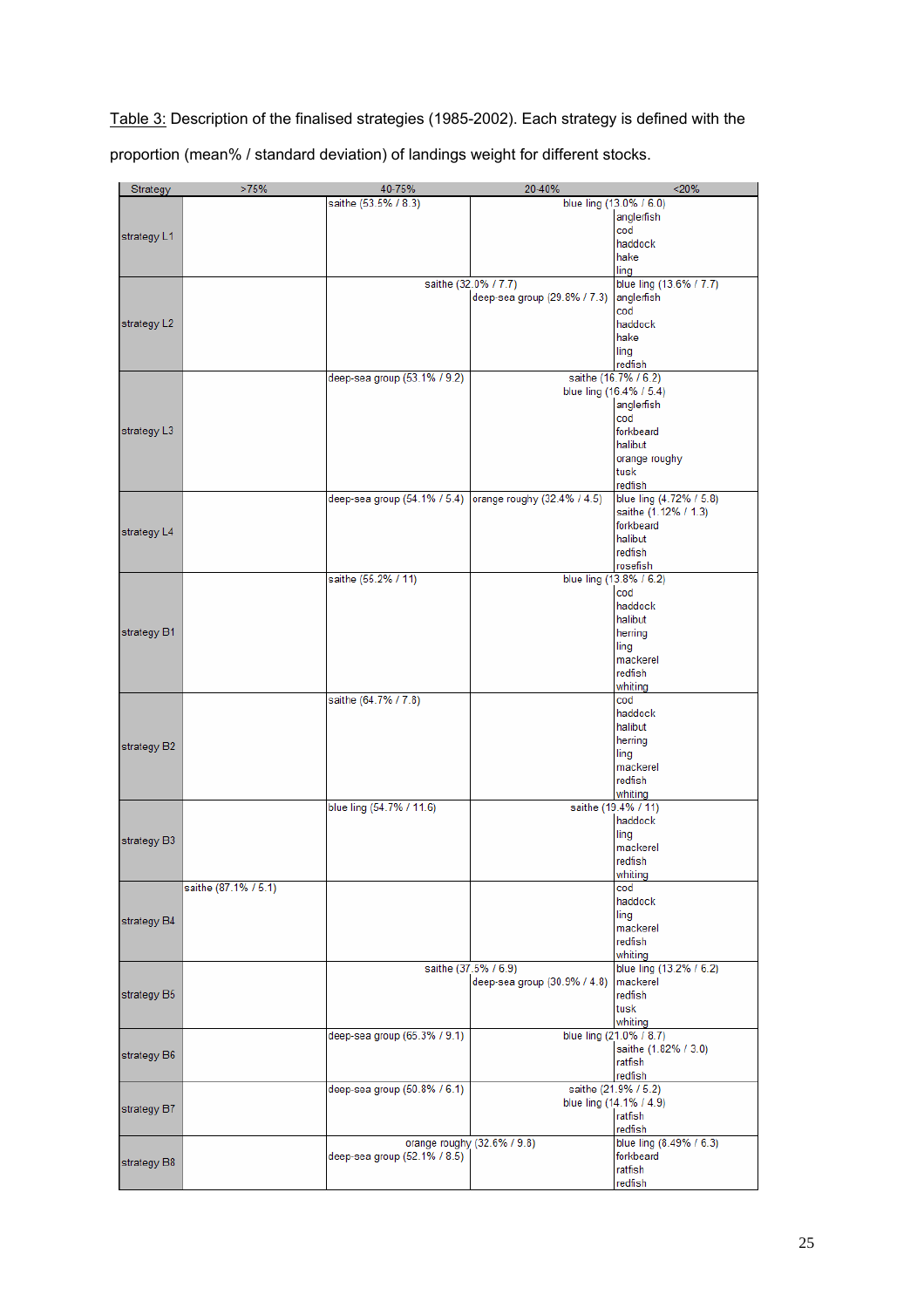Table 4: correlation coefficient of Pearson. \* if p < 0.01%. Proportion: proportion of vessels taking part in the saithe strategy (strategies B1, B2, B4); SSB: spawning stock biomass of saithe; TAC: Total Allowable Catch of saithe; price: landing price of saithe

|            | proportion | <b>SSB</b> | TAC.       | price    |
|------------|------------|------------|------------|----------|
| proportion |            | 0.08261    | 0.82476*   | -0.26022 |
| <b>SSB</b> | 0.08261    |            | $-0.14793$ | 0.4454   |
| TAC.       | $0.82476*$ | $-0.14793$ |            | -0.42823 |
| price      | -0.26022   | 0.4454     | $-0.42823$ |          |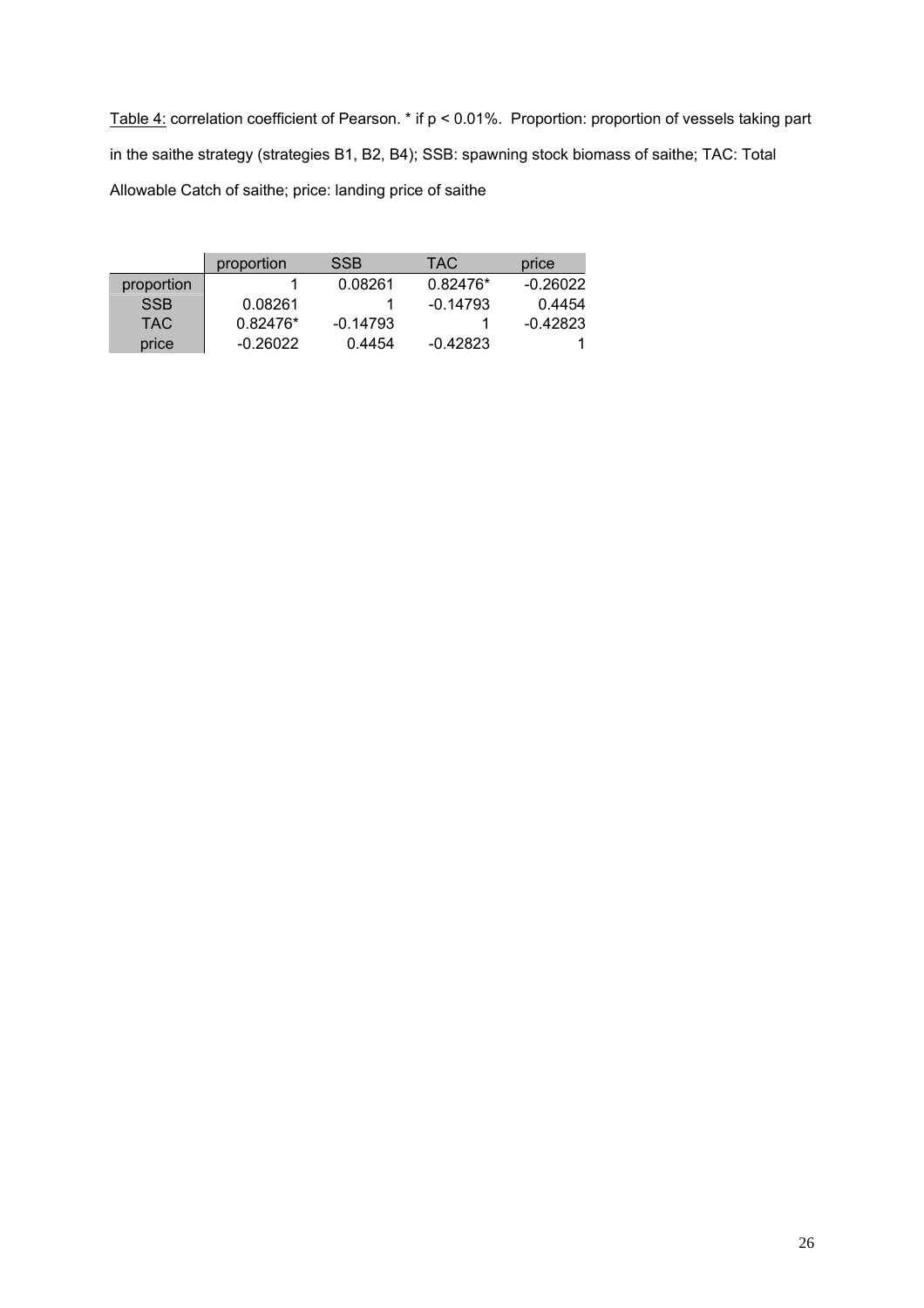

Figure 1: map of French harbors and ICES divisions.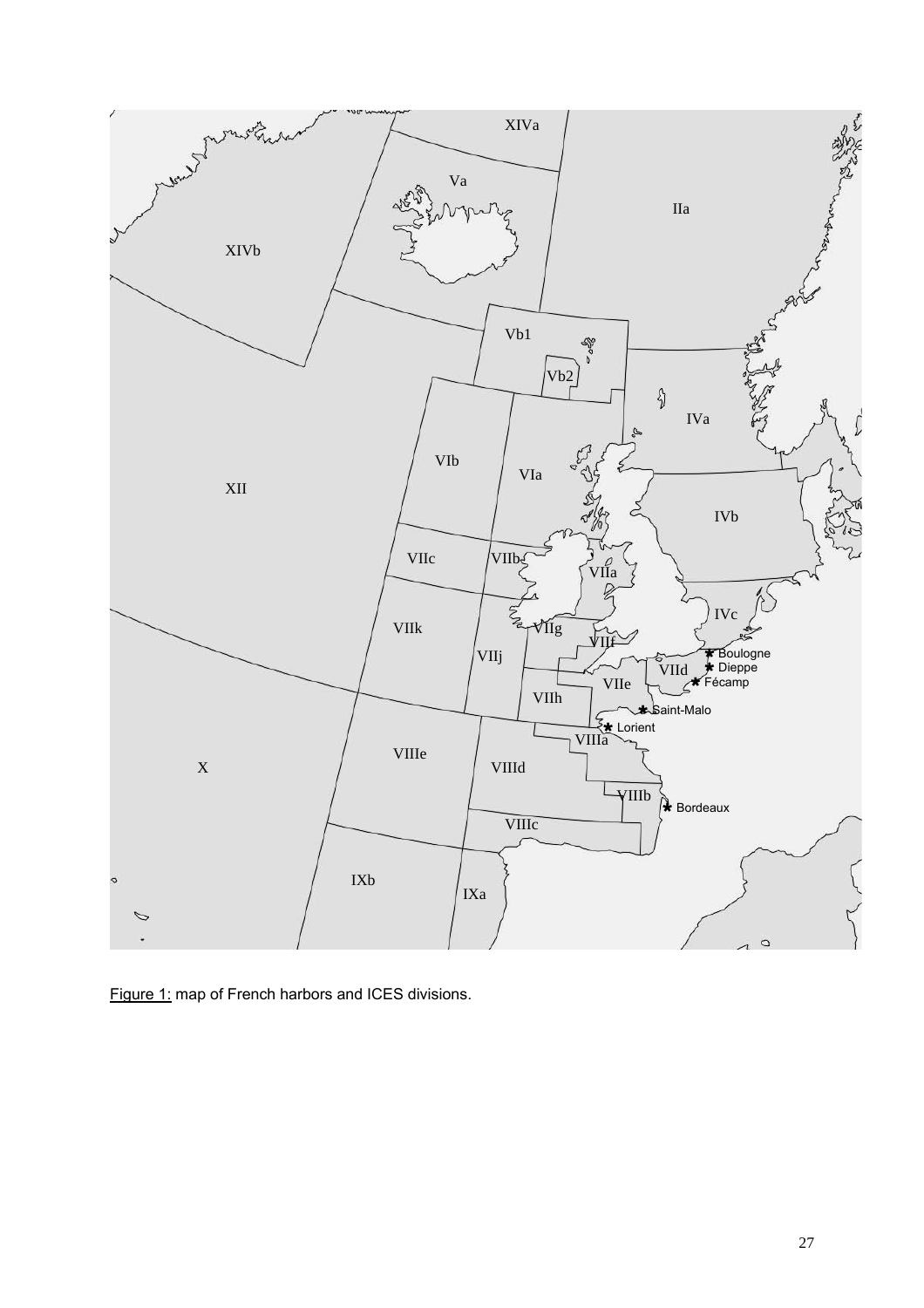

Figure 2: Spatial distribution of (a) fishing effort and of (b) saithe and (c) blue ling catches per ICES rectangle, for otter trawlers registered in Lorient, Boulogne, Dieppe and Fécamp. Missing data: fishing effort (39%), saithe catches (40%), blue ling (70%).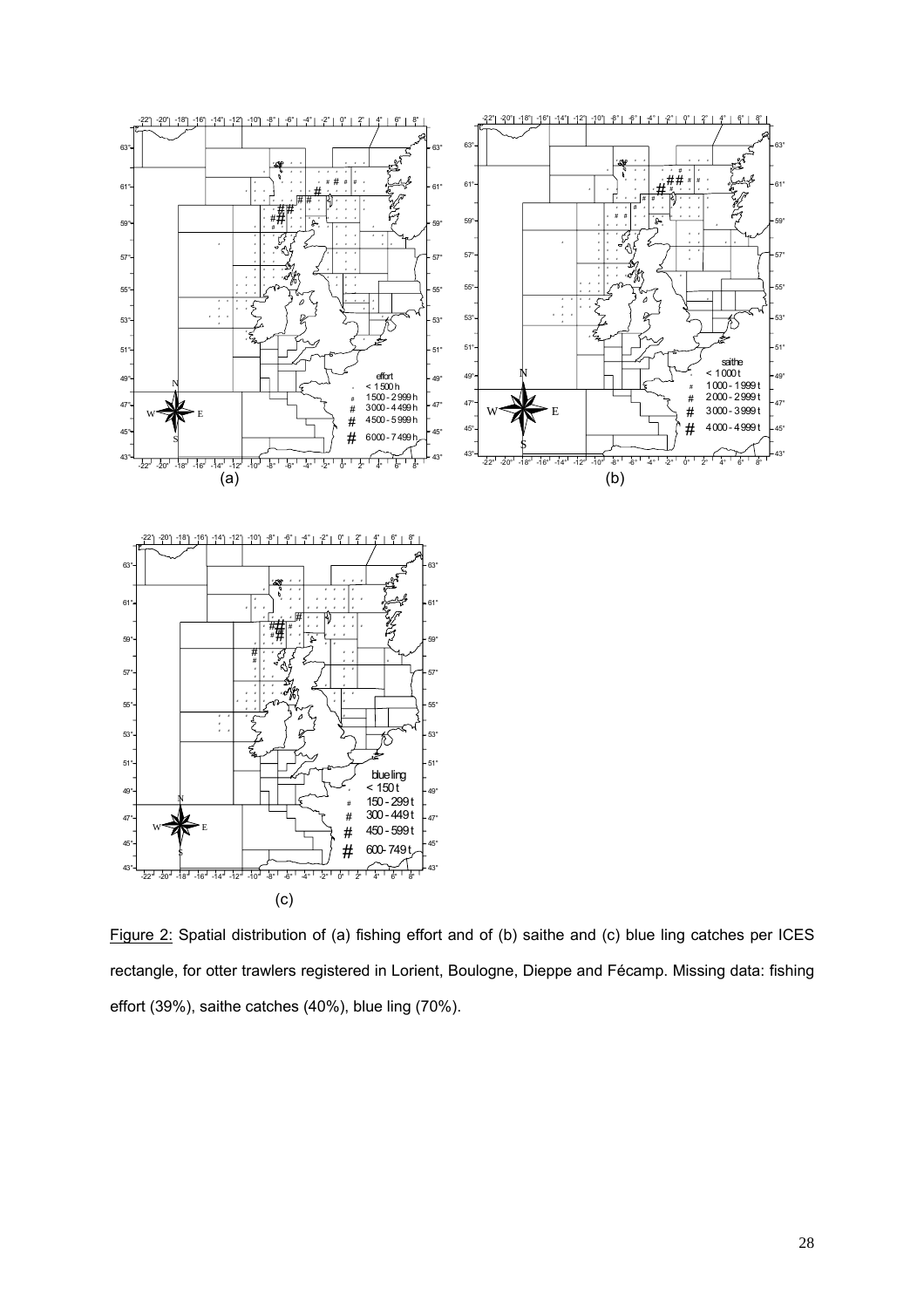

Figure 3: Spatial distribution of (a) fishing effort and of (b) saithe, (c) blue ling and (d) roundnose grenadier catches per ICES rectangle, for otter trawlers registered in Lorient, Boulogne, Dieppe and Fécamp. Missing data: fishing effort (13%), saithe catches (6%), blue ling (23%), roundnose grenadier (25%).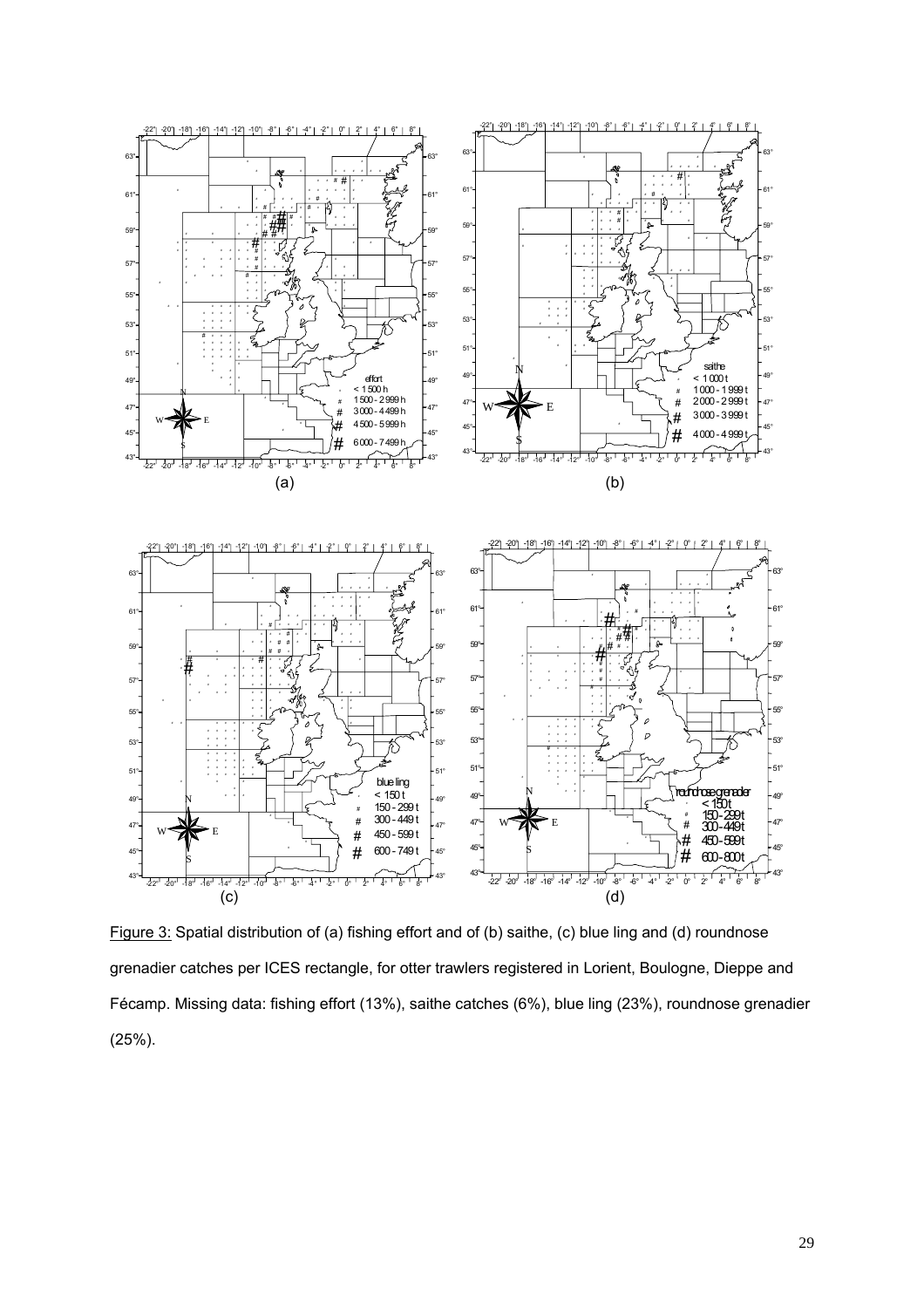

Figure 4: Spatial distribution of (a) fishing effort and of (b) saithe, (c) blue ling and (d) roundnose grenadier catches per ICES rectangle, for otter trawlers registered in Lorient, Boulogne, Dieppe and Fécamp. No missing data.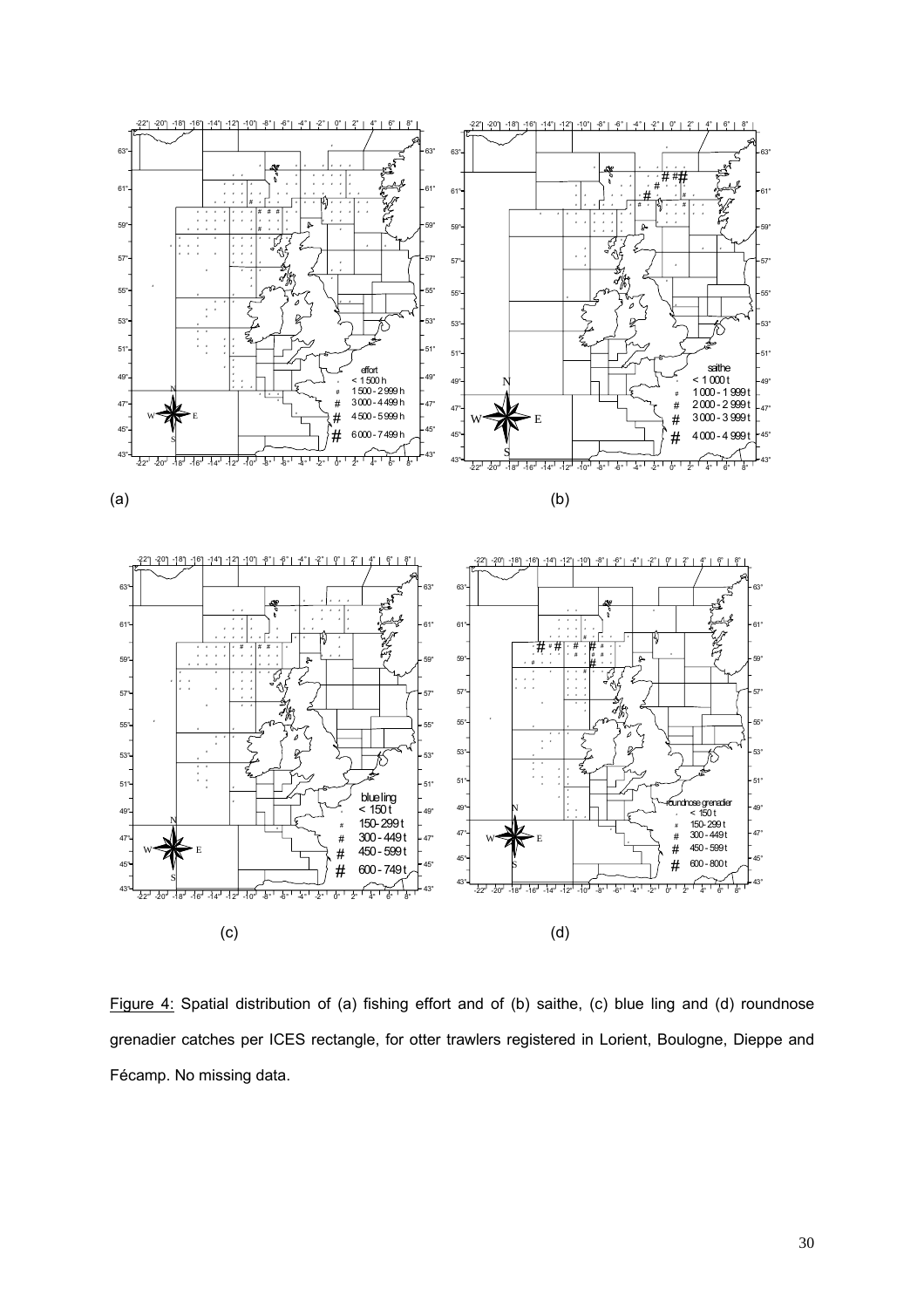

Figure 5: position of vessels (number 1 to 54) and stock variable in axes 1-2 of PCA (year:1985). 4 groups could be identified on these axes.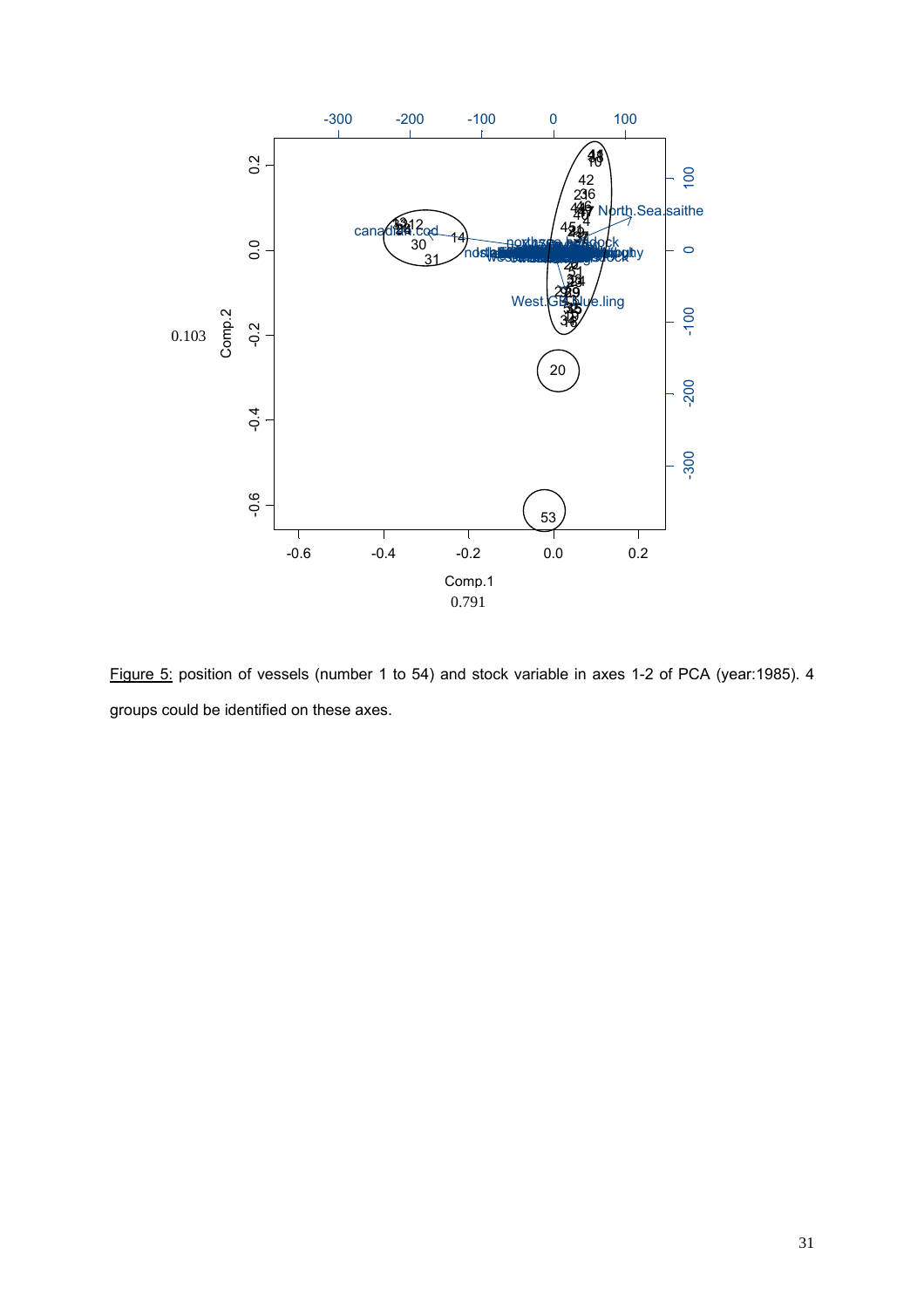

Figure 6: dendrogram of vessels fishing in 1985 obtained from hierarchical agglomerative cluster based on Euclidian inter-individual distance. Name of group is indicated on abscissa with details in table 2a.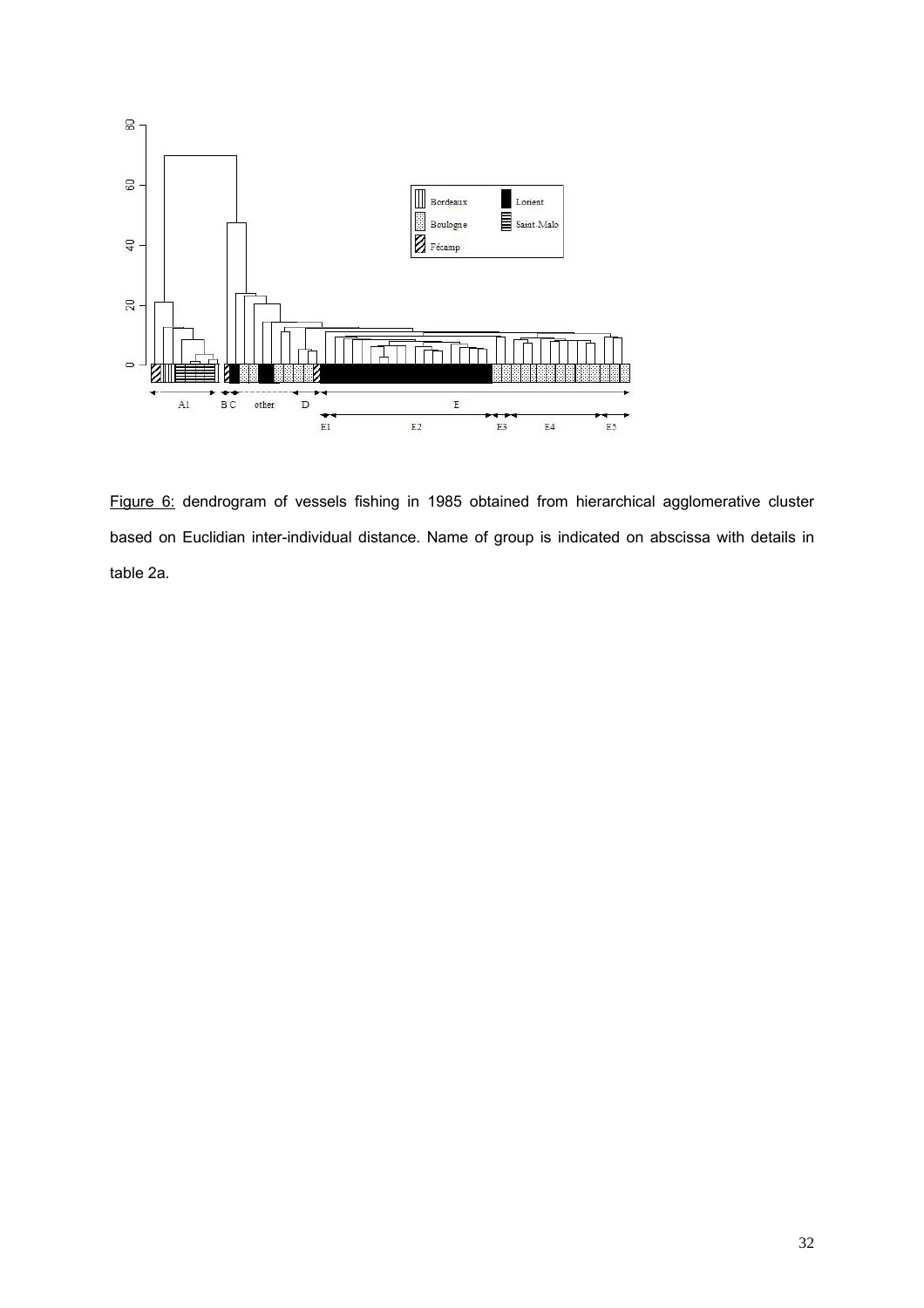

Figure 7: dendrogram of vessels fishing in 1989 obtained from hierarchical agglomerative cluster based on Euclidian inter-individual distance. Name of group is indicated on abscissa with details in table 2a.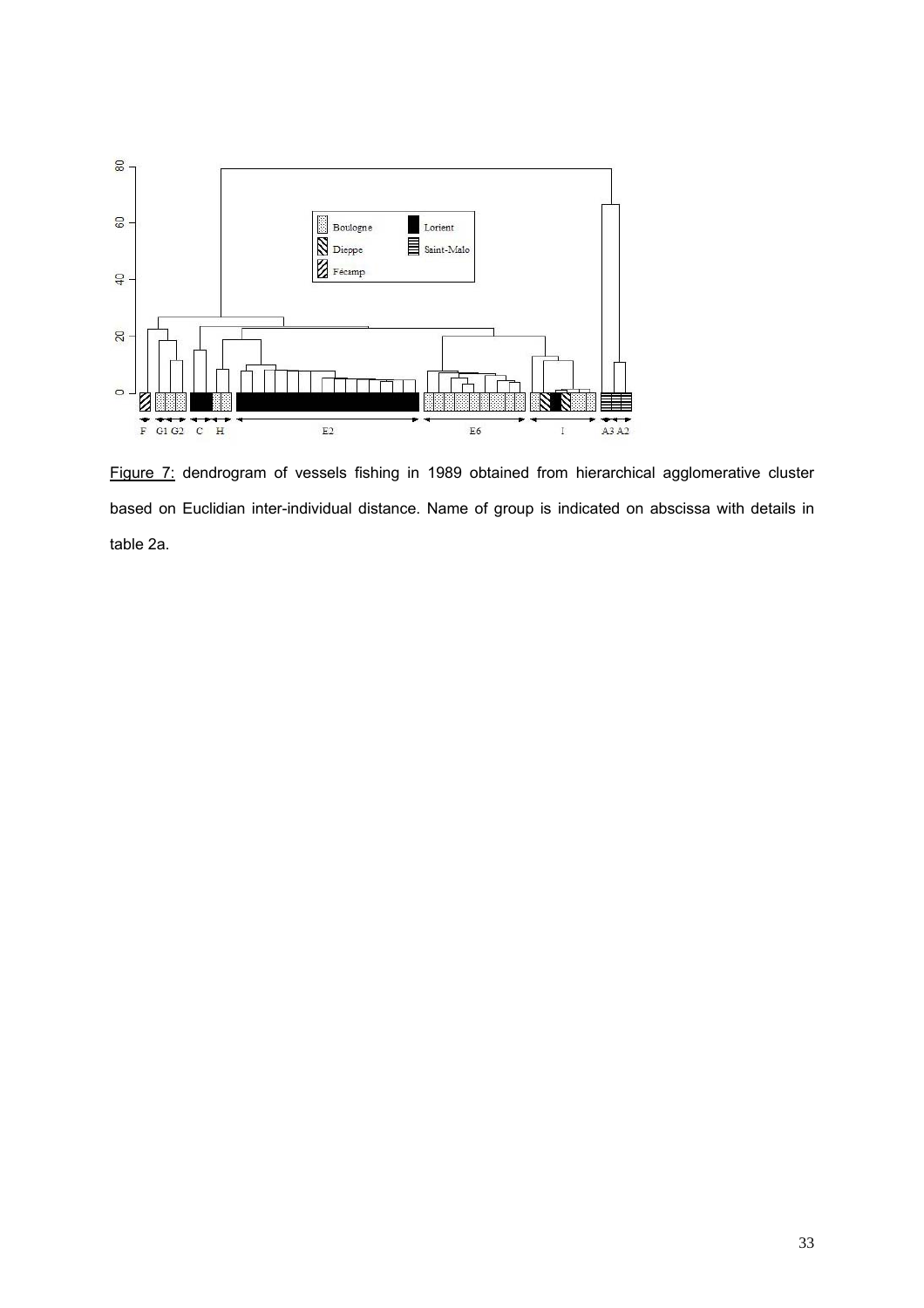

Figure 8: dendrogram of vessels fishing in 1991 obtained from hierarchical agglomerative cluster based on Euclidian inter-individual distance. Name of group is indicated on abscissa with details in table 2a and 2b.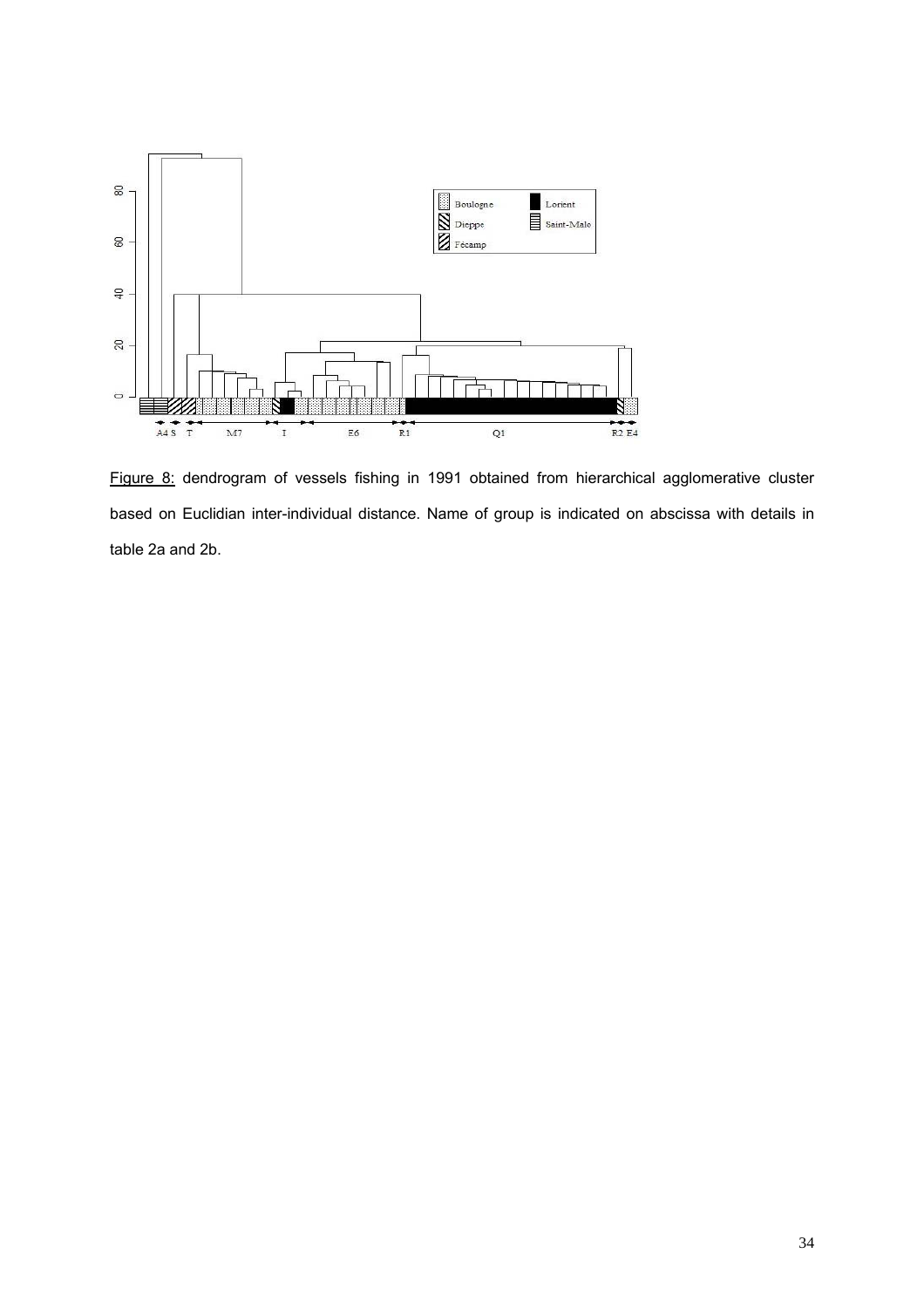

Figure 9: dendrogram of vessels fishing in 1992 obtained from hierarchical agglomerative cluster based on Euclidian inter-individual distance. Name of group is indicated on abscissa with details in table 2a, 2b and 2c.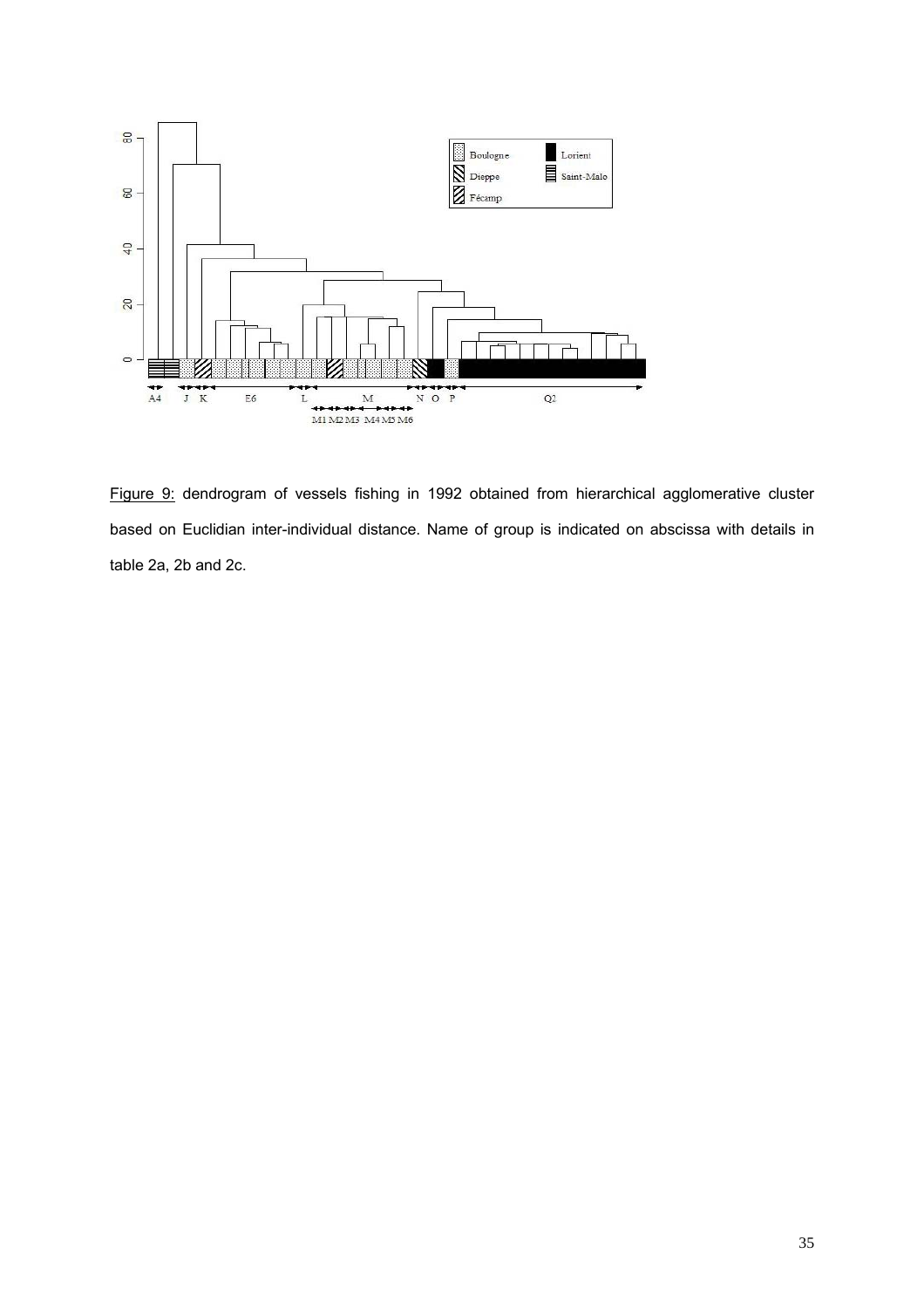

Figure 10: dendrogram of vessels fishing in 1994 obtained from hierarchical agglomerative cluster based on Euclidian inter-individual distance. Name of group is indicated on abscissa with details in table 2a, 2b and 2c.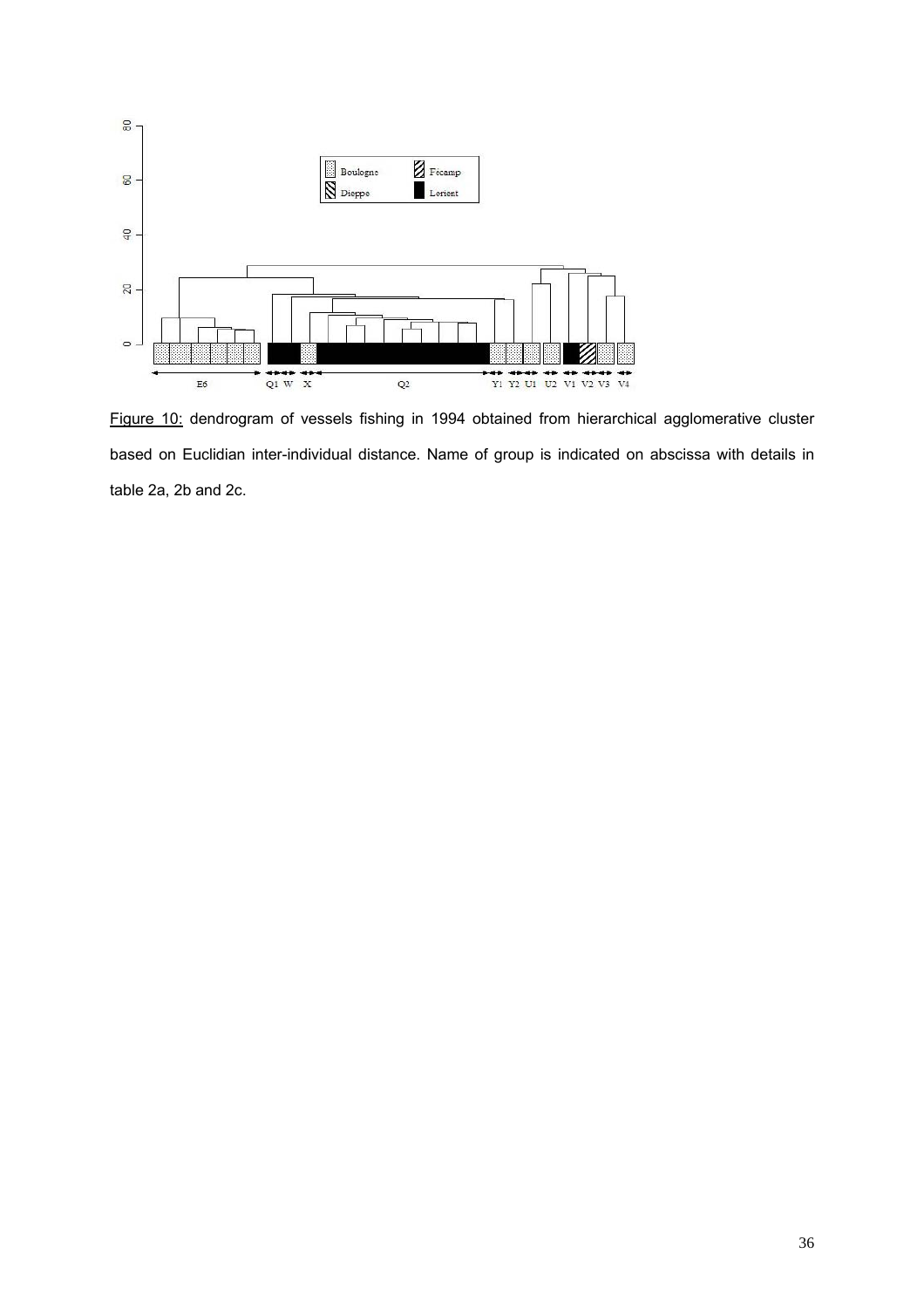

Figure 11: dendrogram of vessels fishing in 1999 obtained from hierarchical agglomerative cluster based on Euclidian inter-individual distance. Name of group is indicated on abscissa with details in table 2a, 2b, 2c and 2d.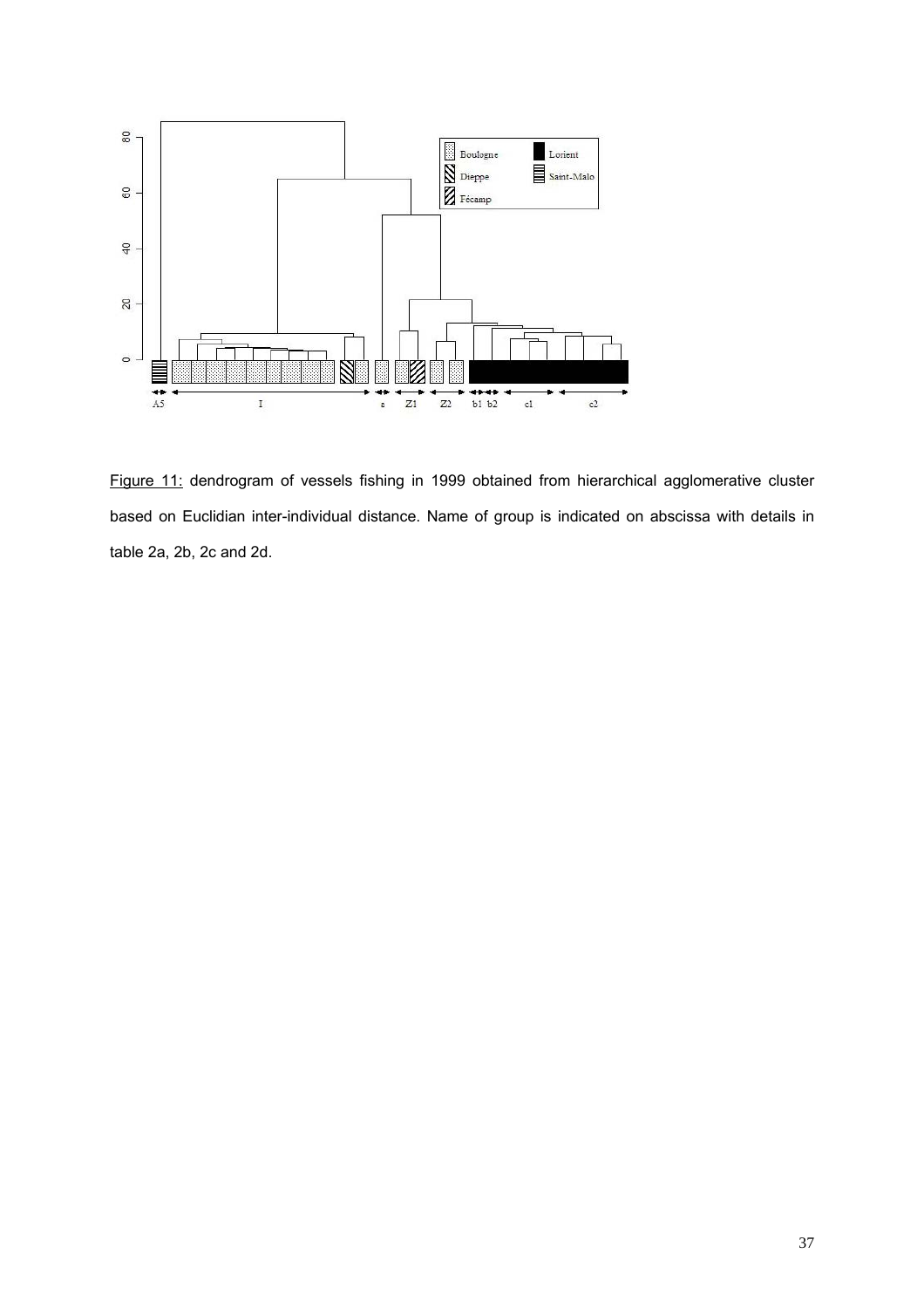

Figure 12: dendrogram of vessels fishing in 2002 obtained from hierarchical agglomerative cluster based on Euclidian inter-individual distance. Name of group is indicated on abscissa with details in table 2a, 2b, 2c and 2d.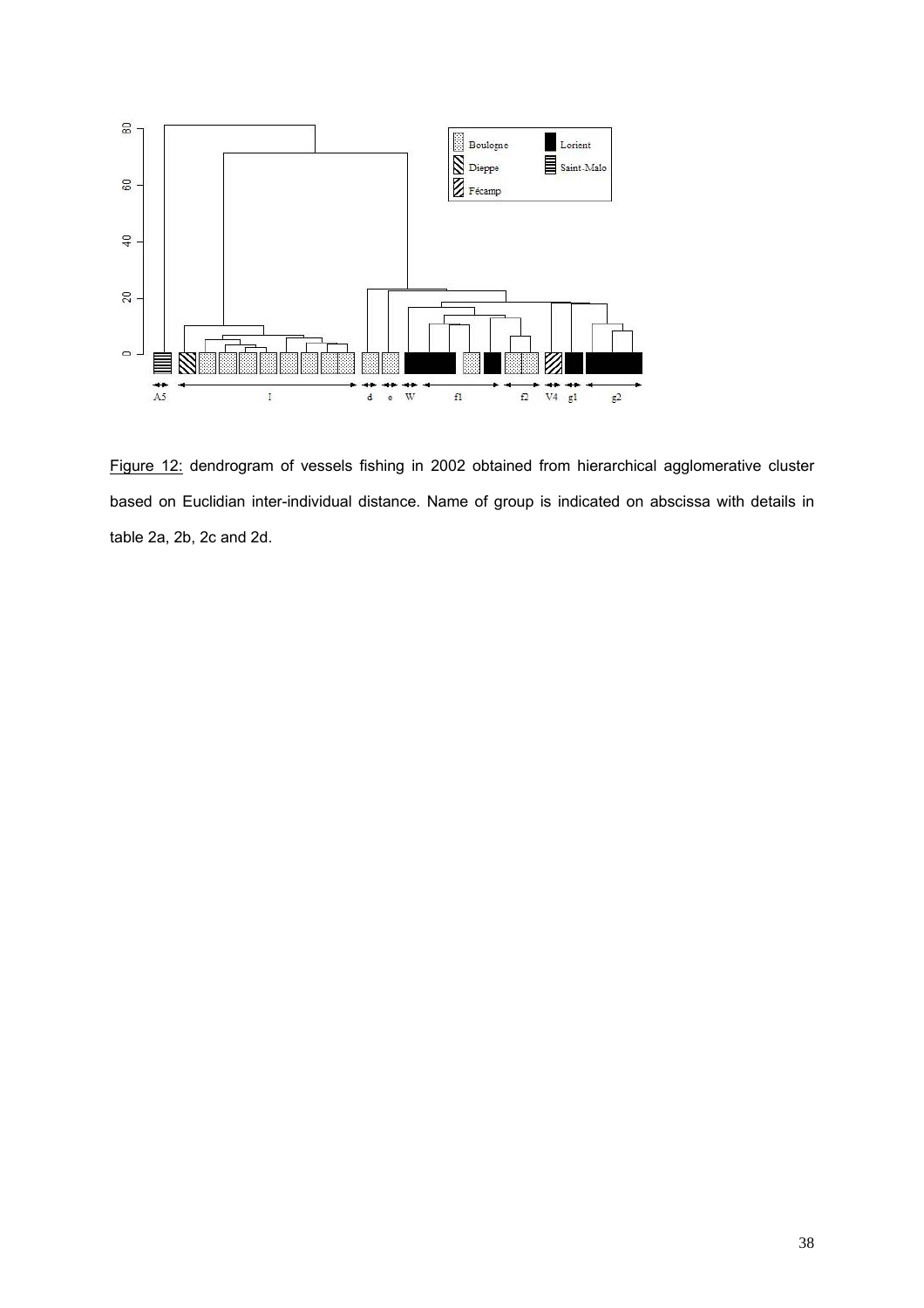

Figure 13: Number of vessels by fishing strategy for the Lorient fleet over the period 1985-2002.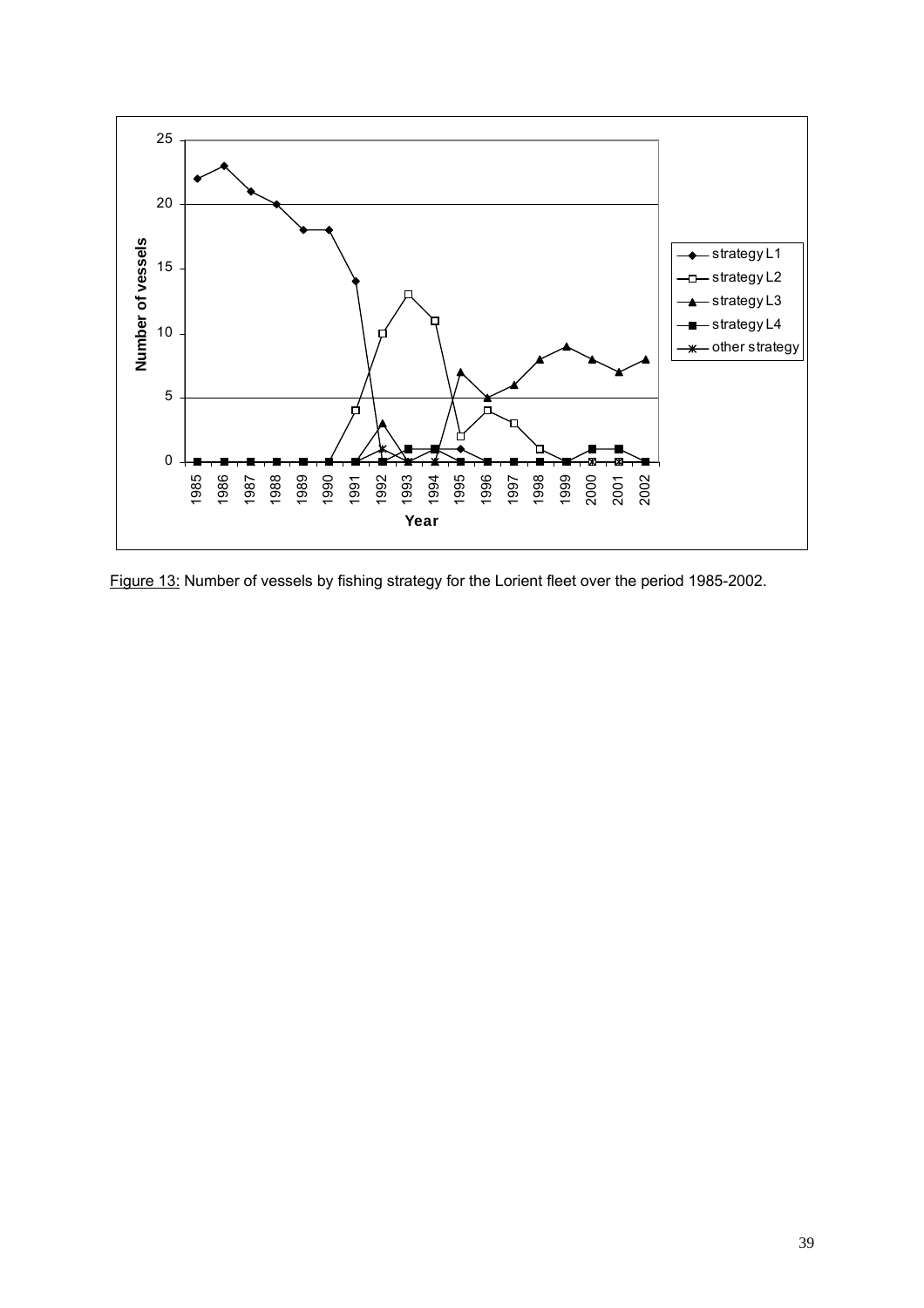

Figure 14: Proportion of vessels by fishing strategy for the Lorient fleet over the period 1985-2002.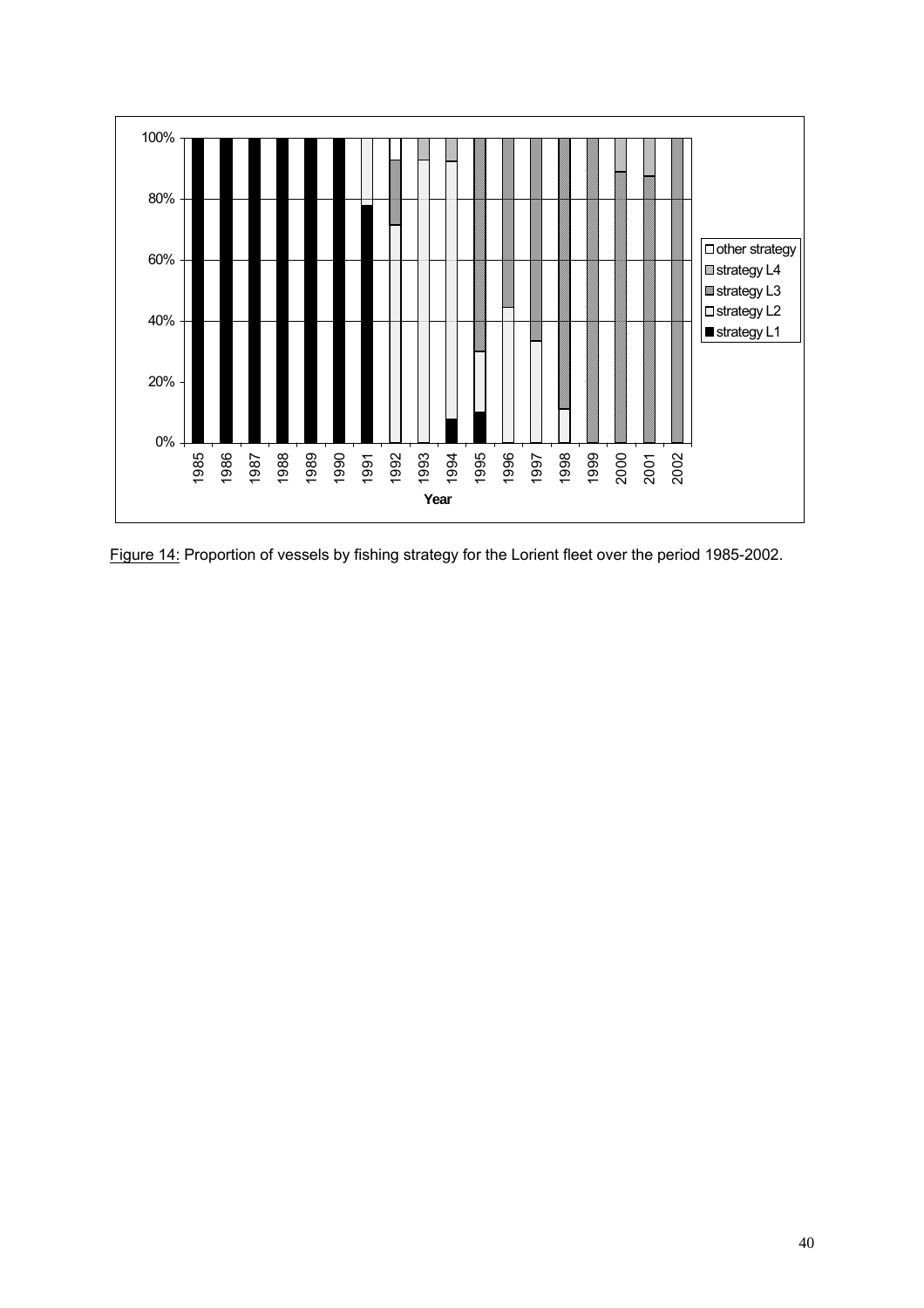

Figure 15: Number of vessels by fishing strategy for the Boulogne fleet over the period 1985-2002. Strategies of freezer vessels in 1994 and 1995 do not figure on this figure.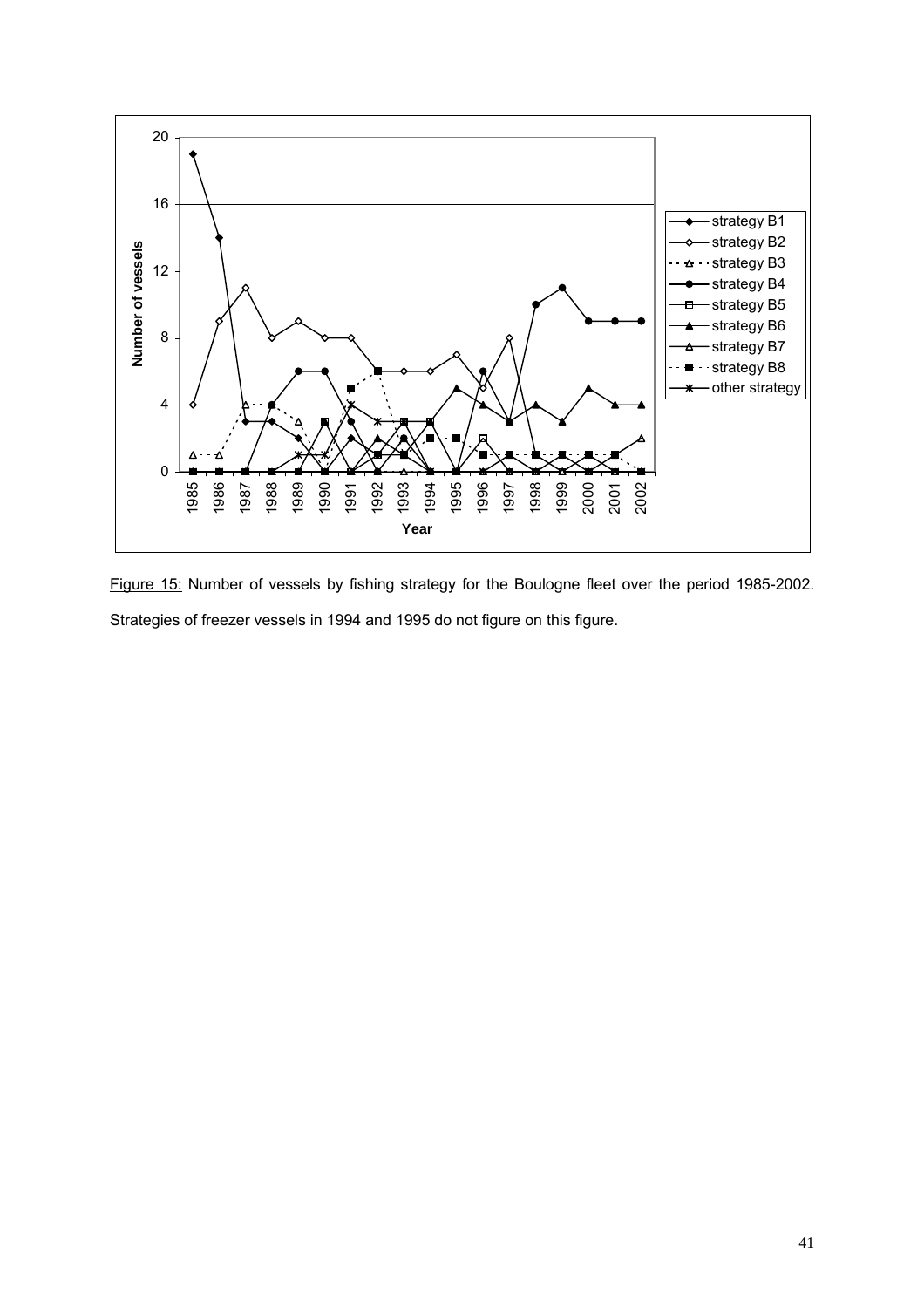

Figure 16: Proportion of vessels by fishing strategy for the Boulogne fleet over the period 1985-2002. Strategies of freezer vessels in 1994 and 1995 do not figure on this figure.